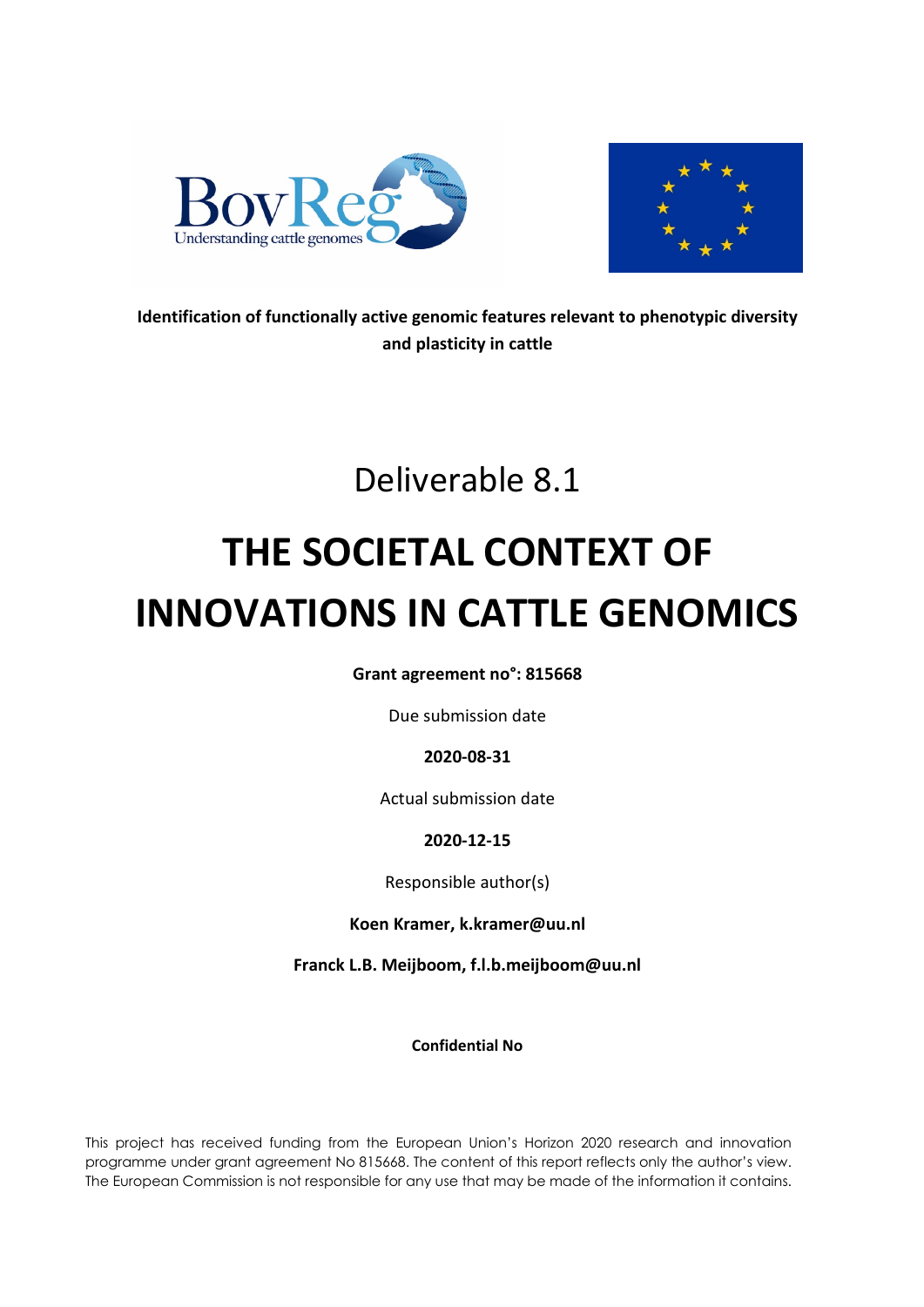#### **DOCUMENT CONTROL SHEET**

| Deliverable name                                               | The societal context of innovations in cattle genomics                                                                                                                  |  |
|----------------------------------------------------------------|-------------------------------------------------------------------------------------------------------------------------------------------------------------------------|--|
| Deliverable number                                             | 8.1                                                                                                                                                                     |  |
| Partners providing input to this<br><b>Deliverable</b>         | Hubert Pausch (WP 4), Jens Vanselow (WP 5), Hiroaki<br>Taniguchi (WP 6), Aniek Bouwman (WP 7), Birgit Gredler-<br>Grandl (WP 7), Luc Janss (WP 7), Roel Veerkamp (WP 7) |  |
| Draft final version<br>circulated by lead party to:<br>On date | All partners                                                                                                                                                            |  |
|                                                                |                                                                                                                                                                         |  |
| Approved by (on date)                                          | FBN as Coordinator (2020-11-27)                                                                                                                                         |  |
| Work package no                                                | 8                                                                                                                                                                       |  |
| <b>Dissemination level</b>                                     | Public (PU)                                                                                                                                                             |  |

#### **REVISION HISTORY**

| <b>Version number</b> | <b>Version date</b> | Document name                    | Lead partner |
|-----------------------|---------------------|----------------------------------|--------------|
| D8.1 v1               | 2020-11-20          | BovReg deliverable 8-1 v20201120 | UU           |
| D8.2 v2               | 2020-12-15          | BovReg deliverable 8-1 v20201215 | UU           |
|                       |                     |                                  |              |

#### **Changes with respect to the DoA (Description of Action)**

This deliverable was completed and delivered late. The content of the deliverable conforms to the description of action in the BovReg project plan.

#### **Dissemination and uptake**

This deliverable concerns societal aspects of innovations in cattle genomics and should be available in the public domain. It will therefore be made available for consultation at the BovReg website.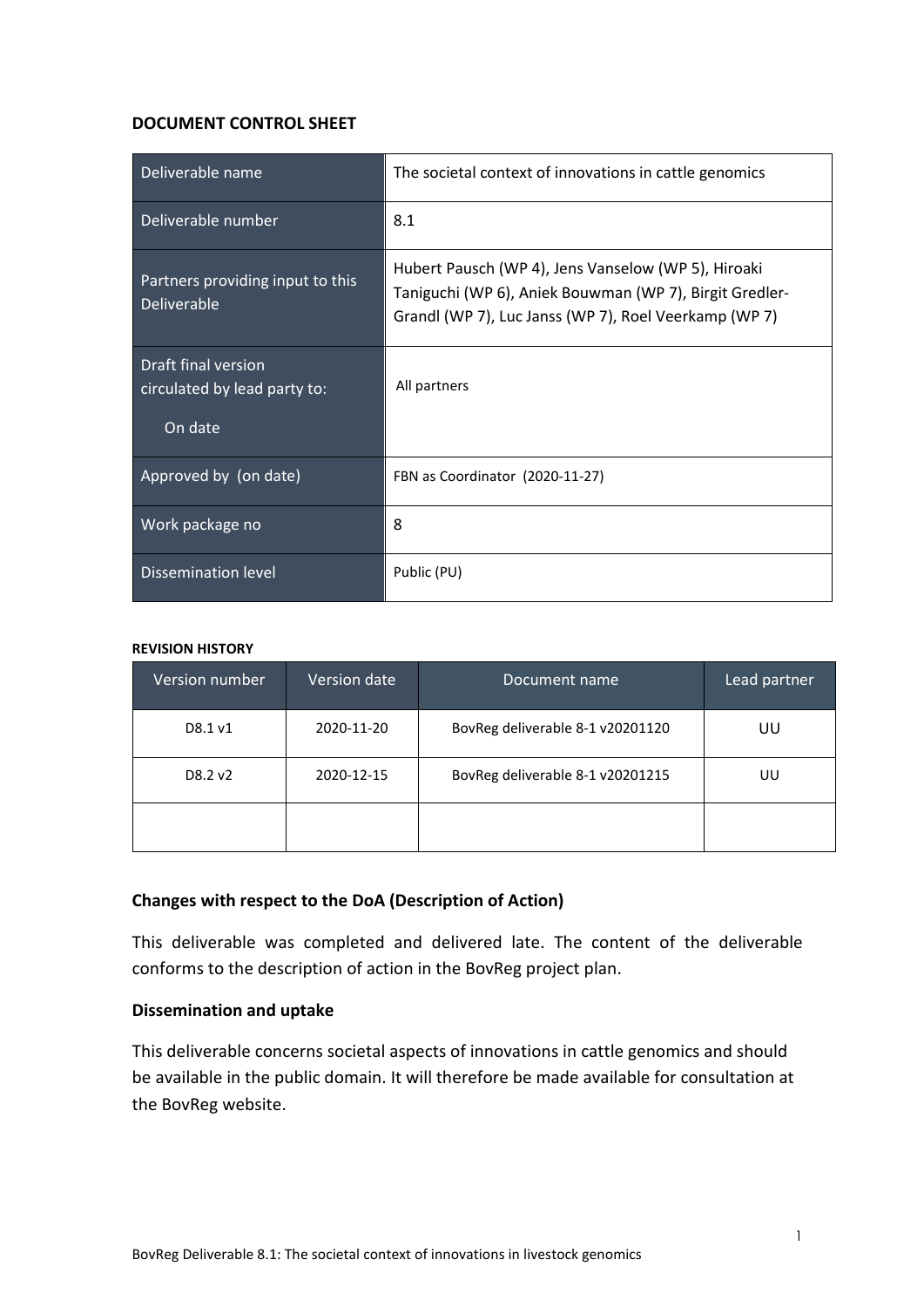## **Table of Content**

<span id="page-2-0"></span>

| C. |                                                                                         |  |
|----|-----------------------------------------------------------------------------------------|--|
|    | D. Policy context: the EU's Common Agricultural Policy and its values and objectives 20 |  |
|    |                                                                                         |  |
|    |                                                                                         |  |
|    |                                                                                         |  |
|    |                                                                                         |  |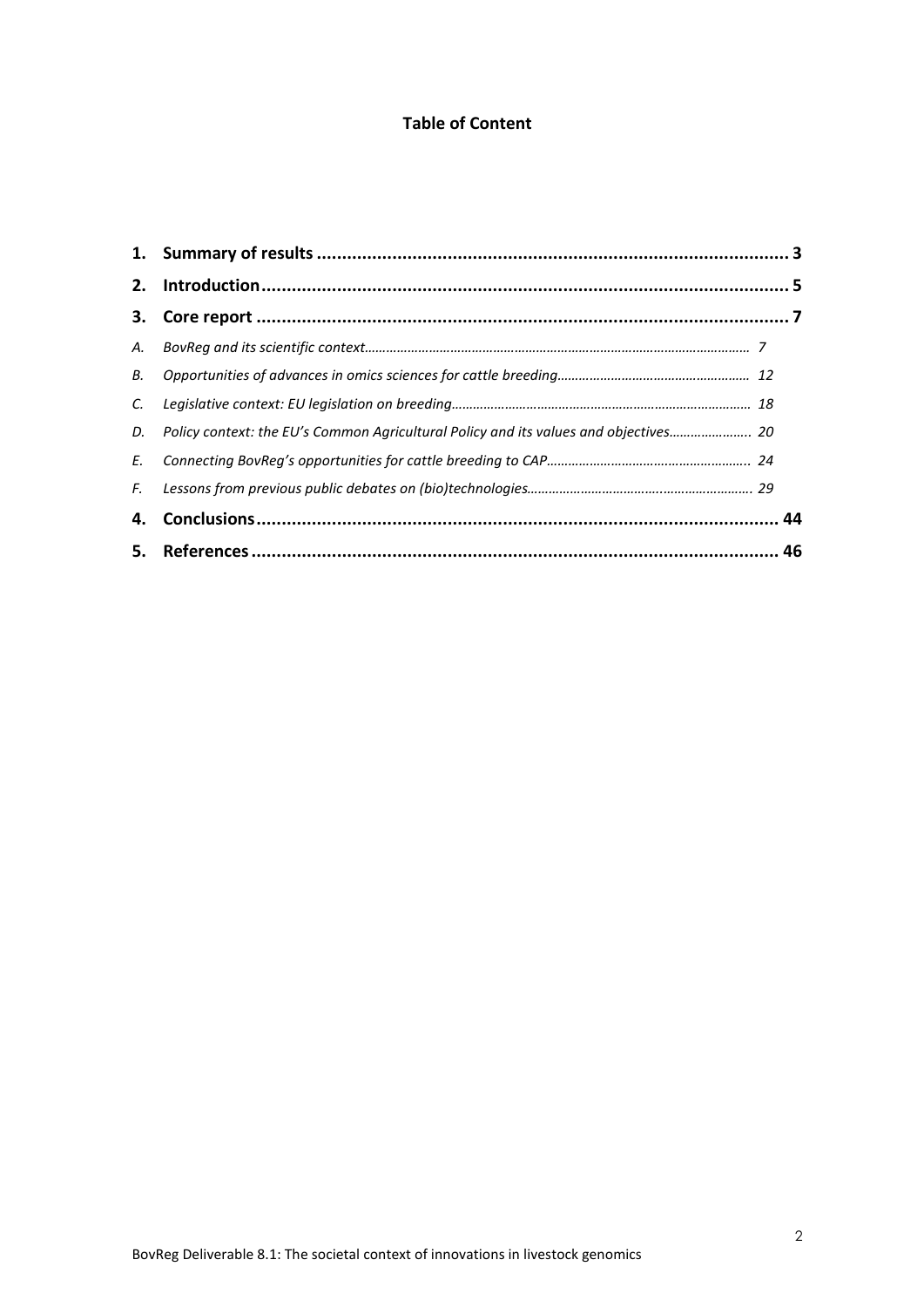#### **1. Summary of results**

The BovReg project is an international research project, funded by an EU Horizon 2020 grant, that investigates the biological basis of traits of interest in cattle breeding. More specifically, it aims to map regions in the cattle genome as well as epigenetic factors that regulate how genes are expressed phenotypically. This should improve the scientific understanding of complex dairy and beef cattle traits, including traits relating to biological efficiency (the type and amount of feed required in the production of milk or meat and the amount of greenhouse gasses emitted), disease susceptibility (mastitis resistance), and robustness (fertility). BovReg also aims to develop tools by which this new knowledge can be integrated into breeding practices. By widening the set of biological indicators that can be used to predict the results of breeding decisions ('biology-driven genomic selection'), BovReg should enable breeding for these traits more effectively. In addition, BovReg should enable developing 'precision' breeding approaches, where breeding decisions are tailored to the biological features of individual cows, and making more accurate predictions when breeding with minority breeds.

The BovReg project includes a work package (WP 8) on societal and ethical issues associated with (biology-driven) genomic selection in cattle breeding. WP8 aims to promote a responsible innovation approach to livestock genomics that demonstrates an awareness and responsiveness to the societal challenges involved, and is an example of science for and with society. The current report, which is the first deliverable from that work package, situates the BovReg project in its wider societal context. It identifies potential opportunities for cattle breeding and considers why these opportunities are of interest according to scientists and breeders, evaluates (biology-driven) genomic selection from an EU law and policy perspective, and considers how genomic selection relates to societal concerns about (bio)technologies. This analysis also provides input for an analysis of the ethical aspects of (biology-driven) genomic selection in cattle breeding, to be delivered in a subsequent report (deliverable 8.2).

The report is based on desk study and a limited number of interviews, including 7 interviews with BovReg scientists, 3 with breeding association representatives, and 3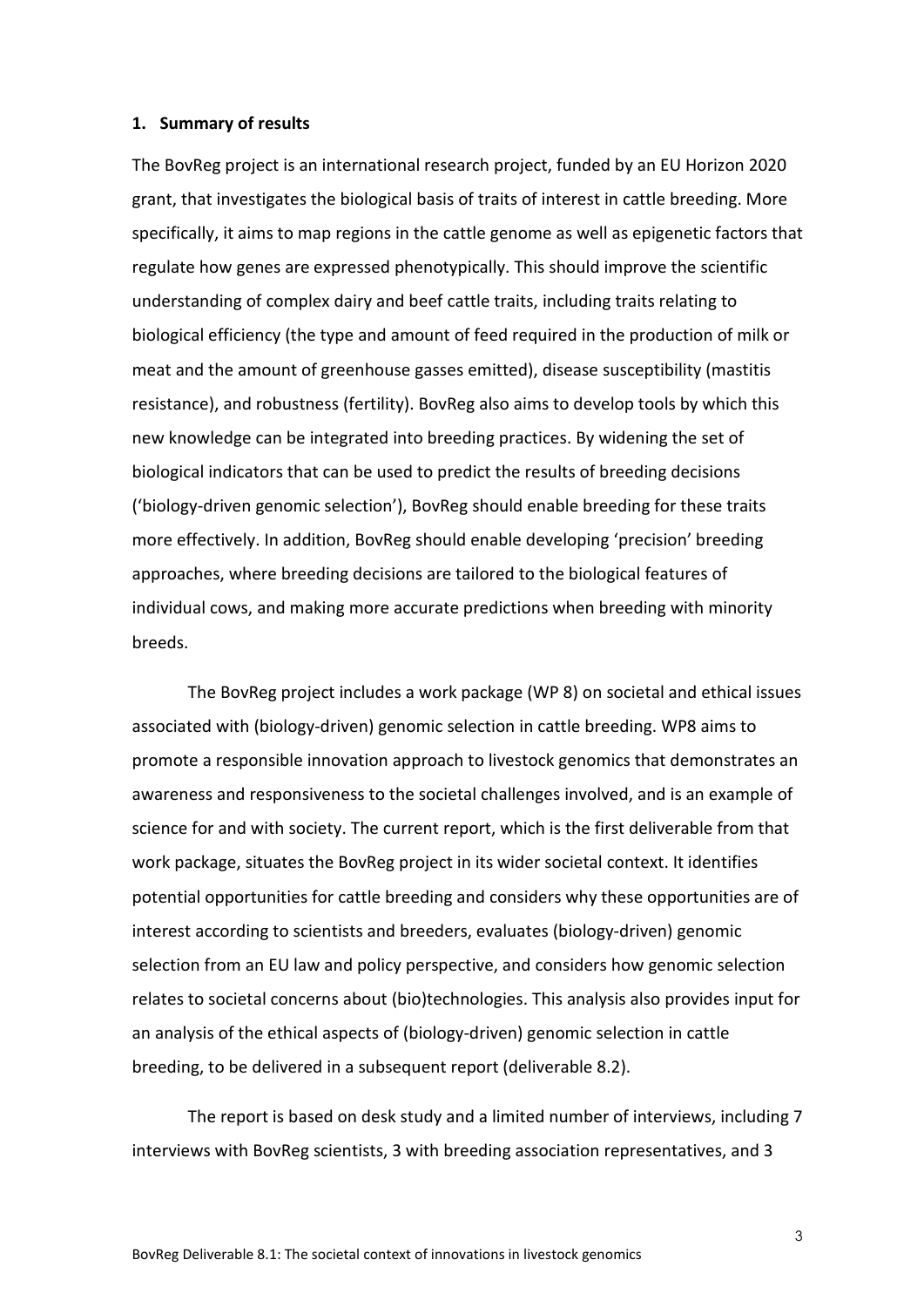with representatives from internationally operating animal advocacy NGOs. Although it presents a broad overview of BovReg's societal context, the current report mainly aims to provide a background to enable more in-depth discussion and ethical reflection on the use of (biology-driven) genomic selection in cattle breeding. The interviews were therefore not meant to deliver a comprehensive overview of the issues involved in cattle breeding and genomic selection. Rather, they served to inform the authors of the current state of scientific developments and their practical applications in cattle breeding and provided some preliminary societal perspectives. An initial round of interviews (with 7 BovReg scientists, 1 breeding association representative and 1 NGO representative) supported the desk study by suggesting relevant directions of inquiry, while a second round of interviews (with 2 breeding association representatives and 2 NGO representatives) complemented the desk study's findings by offering additional perspectives on the societal relevance of applications of (biology-driven) genomic selection in cattle breeding.

The current report is structured as follows. Section A sketches the current state of scientific knowledge underpinning genomic selection in cattle breeding and considers what is novel about the knowledge that BovReg aims to generate. Section B then presents scientists' and breeders' views on the opportunities that BovReg and similar projects create for cattle breeding. After discussing to what extent innovation in cattle breeding is constrained by (EU) legislation in section C, section D discusses the EU's common agricultural policy (CAP) and the values underpinning it. Drawing on this discussion, section E considers to what extent different applications of genomic selection in cattle breeding are supported by CAP. Finally, section F reviews previous public debates on (bio)technologies and discusses what these debates mean for the public acceptability of applying (biology-driven) genomic selection in cattle breeding.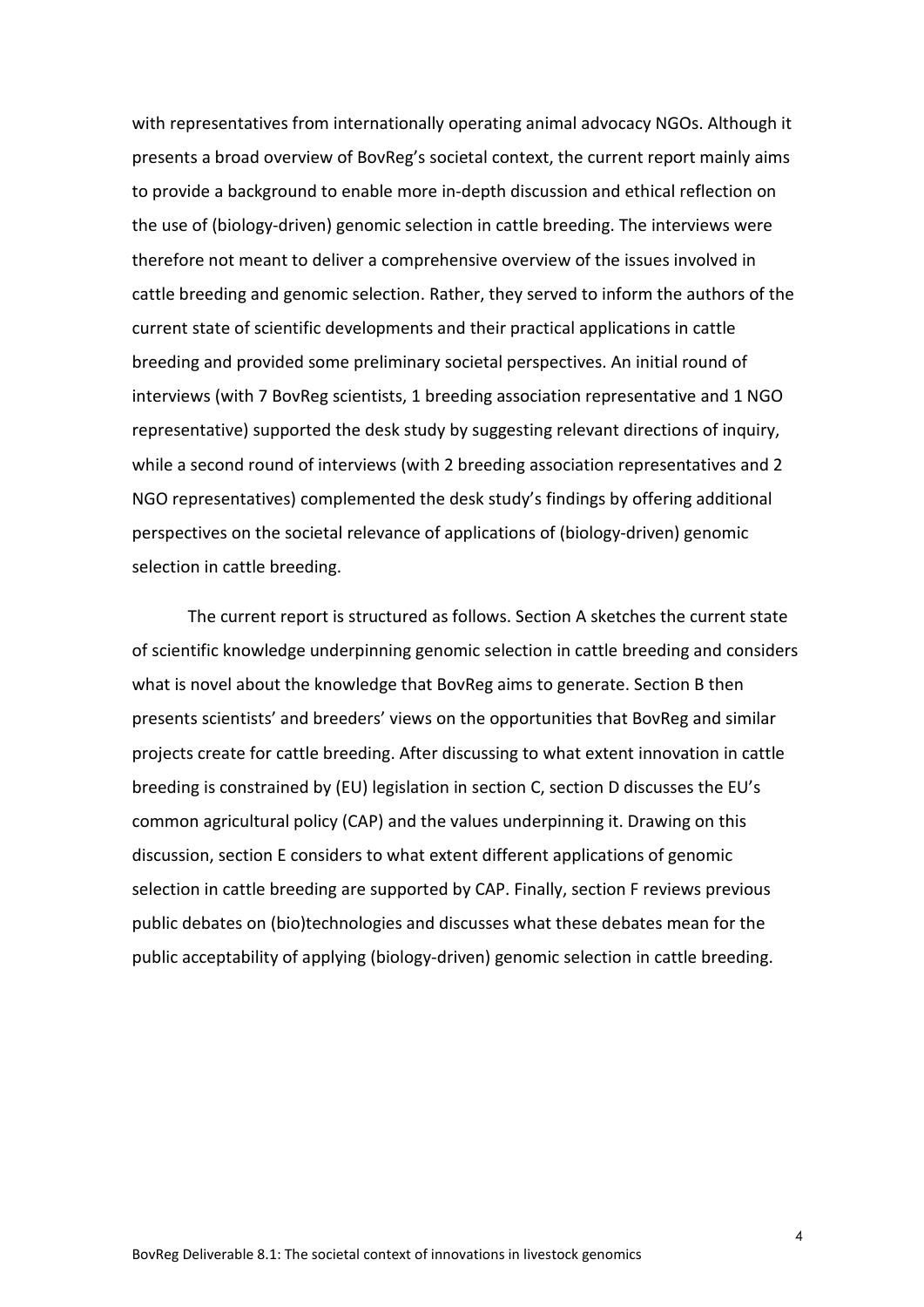#### <span id="page-5-0"></span>**2. Introduction**

Developments in the omics sciences are expected to improve genomic selection in livestock breeding and enable selection which draws upon a wider range of biological parameters ('biology-driven' genomic selection). This could enable a range of opportunities for cattle breeding. These include improvements in efficiency and animal health, breeding approaches for improving minority breeds, and the incorporation of new breeding goals (for example reduced emissions of methane). This deliverable addresses the societal context of potential innovations in cattle genomics: it considers relevant legislative and policy perspectives and anticipates possible public responses by drawing lessons from earlier debates on technologies.

EU legislation permits applications of genomic selection (including biology-driven genomic selection), unless these cause more than minimal or temporary pain or injury to the animals involved. The EU's Common Agricultural Policy (CAP) supports cattle breeding innovations that contribute to the EU's economic, environmental, societal, and ethical objectives. CAP does leave room however for discussion on the desirability of particular innovations in cattle breeding.

Genomic selection has not been a subject of high profile public debate, and in previous debates on genetically modified food, selective breeding was often presented as the more natural and acceptable way of improving the genetics of the organisms we rely on for food. But it cannot be inferred that genomic selection raises no public concerns at all. Its real or perceived connections to other technologies, including genome editing and reproductive techniques, are potentially relevant for public views on genomic selection. Although lay people generally see potential benefit in research and innovation, they may become more critical when innovations are in their view (i) not necessary or not beneficial for society, (ii) driven by inappropriate motives and interests, (iii) progressing too hastily, (iv) not sufficiently accountable to wider society, and/or (v) raises serious ethical concerns. Insofar as lay publics will have attention for genomic selection, their perceptions will presumably depend on both the purposes and the processes of innovation in genomic selection. Outside of deliberate public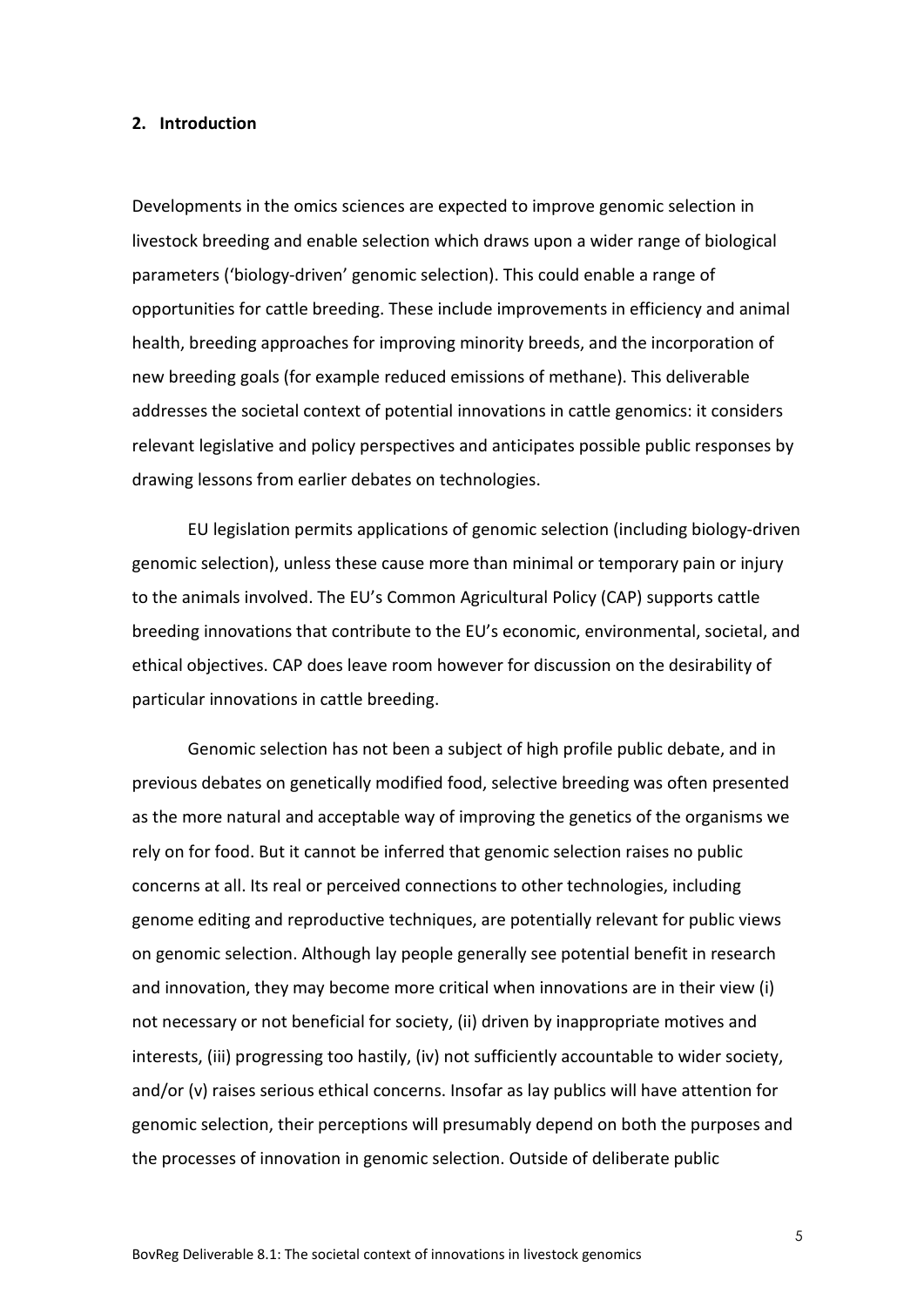engagement efforts, public attention for genomic selection will depend on the profile the issues are given among key NGOs and in the media. The analyses offered in the current report, although partly speculative, offer a broad background for public engagement and ethical reflection on (biology-driven) genomic selection in cattle breeding.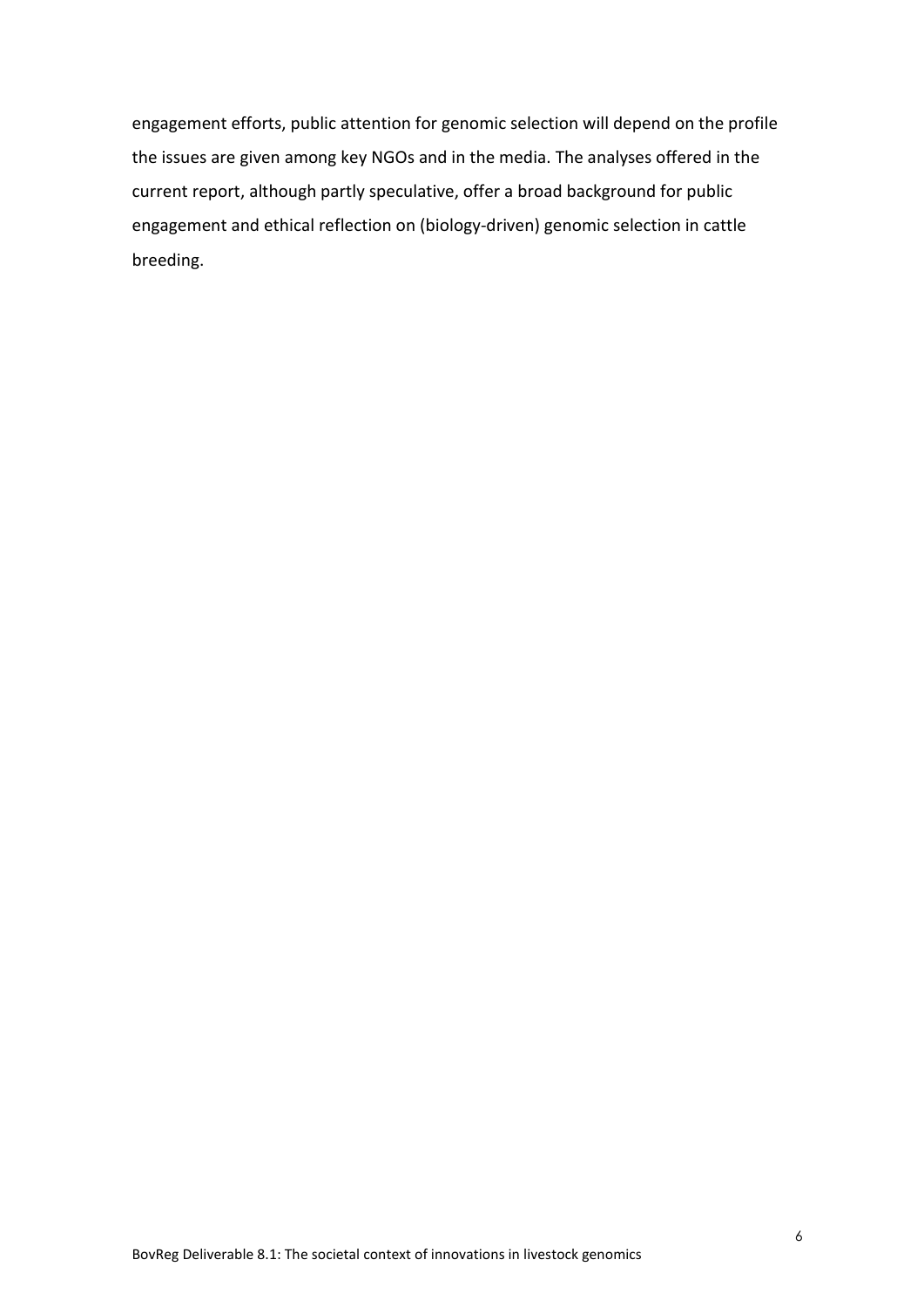#### <span id="page-7-0"></span>**3. Core report**

#### *A. BovReg and its scientific context*

Prior to the 'quantum leap' that was made by incorporating genomic selection (Seidel et al. 2020), animal breeding depended on selecting candidate breeding animals, making those candidates have a number of descendants, testing the performance of those descendants on traits of interest, and then continuing the breeding program with candidates whose descendants had overall the most desirable traits (Boichard & Brochard 2012). In dairy cattle breeding, for instance, the semen of candidate bulls would be collected and used to generate a hundred daughters. If these daughters were subsequently found to have desirable characteristics, such 'candidate' or 'waiting' bulls would qualify as 'proven bulls', which meant that they would be admitted into the breeding program to sire the next generation of cows in commercial farms and bulls in breeding programs. This way of selecting bulls did lead to 'genetic gain'; the performance of dairy cows on traits of interest (e.g. milk yield) did increase over generations. However, a significant time lag (6-6.5 years according to Pryce & Daetwyler 2012) was required to produce a hundred daughters, waiting for those daughters to reach an age at which the relevant traits would manifest, and testing their performance on those traits, which meant that there had to be a relatively long interval between one generation of breeding bulls and the next.

The introduction of genomics in breeding meant that the qualities of an animal's descendants could be estimated much earlier with higher accuracy and that the generation interval could be reduced (Lillehammer et al. 2011, Pryce & Daetwyler 2012). A prediction of the phenotypic qualities of an animal's descendants could now be obtained by statistically comparing (some of) the animal's genetic features to a reference population, that is, to a database correlating the genotypic and phenotypic traits of a large group of animals. Although such genomic predictions were initially less accurate than predictions based on progeny testing, they could be made at a very young age, or even before birth by genotyping embryos. This meant that breeding animals could be used to spawn the next generation as soon as they reached maturity or even earlier if advanced reproductive techniques were to be used (at 1.5 years for bulls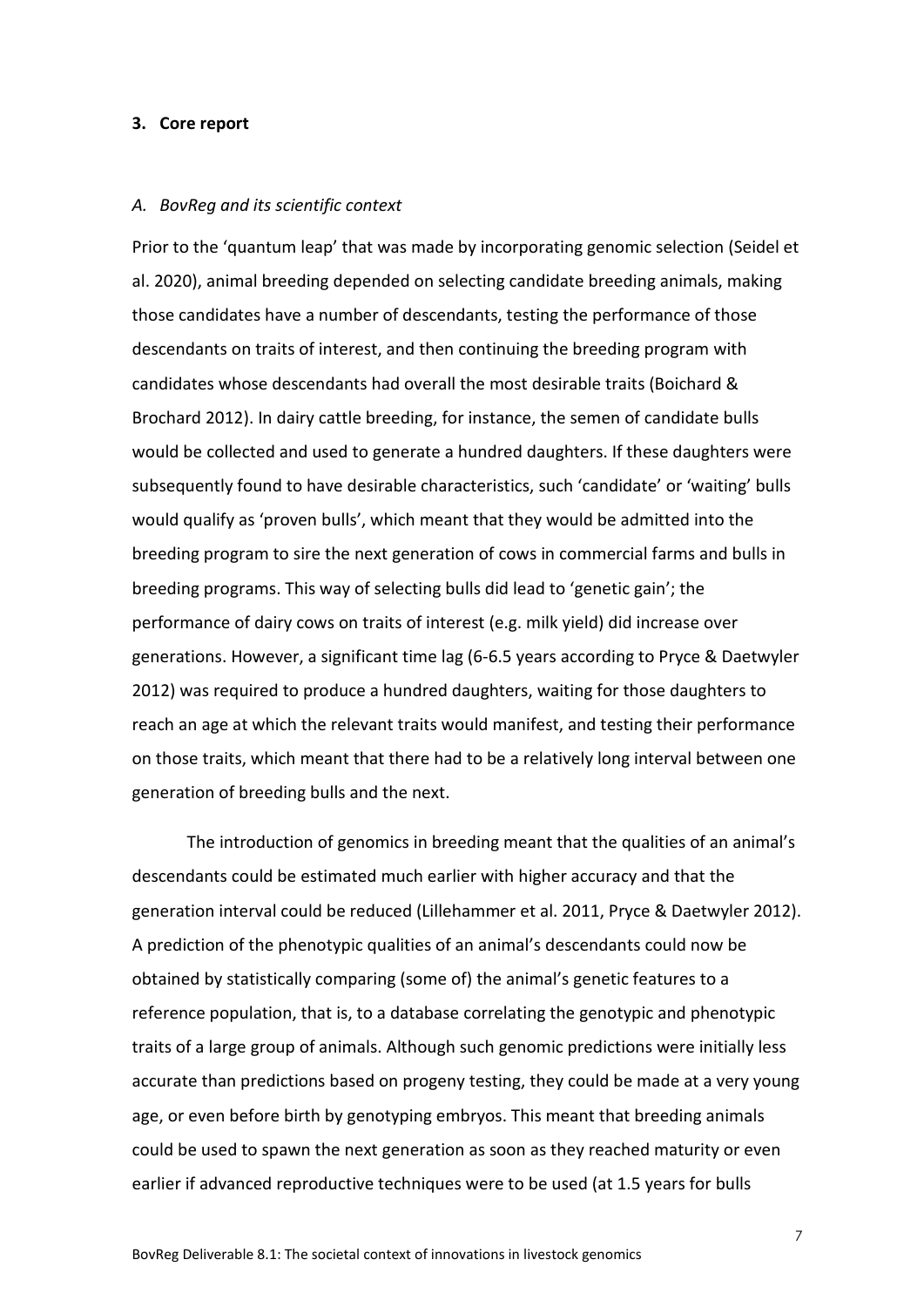according to Pryce & Daetwyler 2012). Such a reduction in the generation interval would drastically speed up the genetic improvement of breeds in spite of the lower prediction accuracy, and prediction accuracy would moreover increase over time in an appropriately designed breeding program (Lillehammer et al. 2011). Many breeding programs have therefore embraced genomic selection. Still, BovReg and similar projects (see [https://www.fabretp.eu/eu-projects.html\)](https://www.fabretp.eu/eu-projects.html) aim to improve the state of genomic science and to exploit its practical implications in breeding programs. So what are the lacunae in genomics and its application to animal breeding that science can try to address?

One current limitation concerns the availability of data on certain genotypes and phenotypes. Data is widely available on common breeds and commonly recorded phenotypes, which allows making accurate breeding predictions for those breeds and those phenotypes. However, for rare breeds and for phenotypes that are not assessed and recorded frequently, insufficient data may be available to predict the effects of breeding decisions accurately (Biscarini et al 2015). Collecting data on uncommon breeds and uncommonly measured phenotypes would be an obvious solution. However, the costs of such data collection may be prohibitive (Biscarini et al 2015), and some phenotypes of interest (e.g. phenotypes relating to methane emission or animal welfare) are difficult to measure or still lack a commonly accepted definition (Seidel et al 2020).

Another limitation is that genomic selection currently operates as a 'black box': although certain phenotypic traits are known to be *correlated* to certain genotypic variants, the *causal* relation between phenotype and genotype remains unclear. In case the correlation is strong, knowing the genotypes of young animals allows predicting their phenotypes with high accuracy, but the weaker the correlation, the higher the chance that predicting the phenotype of future generation animals will be less accurate. In addition, some traits of interest are known to be correlated negatively with other desired traits; high milk yield is for example known to be associated with both a lower fertility and a lower resistance to mastitis in Holstein dairy cows. Here too, part of the solution may be to collect more phenotypic and genotypic data. Larger sets of data could help to correlate phenotypes more reliably to particular genotypic variants and to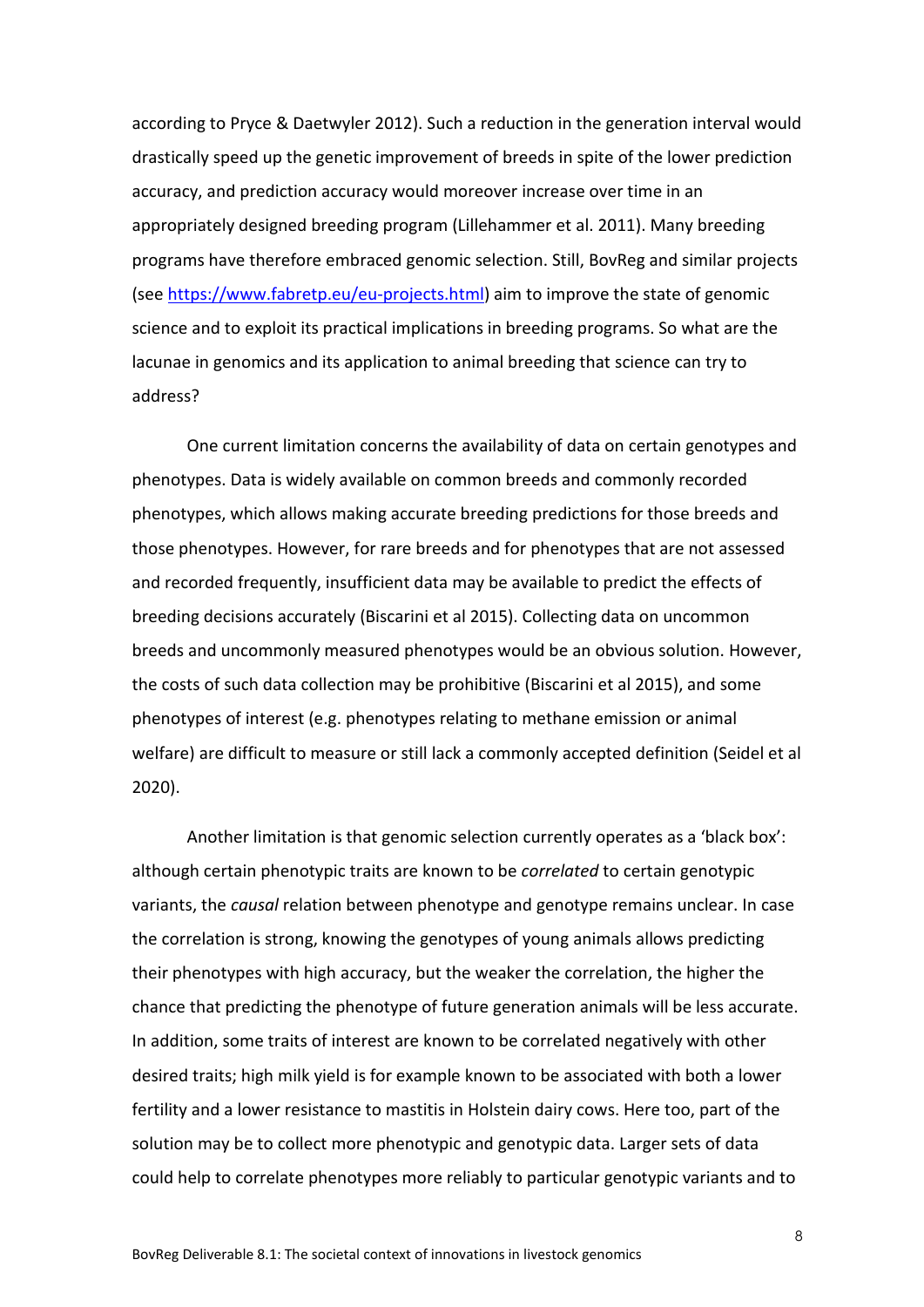identify subpopulations for which negative associations between desirable phenotypes do not hold. However, the availability of large data sets of phenotypic and genotypic data may not be sufficient to make accurate genomic predictions. Phenotype and genotype may sometimes be weakly correlated not because their correlation has been calculated on the basis of limited phenotypic and genotypic data; the fact that phenotype is not determined by genotype alone may be the issue instead. As phenotype is determined by genotype *plus* factors regulating how the genotype is expressed phenotypically, a weak correlation between genotype and phenotype may be due to variation in those regulatory factors. Some factors regulating gene expression are part of the genotype and can therefore be found by correlating genotypic and phenotypic data. Regulatory genomic regions are sections of DNA which do not code for proteins but which increase or decrease the functioning of genes; there are typically many regulatory genomic regions which each have a small effect on the expression of traits of interest for breeding. This means that the contribution of particular regulatory regions can be observed only in large sets of phenotypic and genotypic data, and increasing the number of entries in such data sets could therefore help to find regulatory regions, which would in turn help to find stronger phenotype-genotype correlations. Other factors regulating gene expression are not part of the genome, however. In particular, gene expression is sensitive to environmental factors, and some phenotypic effects of environmental influences are transmitted between generations epigenetically (i.e. without any change in the DNA sequence). Understanding the biological mechanisms that explain the epigenetic heritability of phenotypic traits could therefore help to make more accurate predictions of what phenotypic traits breeding animals will transmit to their offspring. This is where the limitations of genomic science for animal breeding show and where other 'omics' sciences may offer complementary insights. For example, the field of transcriptomics researches how DNA is transcribed into different kinds of RNA, which influences how DNA is expressed phenotypically and involves hereditary aspects. Other omics sciences are metabolomics, which maps collections of small molecules in cells to determine basic chemical processes going on in cells, and proteomics, which maps the collection of proteins in (part of) an organism and studies their functions. Together, such omics sciences offer a multi-level understanding of the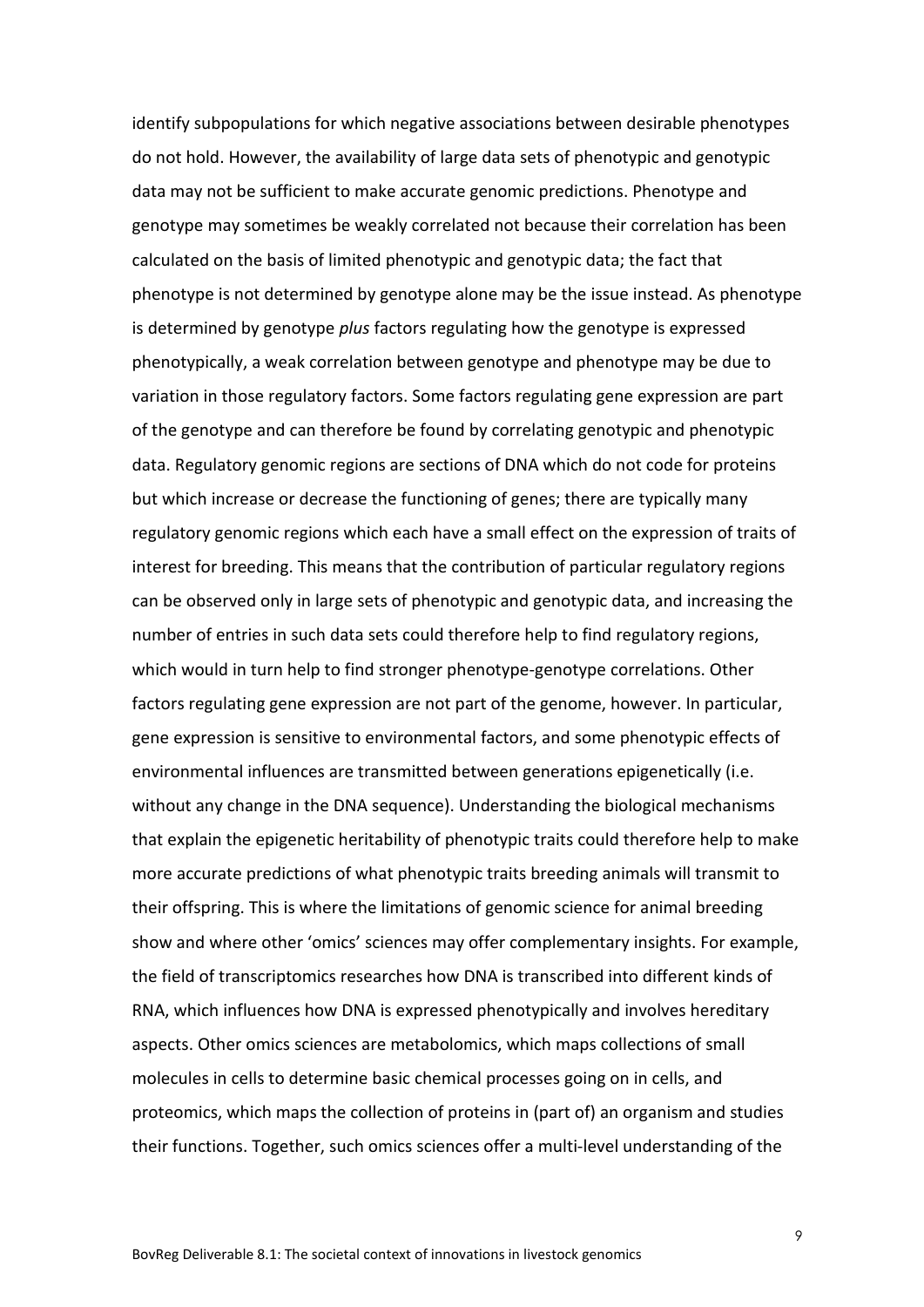biological processes that determine how genotype is expressed phenotypically, as shown in figure 1 (from Seidel et al 2020).



Figure 1: The omics cascade In systems biology approach is linking several levels of biological information of a certain phenotype. Source: Seidel et al 2020, adapted from Schwerin, unpublished.

Advances in these omics sciences could lead to innovations in livestock breeding. Once it is sufficiently understood how phenotypes of interest in breeding are co-determined by epigenetic factors, tools could be developed for selecting animals with favourable (genetic and) epigenetic profiles.

Both genomics and other omics sciences play important roles in the BovReg project. One of BovReg's major aims is to integrate existing data sets matching genotype and phenotype data. Aggregating entries from several data sets will increase statistical power when determining genotype-phenotype correlations, which means that new or stronger associations between genotypes and phenotypes could be found. BovReg draws on other 'omics' sciences to study how the expression of phenotypes of interest to cattle breeding is regulated by epigenetic factors. A variety of techniques (RNA-seq, CAGE, ChIP-seq, ATAC-seq, Hi-C seq, ChIRPseq) is applied to 24 tissues collected from cows and bulls from three different breeds or crosses kept in different environments to map characteristics regulating expression of the genome for the main traits of interest in the project (work package 2). Further epigenetic effects will be studied (in work package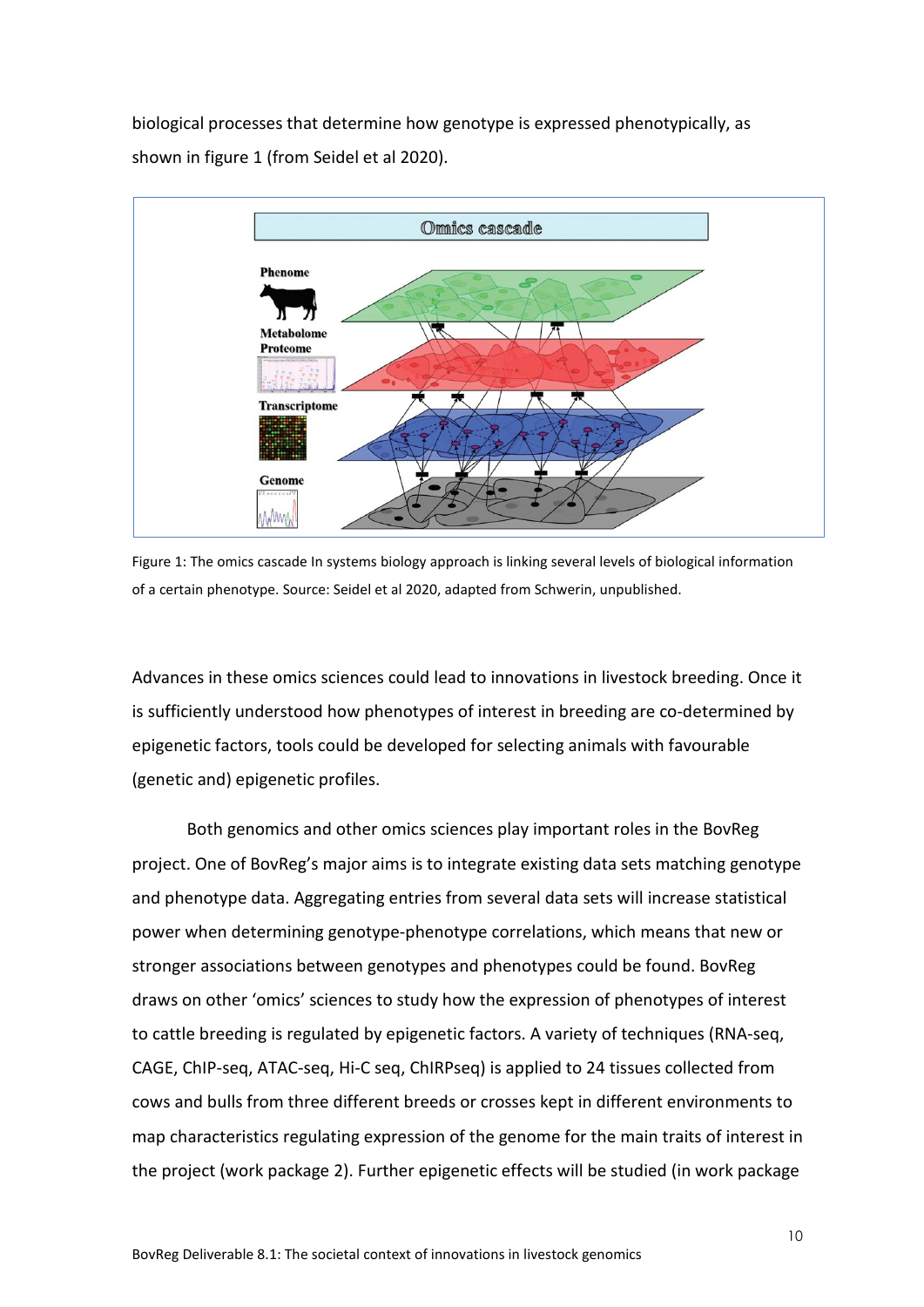5) by mapping DNA methylation in these 24 tissues and in cell lines. The epigenetic effects of malnutrition or heat stress will be studied specifically by an experiment exposing parent animals to different environmental conditions and investigating the epigenetic and phenotypic characteristics of their progeny (work package 5). The results of these investigations are integrated with existing data on phenotypes, genotypes and factors regulating the phenotypic expression of genotypes (work package 4), on the basis of which tools for biology-driven selection (i.e. selection based on genomic features plus biological parameters supplied by other omics sciences) are developed (work package 7).

The main practical aim of the BovReg project is thus to improve cattle breeding by enabling biology-driven selection, which goes beyond genomic selection by including further biological parameters that can be used to predict phenotypic results of breeding decisions. Biology-driven selection still draws heavily on genomics, however, and improving genomic prediction is also part of BovReg. The distinction between genomic selection and biology-driven genomic selection is not maintained explicitly in the remainder of this report. Unless noted otherwise, the sections below assume that the legal, policy, and societal perspectives discussed apply similarly to both selection approaches. The current report offers a broad account of the societal context of innovations in cattle genomics, which has received little scholarly attention so far, and can serve as a background for more discriminative analyses of legal, policy, and societal aspects of either selection approach.

#### *Conclusion*

Genomics reduces the generation interval and is embraced in many breeding programs as a way to speed up the genetic improvement of cattle. The use of genomics in breeding still faces some limitations, however: a limited amount of data is currently available on some breeds and phenotypes; some phenotypes are difficult to measure or define; and there is a lack of knowledge on factors regulating the phenotypic expression of the genotype, which limits the accuracy of predicting phenotypes on the basis of genotypic information. Science can try to improve cattle breeding by generating more genotype-associated phenotypic data, integrating existing data sets matching genotypic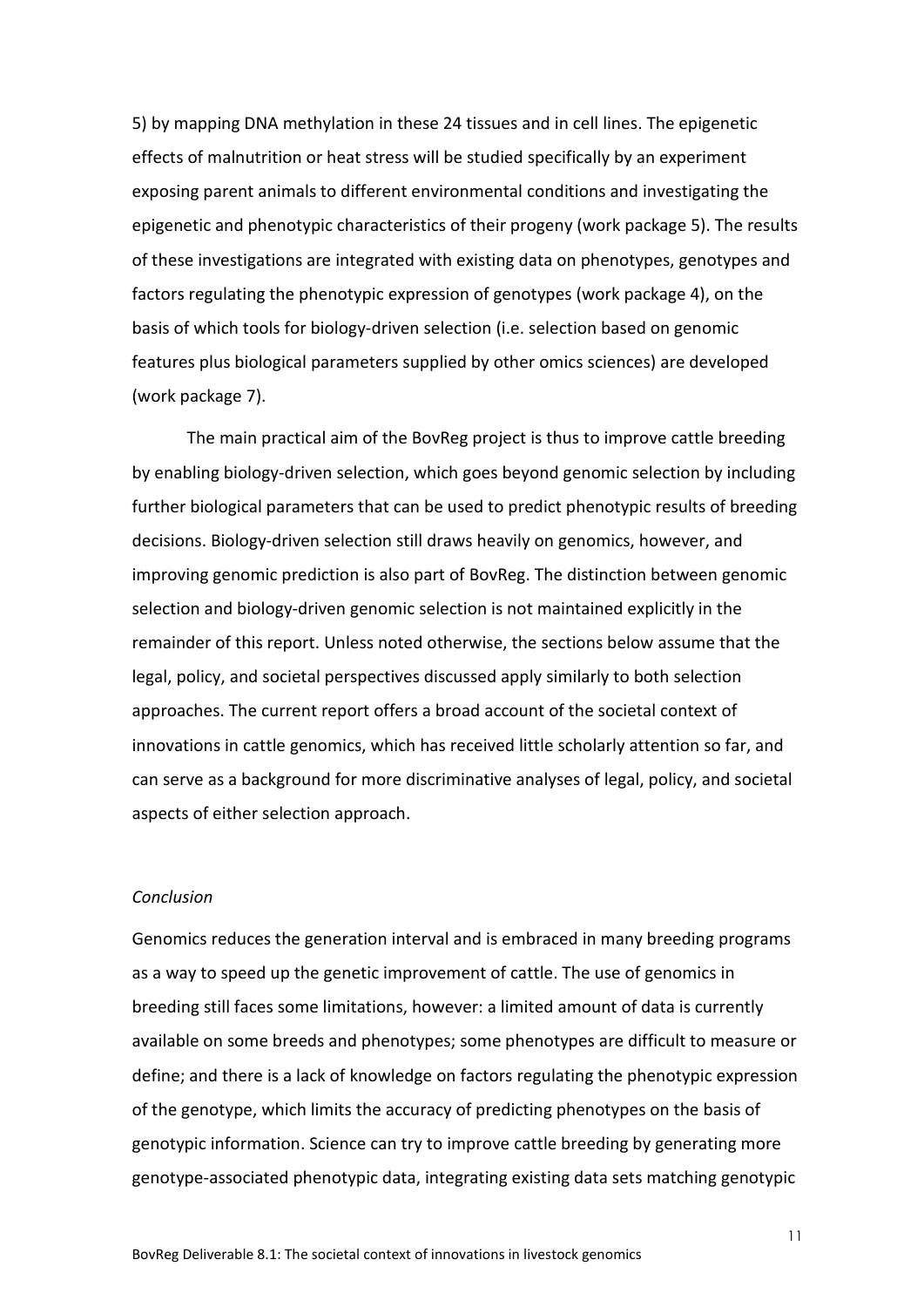and phenotypic data, or improving the state of knowledge on factors regulating gene expression. In addition, knowledge gained in other 'omics' sciences may enable making selection decisions based on a wider range of biological parameters (biology-driven genomic selection).

#### *B. Opportunities of advances in omics sciences for cattle breeding*

While some parts of BovReg engage with cattle biology on a fundamental level, the project as a whole is meant to inform cattle breeding practice by offering tools enabling biology-driven genomic selection. BovReg scientists we have interviewed do not expect a revolution in cattle breeding based on a single project, though. Further research projects are going on and will be needed, including projects addressing the same traits BovReg focuses on (biological efficiency, disease susceptibility, and robustness) and projects addressing other traits. We will therefore present more general views on how cattle breeding could benefit from advances in genomic science and other omics sciences, according to BovReg scientists and according to representatives of cattle breeding organizations.

It should be noted that BovReg scientists and breeding organization representatives also offered some critical views on (particular aspects of) cattle breeding and (biology-driven) genomic selection. We have taken these views into account in our analysis of the societal context of genomic selection (see section F) and will consider them again in our ethical analysis (deliverable 8.2). The last paragraph of the current section also presents a critical perspective on the advantages and opportunities claimed for genomic selection. This perspective was offered by a representative of a breeding organization that rejected the use of genomic selection in cattle breeding.

As explained in the previous section, opportunities for genomic selection could be increased by generating more phenotype data (provided that it is coupled to genotype data). An alternative approach, taken by the BovReg project, is to make better use of existing data on cattle genotypes and phenotypes by combining existing data sets. This will increase statistical power when determining genotype-phenotype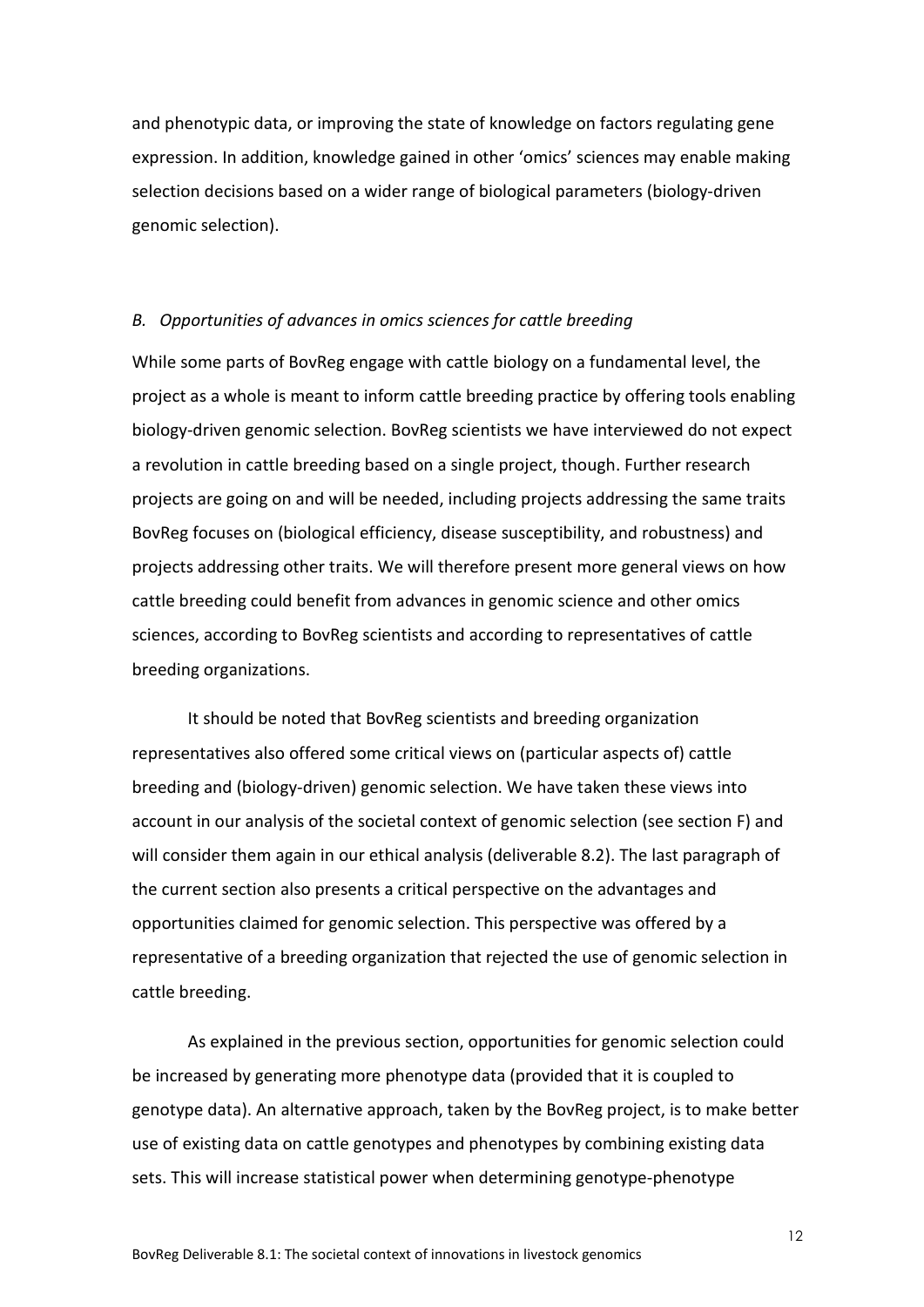correlations, which might lead to new or improved applications of genomic knowledge in cattle breeding. First, regulatory genomic regions might be found with small effects on the phenotype. If a significant number of these regions are found, their effect on phenotypes of interest can be taken into account in genomic prediction, which will increase prediction whose daughters had generally favourable variants in cattle populations. This would allow improvement of traits that are already bred for using genomic selection (e.g. milk yield) or breeding for new phenotypes that are determined by many genomic regions which each have a small phenotypic effect. Second, relatively small subgroups of animals might be identified for which negative associations between traits of interest prove not to apply. This might help to redesign breeding programs so that common tradeoffs between traits of interest may be avoided. For example, if a sufficiently large subpopulation of Holstein cattle could be found that perform well on both milk yield and fertility, it might be possible to design breeding programs that improve milk yield without compromising fertility or vice versa. Another example could be to identify and spread genotypes that combine high milk yield and quality with high meat yield and quality, thus making the dual-purpose use of cattle more interesting economically. Third, combining data sets might enable breeding for phenotypes that are not recorded routinely (e.g. feed efficiency or methane emission). If several data sets contain data on such phenotypes, combining them may help to discover correlations to genotypes that could not be found in the individual data sets. It would then become possible to start breeding for those phenotypes. Lastly, large data sets hold potential for improving cattle breeding on the female side. Because cows kept on farms typically have only one calf per pregnancy and have few calves in their lifetime, phenotype testing of their progeny does not allow drawing reliable conclusions on these cows' genetic merit for breeding. Moreover, dairy cows need to calve each year to keep lactation going. Dairy cows can be inseminated with semen from a beef bull to produce calves for veal production rather than calves for milk production, but a significant number of cows must have calves intended for milk production to maintain the on-farm population of dairy cows. Dairy cattle breeding has for these reasons progressed mainly by selecting bulls whose daughters had generally favourable phenotypic profiles. Large data sets correlating genotypic and phenotypic data will not remove all the limitations on selectively breeding with cows, but will enable predicting the results of selection choices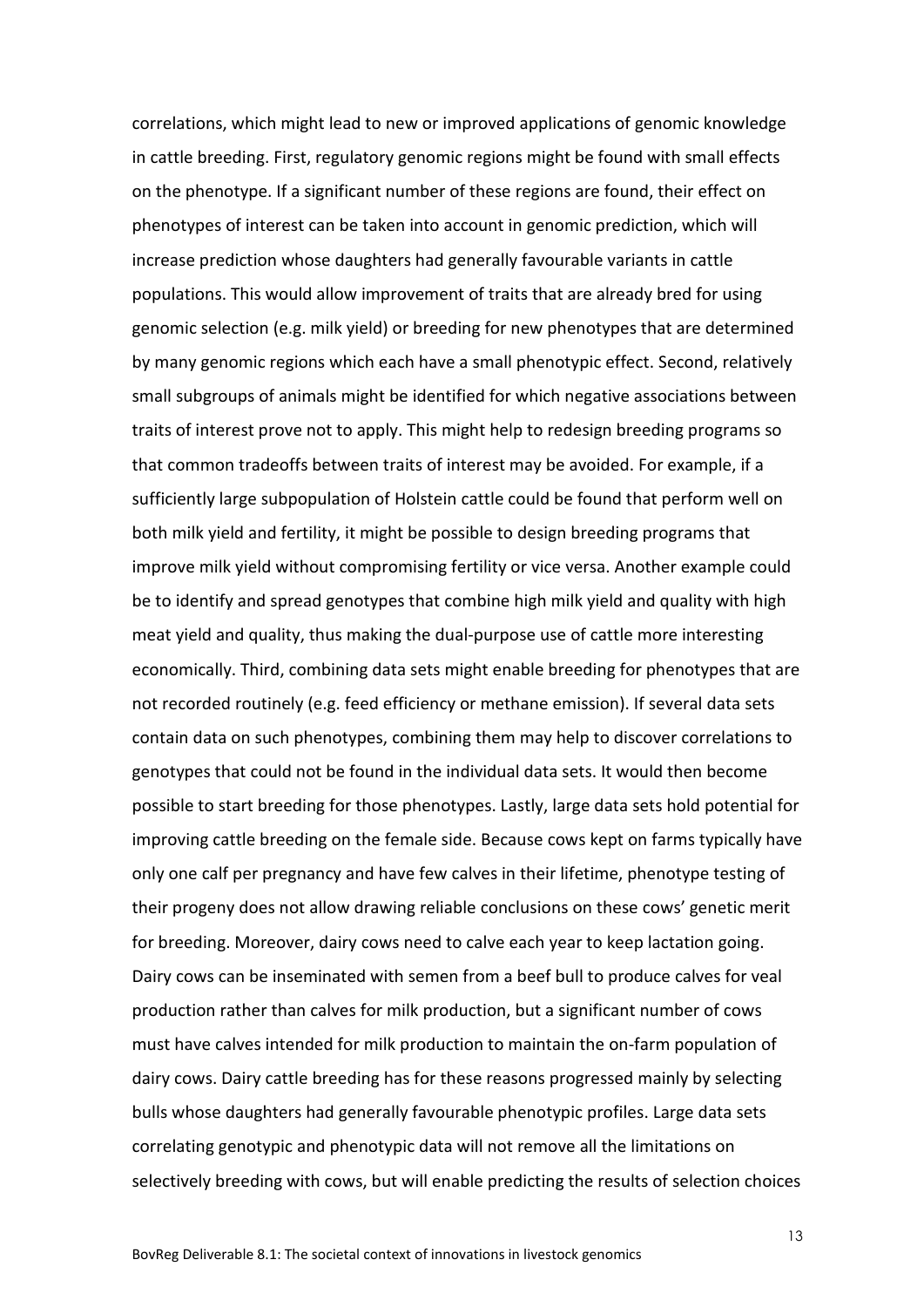more reliably. In particular, the results of inseminating specific cows with semen from specific bulls can be estimated with higher probability, which means that mating advice can be tailored to the traits of specific cows. Projects like BovReg thus support the development of 'precision' breeding practices.

Because the combined data sets will include data from several breeds, genotypephenotype associations might also be found that apply across breeds. If favourable genotypes occur with sufficient accuracy in breeds for which these associations were previously unknown, it would become possible to propagate the associated phenotypes in those breeds. This holds potential for the improvement of minority breeds, which is one of BovReg's explicit aims. In particular, farming uncommon breeds could become more viable economically if genotypic variants known to be correlated with production traits (e.g. milk yield and quality) in majority breeds can be propagated in uncommon breeds. But it might also be possible to improve main breeds by selecting for genotypic variants that are known to be correlated with favorable phenotypes in less common breeds. Such breeds often have various advantages relative to for example Holstein-Frisians, and if associated genotypes can be found that also occur with some frequency in the more common breed, it might be possible to spread those advantages there. A final option that might be facilitated by combining data on several breeds would be to switch to cross-breeds. If certain genotype-phenotype correlations are known to apply irrespective of breed, it would be possible to make somewhat accurate breeding predictions when parent animals from different breeds are selected.

Insights from other omics sciences could help to improve breeding mainly through the identification of further biological markers (e.g. certain transcriptome or metabolome profiles) that prove to be correlated to phenotypes of interest. Provided that these markers are heritable and that the requisite technologies allow breeders to screen animals for the presence of these markers on a sufficiently large scale, selective breeding could be used to propagate beneficial marker profiles among cattle populations. The relative frequency with which phenotypic traits of interest occur should increase as a result. In addition, knowledge of the epigenetic effects of environmental stress could help to breed animals that are more resilient to such stress. More insight on the effects of metabolic stress or heat stress on future generations of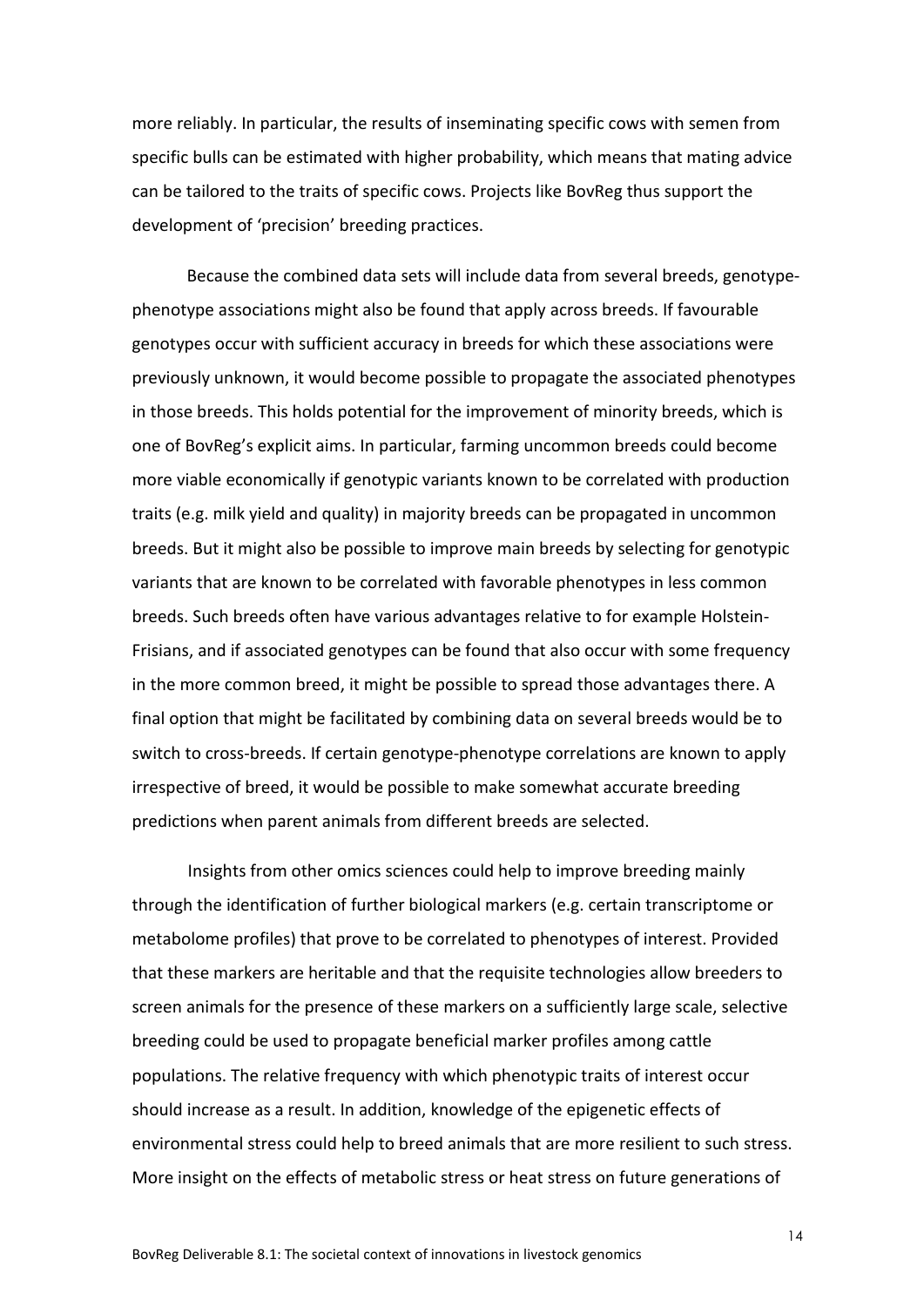cattle could help to breed cows that are more resilient against the effects of climate change. For regions that will presumably be facing a hotter climate, for example, cattle could be bred that can cope with such conditions. Finally, further knowledge on epigenetics could help breeders to provide their customers with important management information: knowing the epigenetic profiles of their cattle, breeders could give more accurate predictions of how their animals respond to certain environmental conditions.

All in all, understanding the biological factors underpinning phenotypic traits would allow breeding for those traits more effectively, in a more balanced manner (i.e. without compromising on other important traits), and more sustainably in the face of climate change. This includes the traits that BovReg focuses on: biological efficiency (operationalized as nutrient conversion and greenhouse gas emission), disease susceptibility (mastitis resistance), and robustness (fertility). However, the integration of knowledge on genotypes, phenotypes, and factors mediating the phenotypic expression of genotypes might also enable or improve breeding for other traits. For any phenotypic trait that is recorded (and coupled to genotypic data) in a sufficient number of entries, genotype-phenotype correlations could in principle be established, and if these correlations prove to be sufficiently strong, they could be taken into account in genomic selection. Knowledge on what regulates the phenotypic expression of genotypes may also enable selection for a wider range of phenotypic traits. Indeed, the knowledge produced by genomics and other omics sciences would according to some interviewees allow establishing a "broad toolkit" for livestock breeding. They meant that breeding programs could address a wide set of traits, and that breeders could switch priorities relatively quickly, for example if societal demands on breeding were to change.

Further traits for which phenotypic data is recorded routinely, and which could thus be correlated to genotypic data easily, are health (in particular the absence of lameness), productivity (milk and meat yield), and longevity (operationalized as the span in which a dairy cow yields a sufficient amount of milk). There are also some routinely recorded behavioural traits that could be correlated to genotypic data. For example, the ease with which cows let themselves be handled is assessed (on a five-point scale) regularly by farmers (Chang et al 2020). Genotypes have already been found that correlate with ease of handling and other so-called temperament traits, which means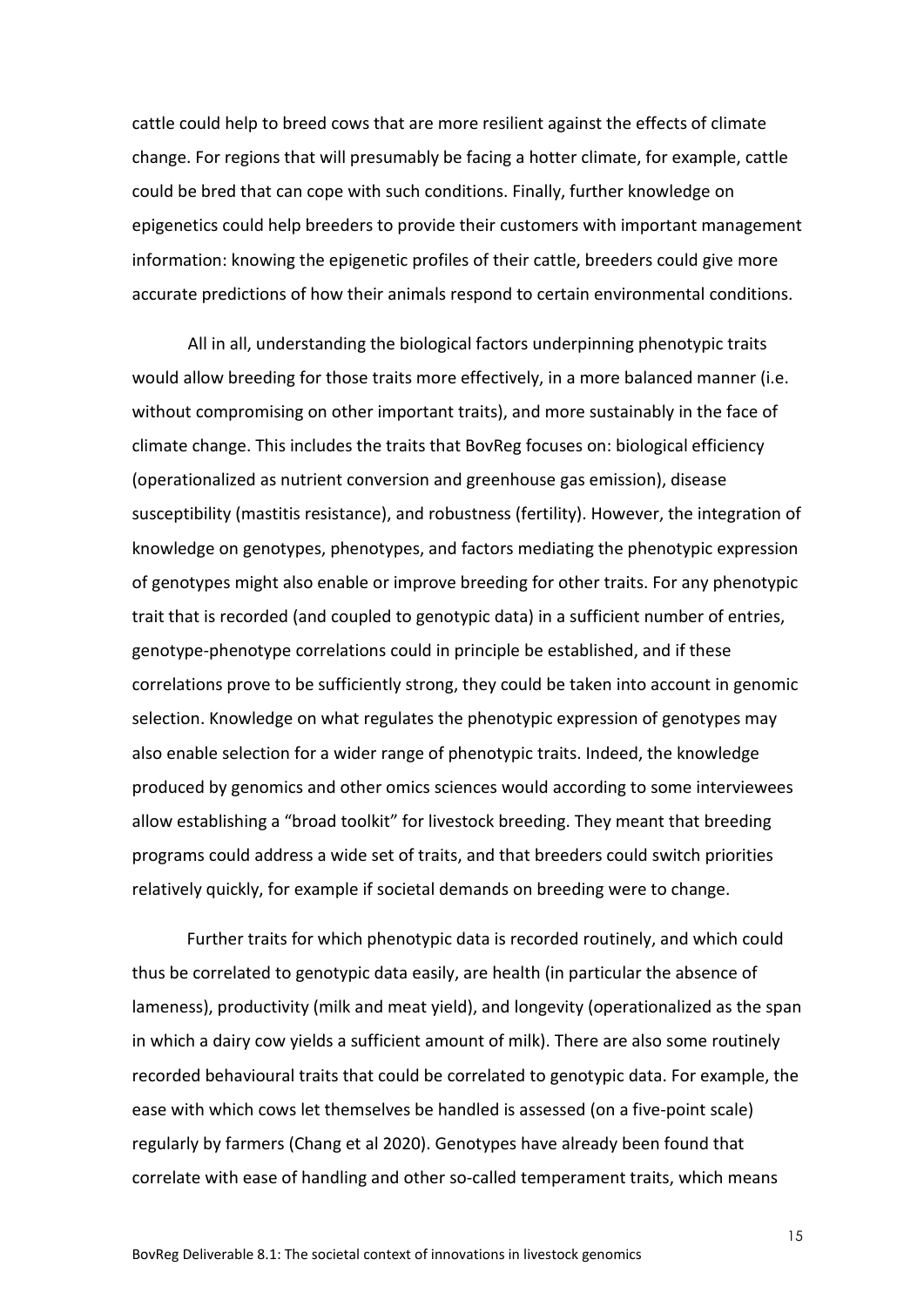that these traits could already be bred for using genomic selection. However, there are also traits on which phenotypic data is insufficiently available, or which still lack a commonly accepted definition. The lack of a common definition of animal welfare was stressed in several of the interviews we held. Although some traits that are measured frequently and that have an accepted definition have welfare implications (e.g. resistance to mastitis), there is no common view on what animal welfare entails and, therefore, no agreement on what phenotypes breeding programs aiming to improve animal welfare should be spreading. A similar problem was mentioned for robustness: although robustness (operationalized as fertility) is one of BovReg's key traits, it was considered a difficult concept to define and operationalize adequately.

It may be noted that some of the breeding goals discussed hitherto (in particular increased mastitis resistance, fertility and longevity) are particularly relevant for dairy cattle breeding, while others (for example reduced environmental impact) are also relevant for beef cattle breeding, even if these breeding goals may be associated with somewhat different phenotypic traits in dairy and beef cattle. Like many of our interviewees, the current section did not distinguished strictly and systematically between dairy cattle breeding and beef cattle breeding. This was motivated not only by the fact that several breeding goals are relevant in both dairy and beef cattle breeding, but also by the fact that breeding programmes using (biology-driven) genomic selection may try to improve dual-purpose breeds. Still, it should be clear from the previous analysis that some breeding goals are particularly relevant for milk production, while other breeding are important more generally.

These opportunities for cattle breeding were proposed by BovReg scientists and breeding organization representatives who were, overall, optimistic about genomic selection and biology-driven selection. We also interviewed a representative of a breeding organization that opposed the use of genomic selection (and biology-driven selection) in cattle breeding. A main objection of this interviewee was that genomic selection takes breeding decisions by optimizing expected breeding outcomes based on a narrow set of traits. Selection decisions are based only on those traits which the genomic selection paradigm recognizes as important and for which correlations with genotypes are known. Animals are selected whose offspring are expected to perform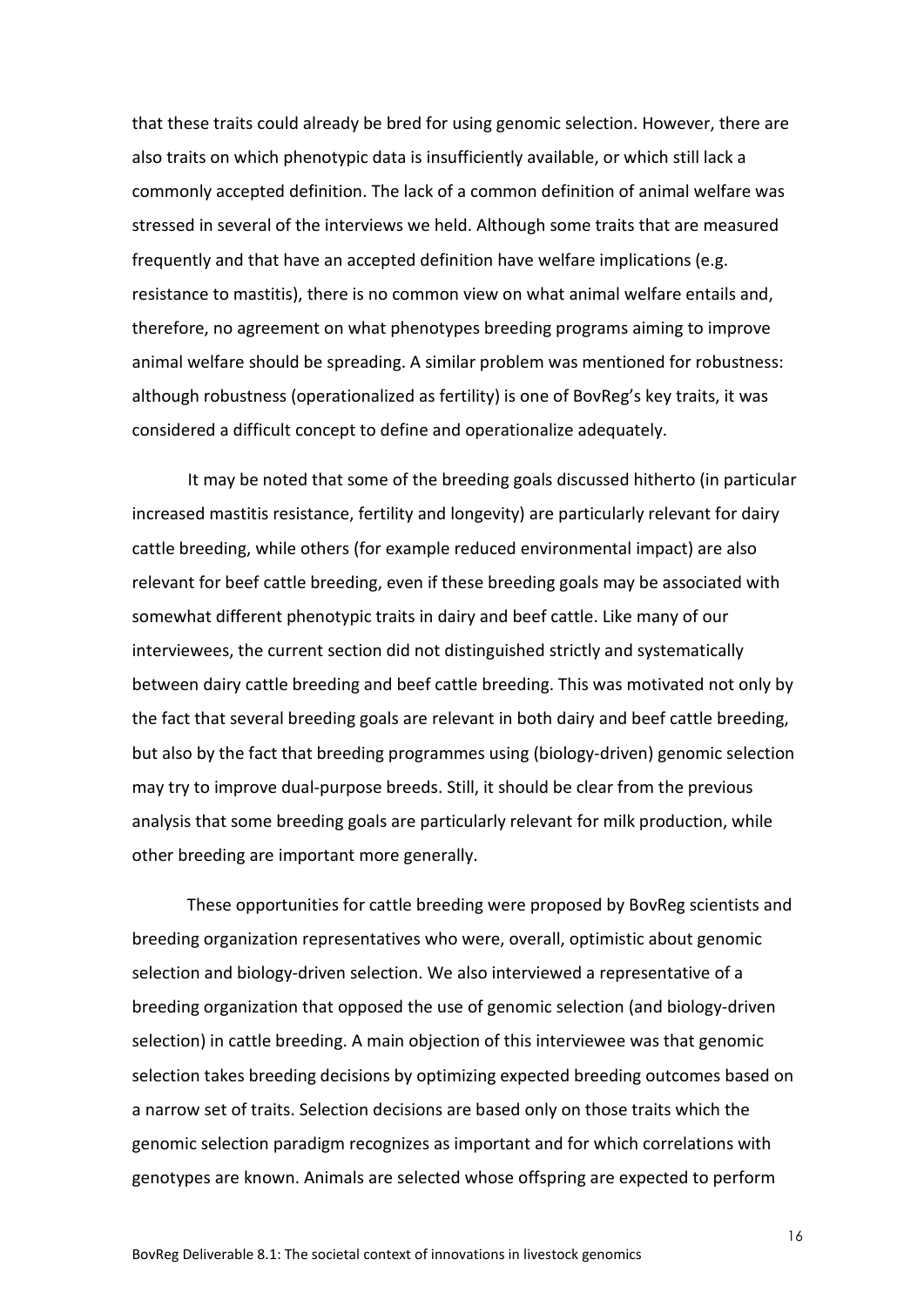excellently on those traits, but this attempted optimization ignores that an animal's performance depends on the 'weakest link' in her traits, and this results in all kinds of problems. Ranking animals based on their scores for a narrow set of traits also threatens to narrow the genetic base of herds: it invites buying only semen from the highest ranking bulls worldwide, which would quickly lead to inbreeding. Underlying this interviewee's objections to genomic selection seemed to be a criticism of how genomics represents animals. On this criticism, genomics reduces animals to collections of (epi)genetic traits that can be used as inputs for calculations – calculations recombining the (epi)genetic traits of parent animals to predict the characteristics of the next generation. This reductionist approach threatens to leave out important characteristics or oversimplify how they are interrelated. The interviewee was therefore sceptical of the supposed advantages of genomic selection and argued for a breeding approach based on a more holistic (non-reductionist) view on animals.

#### *Conclusion*

BovReg scientists and breeding organization representatives hold that developments in the omics sciences offer a range of opportunities for cattle breeding. These opportunities are summarized in table 1. We also encountered some more sceptical views on the advantages of genomic selection and biology-driven selection, however.

| Table 1: potential opportunities for cattle breeding due to biology-driven selection |                                  |  |  |
|--------------------------------------------------------------------------------------|----------------------------------|--|--|
| <b>Part A: Breeding practice improvements</b>                                        | Part B: Potential breeding goals |  |  |
| Reducing the generation interval                                                     | Feed efficiency                  |  |  |
| Improving the accuracy of estimated breeding                                         | Greenhouse gas (methane)         |  |  |
| values (EBVs)                                                                        | emission                         |  |  |
| Breeding for traits determined by many genomic                                       |                                  |  |  |
| regions                                                                              | Disease susceptibility           |  |  |
| Breaking negative correlations between traits                                        | Robustness                       |  |  |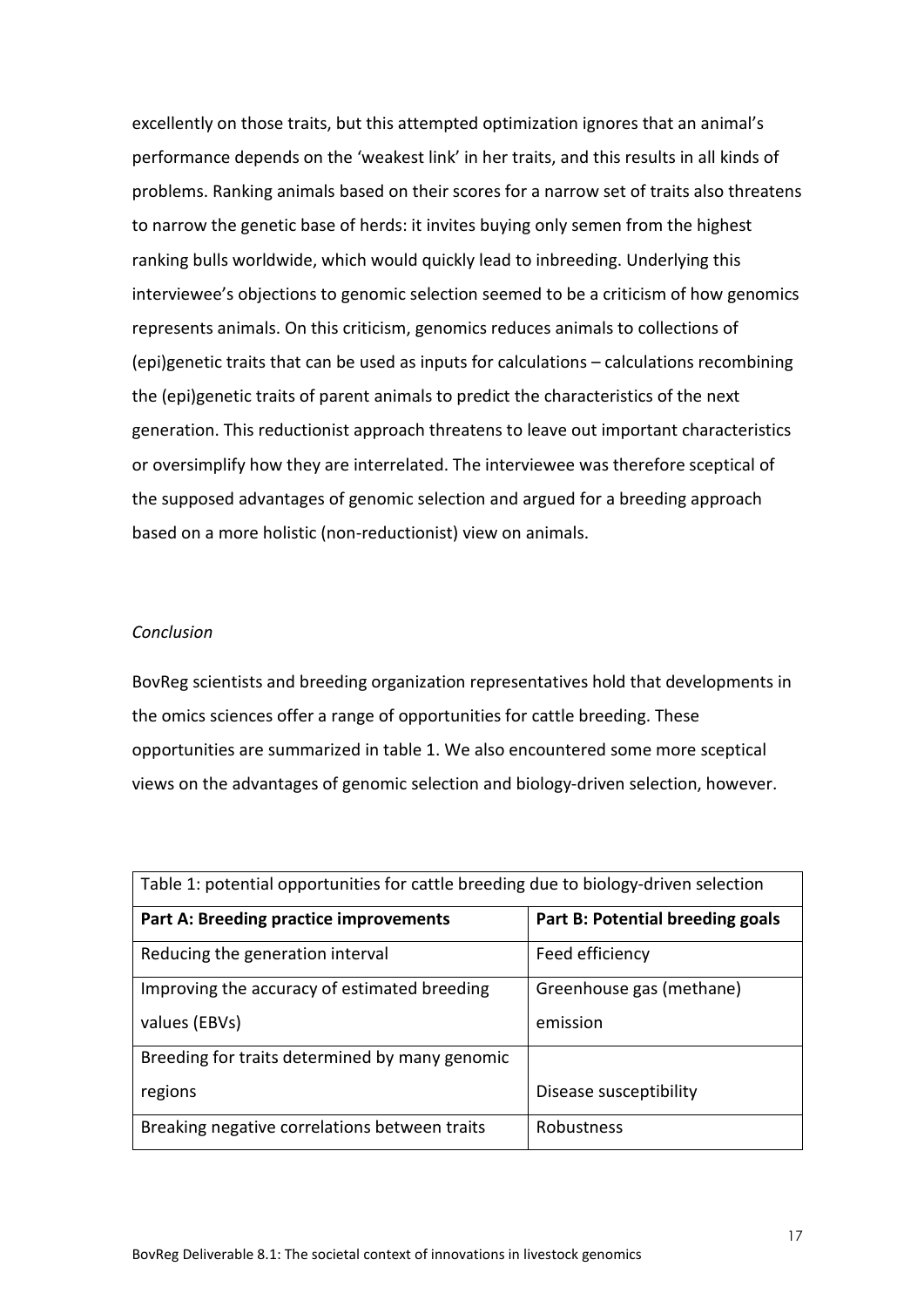| Breeding for phenotypes that are not recorded    |                  |
|--------------------------------------------------|------------------|
| routinely                                        | Health           |
| Improving selection on the female side           | Productivity     |
| Enabling precision breeding                      | Longevity        |
| Improving minor breeds/dual purpose              |                  |
| breeds/cross-breeds                              | <b>Behaviour</b> |
| Diversifying breeding programmes                 | Welfare?         |
| Establishing a broad toolkit for future breeding |                  |
| programmes                                       |                  |

#### *C. Legislative context: EU legislation on breeding*

In 2016, the European Parliament and Commission issued a Regulation (2016/1012) which aims to set down a complete EU legal framework on the breeding of purebred animals for farming purposes, and which came into effect on 1 November 2018. In accordance with its comprehensive aims, it includes rules covering various aspects of the breeding sector, including for example the entry of breeding animals in breeding books and breeding registers, performance testing and genetic evaluation, and standards for certificates which describe the characteristics of particular breeding animals.

Notably, this Regulation requires breeding programmes to be approved by a competent authority and set conditions for approval (chapter II, section 2). A breeding programme qualifies for approval only if its aim is to improve, preserve, create, or reconstruct a breed, if its selection and breeding objectives are described in detail, and if it complies with requirements described in one of the Regulation's annexes (annex I, part 2). However, that annex only provides directions on the information to be provided to the competent authority and on the number of animals and breeders that must be involved in the breeding programme. The purpose of the Regulation was not to delineate what counts as 'improving' a breed, offer guidance on the breeding objectives that should be pursued, or the technologies which may be applied.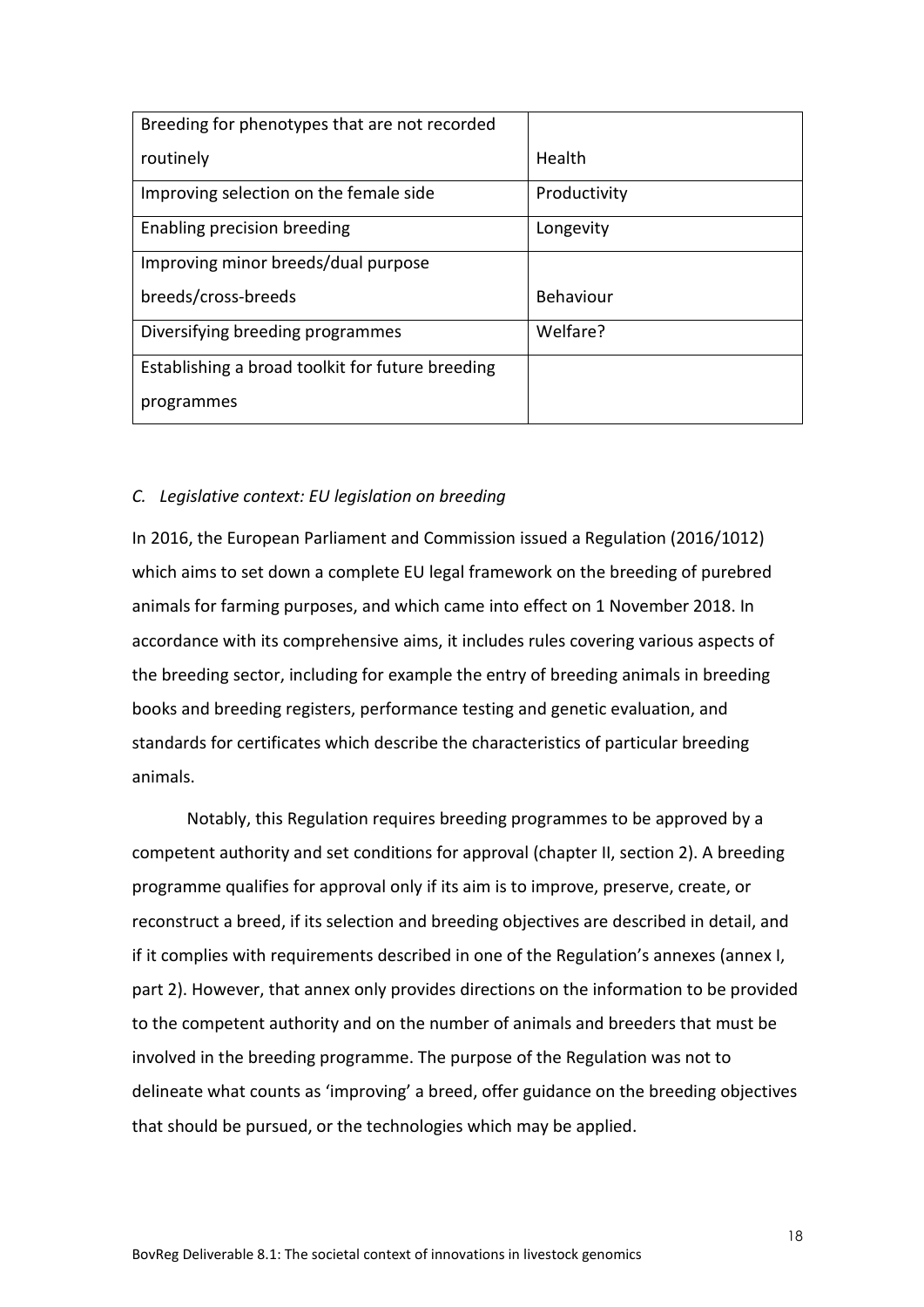The only restrictions are in Directive 98/58/EC concerning the protection of animals kept for farming purposes, which states that "natural or artificial breeding or breeding procedures which case [sic] or are likely to cause [more than minimal or momentary] suffering or injury to any of the animals concerned must not be practised" (annex, 20). A proposed Directive 2013/0433 would have forbidden the use of cloning for farming purposes, based mainly on animal welfare grounds, but the Directive proved controversial and has never been passed. The only EU legislation that currently applies to animal cloning is Regulation 2015/2283. This Regulation determines that pre-market approval based on a food safety risk assessment is required for importing or selling food "produced from non-traditional breeding techniques". The European Court of Justice judgment C-528/16 placed genome editing under the same regulatory requirements of genetically modified organisms (which are covered in Regulation 1829/2003). According to this, the commercial use of genetic modification and genome editing in cattle is allowed provided that applicants can demonstrate that there will be no adverse effects on human health, animal health, or the environment. There is no specific legislation regulating the use of genomics in breeding, however. Preamble 11 to Regulation 2016/1012 indeed shows a favourable attitude towards genomics, which is believed to "hold considerable potential to address concerns in society and achieve the objectives of sustainable animal breeding in terms of improved resource efficiency and the enhanced resilience and robustness of animals" (Regulation 2016/1012 preamble 11).

#### *Conclusion*

Although breeding programmes must aim to improve (or preserve, create, or reconstruct) a breed, what counts as an improvement is beyond the remit of EU legislation. The only regulatory constraint on breeding innovations is that (more than minimal or momentary) suffering or injury should not be caused to any animals involved.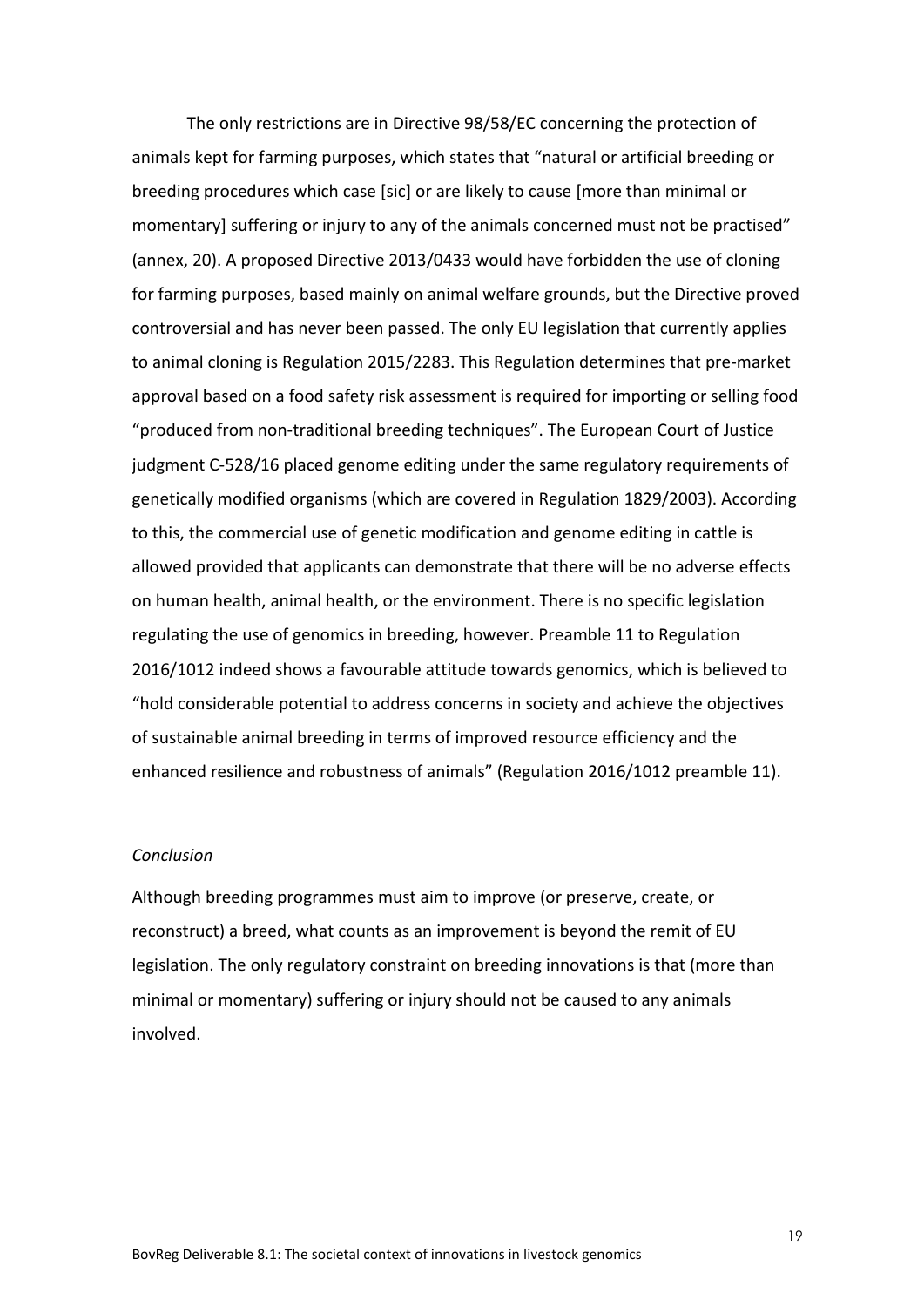*D. Policy context: the EU's Common Agricultural Policy and its values and objectives* Agriculture is a major topic in EU law and policy. Already in the 1957 'Treaty of Rome', which established the European Economic Community and set regulations for the functioning of its internal market, agriculture is identified as a domain for which certain specific regulations and policies should be developed (article 38). The Treaty calls for a common agricultural policy which serves to increase agricultural productivity, to ensure a fair standard of living for the agricultural community, to stabilise markets, to assure the availability of supplies, and to ensure that supplies reach consumers at reasonable prices (Article 39). These objectives should be pursued by establishing a common organization of agricultural markets, which may involve regulating prices, aiding the production and marketing of specific types of products, making storage and carryover arrangements for surplus products, and stabilizing imports or exports (Article 40). The first Common Agricultural Policy (CAP) became effective in 1962 and was the first common policy adopted by the EEC.

CAP has been repeatedly redeveloped to address emerging concerns (see Figure 2). In parallel, many regulations have been ratified which specify and formalize the policies set forth in CAP.



Figure 2: Historical development of the Common Agricultural Policy (Source: Sterly et al. 2018)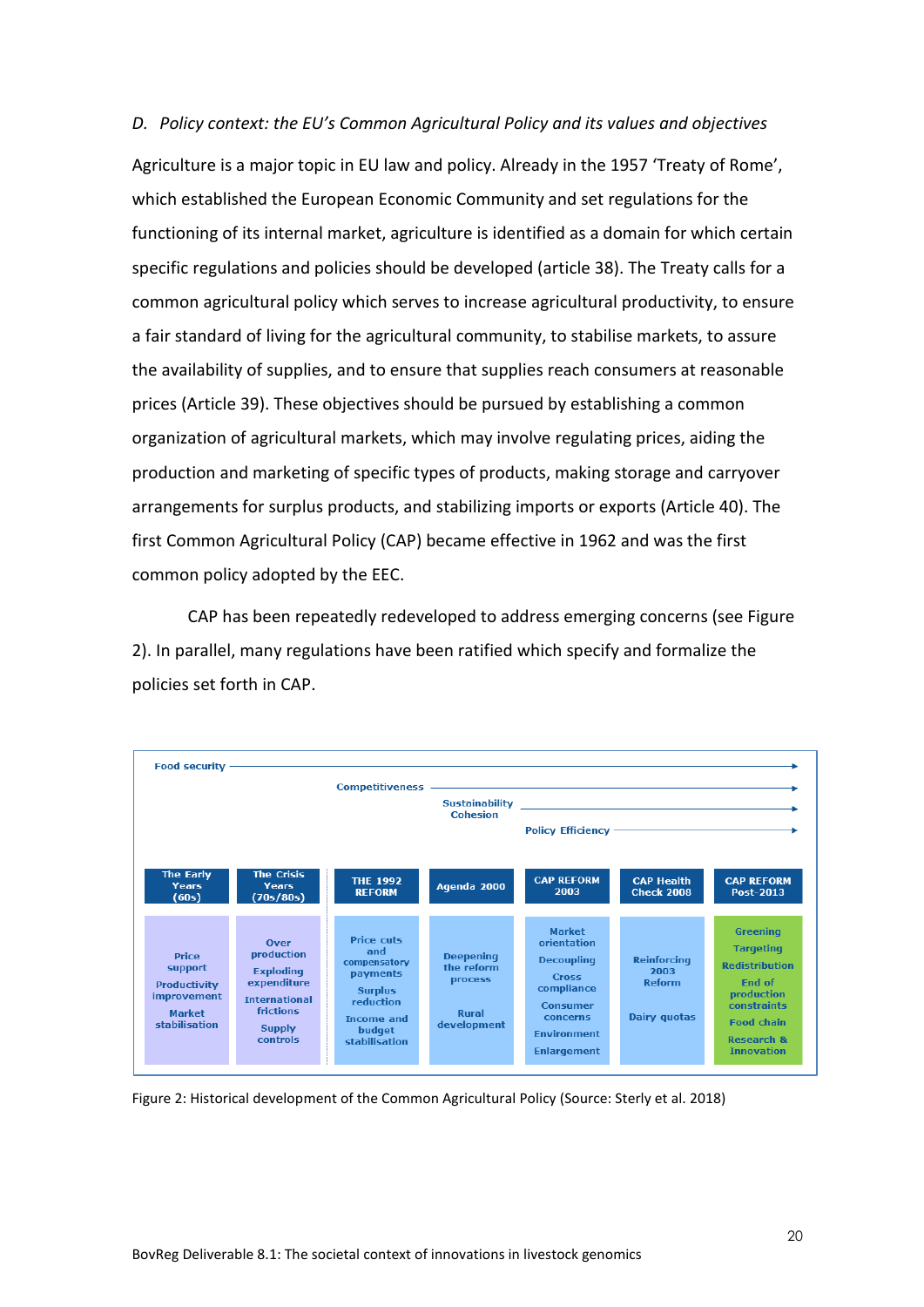In general terms, the scope of CAP has been widening: it initially addressed only food security and the economic performance of agricultural markets, but nowadays also covers environmental problems and other broad societal issues to which agricultural policy can make a contribution (Sterly et al. 2018).

In its first formulation in 1962, CAP was designed to improve food security by strengthening the agricultural sector's economic position (European Commission 2018). Policy instruments that could be applied to match this goal included price supports, investments to improve productivity, and market stabilization measures (European Commission 2018; Sterly et al. 2018). Over time, however, these measures led to overproduction of some agricultural products, escalating expenditures on support for agriculture, and frictions with external trade partners (European Commission 2018; Sterly et al. 2018). These problems were initially addressed by employing market interventions meant to counterbalance overproduction, but eventually motivated reforming CAP in 1992 to establish a more market-oriented agricultural sector (European Commission 2018; OECD 2011; Sterly et al. 2018). At the same time, CAP came to include agri-environment and afforestation schemes (OECD 2011), thus responding to environmental concerns as for example voiced at the 1992 Rio Earth Summit. In subsequent years, price supports were gradually reduced further and supplanted by direct payments that were decoupled from productivity, environmental and animal welfare requirements were set for farmers receiving direct payments, and rural development goals were included (European Commission 2018; OECD 2011; Sterly et al. 2018).

While economic goals remain part of CAP, emphasis has thus been shifting towards sustainable farming and contributing to social goods. The 2014-2020 CAP explicitly "plac[es] the joint provision of public and private goods at the core of policy" (European Commission 2013: 5) by setting up schemes that reward farmers for public goods they provide for society, but still focuses at environmental public goods (for example landscapes, farmland biodiversity, and climate stability) and rural development. The range of public goods to which CAP is expected to contribute is widened further in EU documents on the future of food and farming (European Commission 2017; European Parliament 2018). According to the European Parliament's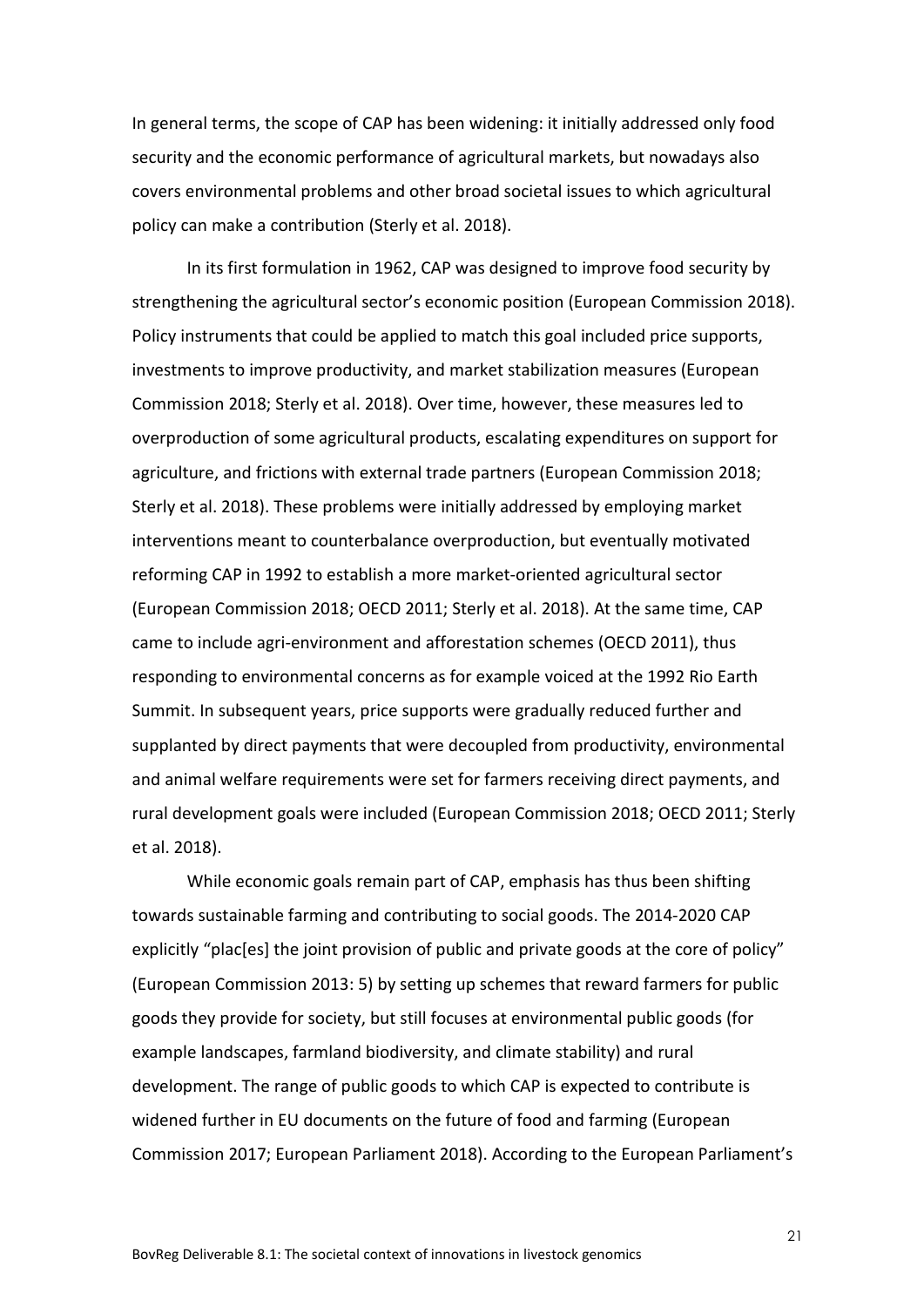report, for example, CAP "should be designed to enable the EU farming and forestry sector to respond to justified citizens' demands regarding not only food security, safety, quality and sustainability, but also environmental care, biodiversity and natural resources protection, climate change action, rural development, health and high animal welfare standards, and employment" (European Parliament 2018). These forwardlooking documents alternatively frame CAP's importance for public goods in terms of the United Nations Sustainable Development Goals (SDGs, see Figure 2): while some SDGs may receive focal attention (especially SDGs 2, 5, 12, 13 and 15), CAP is expected to contribute to most of them (European Commission 2017; European Parliament 2018).



Figure 3: the intended contribution of the European Union's Common Agricultural Policy to the United Nations' Societal Development Goals (source: European Commission 2017a)

While formulations of CAP's main aims vary and thus seem to point to somewhat different sets of underlying values, CAP has clearly come to adopt a broad normative basis, recognizing not only economic values but also various environmental, social and ethical ones. Aiming to incorporate such broader goals, CAP after 2020 will comprise three general objectives and nine more specific objectives (see Figure 3). These objectives will be pursued by three types of policy instruments: direct payments and market measures (pillar I) and rural development (pillar II).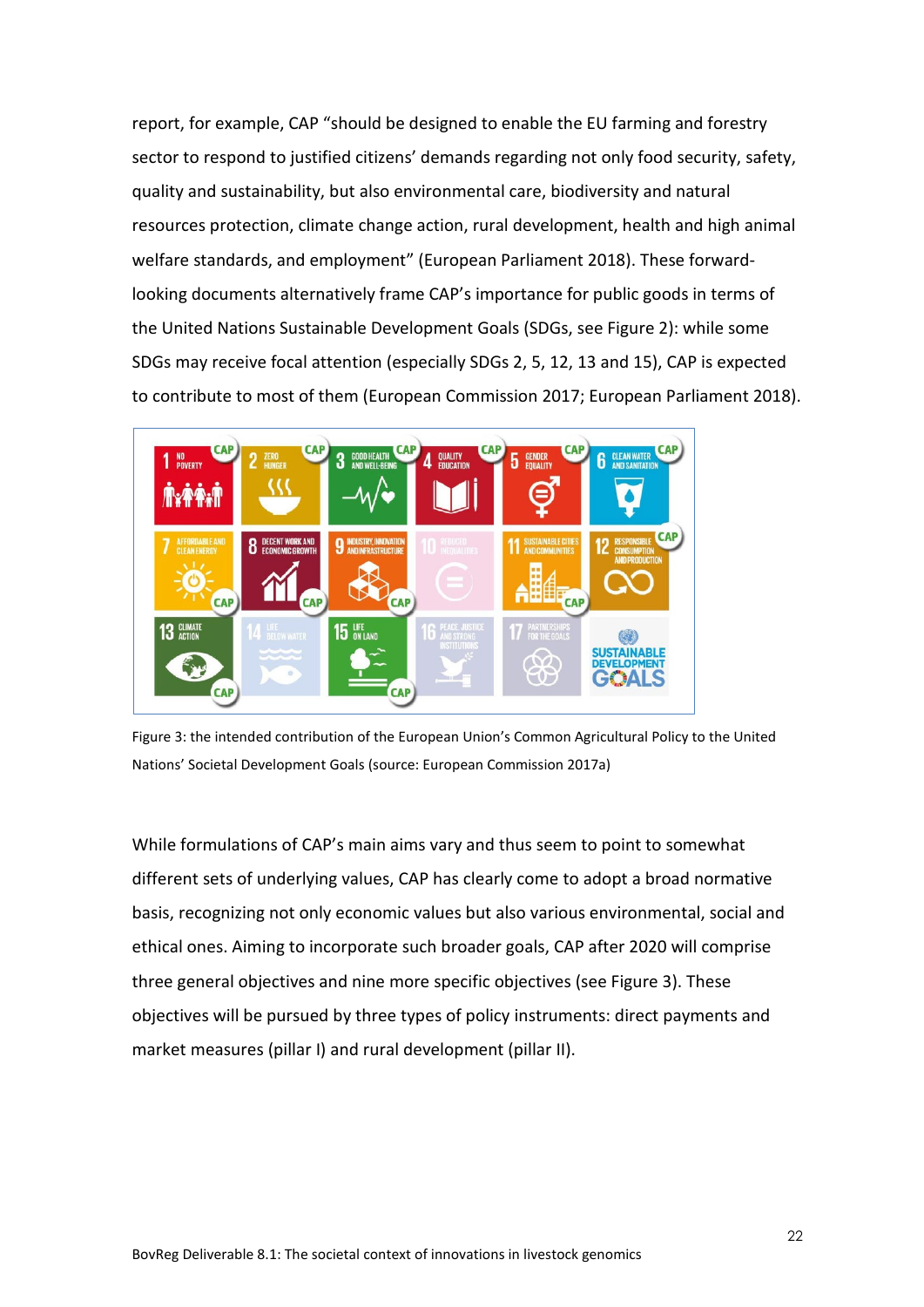| <b>GENERAL</b><br><b>OBJECTIVES</b> | <b>FOSTER A SMART AND</b><br><b>RESILIENT AGRICULTURAL</b><br><b>SECTOR</b>                                                                                       | <b>BOLSTER ENVIRONMENTAL</b><br><b>CARE AND CLIMATE ACTION</b>                                                                                                                                                                                                                                 | <b>STRENGTHEN THE SOCIO-</b><br><b>ECONOMIC FABRIC OF RURAL</b><br><b>AREAS</b>                                                                                                                                                                                                                               |
|-------------------------------------|-------------------------------------------------------------------------------------------------------------------------------------------------------------------|------------------------------------------------------------------------------------------------------------------------------------------------------------------------------------------------------------------------------------------------------------------------------------------------|---------------------------------------------------------------------------------------------------------------------------------------------------------------------------------------------------------------------------------------------------------------------------------------------------------------|
| Policy area                         | <b>Pillar I</b>                                                                                                                                                   |                                                                                                                                                                                                                                                                                                | <b>Pillar II</b>                                                                                                                                                                                                                                                                                              |
| Specific objectives                 | Support viable farm income<br>and resilience<br>Enhance market orientation<br>and increase competitiveness<br>Improve the farmers' position<br>in the value chain | Contribute to climate action<br>and sustainable energy<br>Sustainable development<br>management of natural<br>resources<br>Contribute to the protection of<br>biodiversity, preserve habitats<br>and landscapes<br>Foster knowledge, innovation, digitalisation in agriculture and rural areas | Promote employment, growth,<br>social inclusion and local<br>development<br>Attract young farmers and<br>facilitate business<br>development<br>Improve response of<br>agriculture to societal demands<br>on food and health, including<br>safe, nutritious and sustainable<br>food, as well as animal welfare |

Figure 4: Summary of proposed objectives and related instruments of the CAP post-2020 (source: Sterly et al. 2018)

Both the European Commission (2017) and the European Parliament (2018) consider (technological) innovation in agriculture key to meeting CAP's objectives. Accordingly, support for innovations needs to increase, while the uptake of agricultural technologies by farmers should be improved (European Commission 2017). The European Commission's recent 'Farm to Fork' strategy also emphasizes the importance of research, innovation, and technology development for a sustainable, healthy, and inclusive food system (European Commission 2020). Expectations seem to be especially high where smart farming technologies are concerned (European Commission 2020, European Parliament 2018, STOA 2016), but breeding is also mentioned as an area where innovation can serve the multiple goals of agriculture (European Commission 2017: 12).

The EU thus regards agricultural innovation favourably. Moreover, particular innovations can be evaluated from an EU policy perspective using CAP as a normative framework: one may consider to what extent an innovation squares with CAP's objectives and underlying values. In the section that follows, we will consider how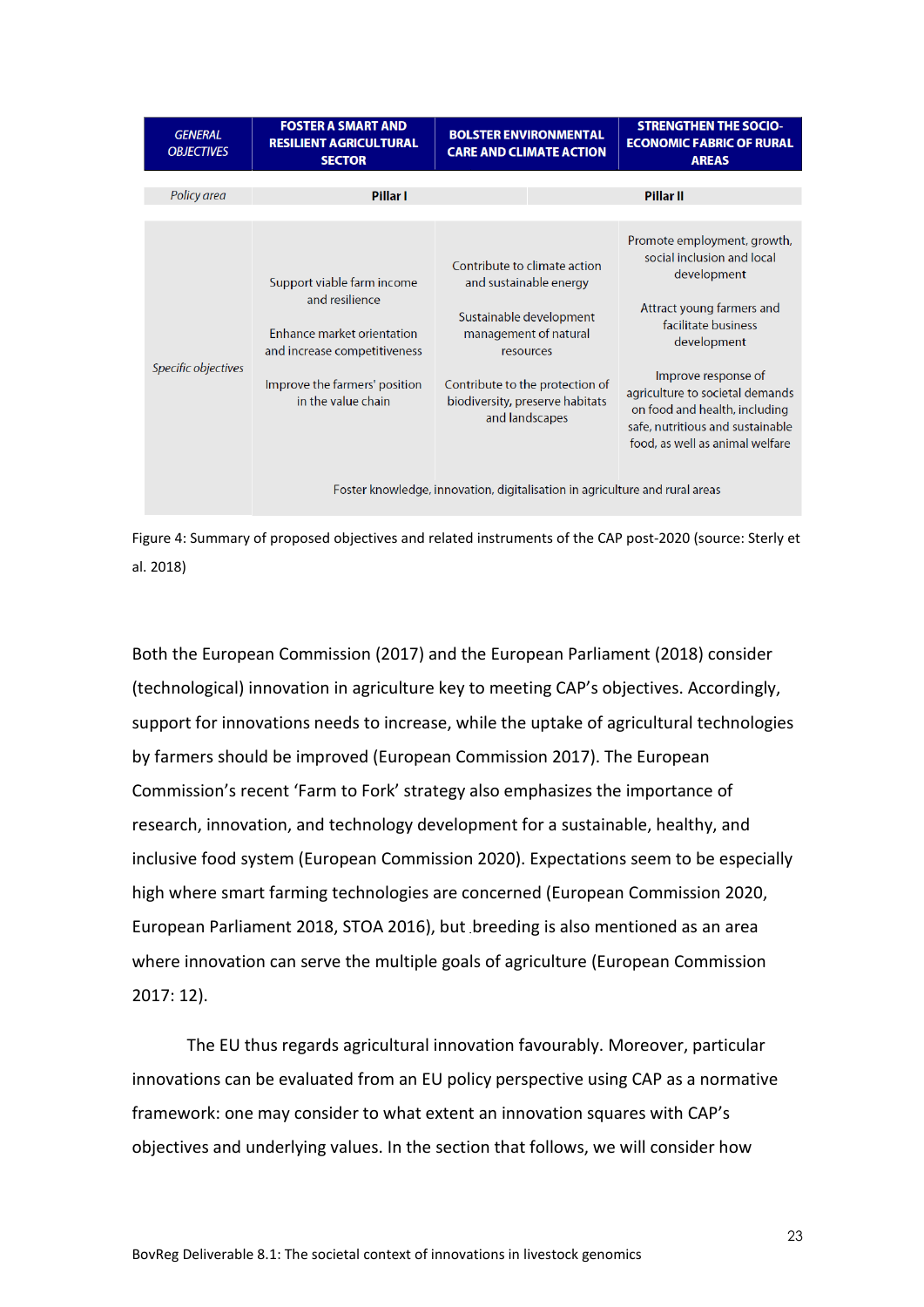possible applications of bovine omics knowledge, as produced for example in the BovReg project, relate to those objectives and values.

#### *Conclusion*

The set of values and objectives behind the EU's Common Agricultural Policy (CAP) has been widening: CAP now includes economic, environmental, societal, and ethical objectives. Innovations can be evaluated from a general EU policy perspective by considering how these innovations connect to CAP's values and objectives.

#### *E. Connecting BovReg's opportunities for cattle breeding to CAP*

In section B, a number of opportunities were identified that biology-driven selection might offer for cattle breeding (see table 1), based on interviews with BovReg scientists and breeding association representatives. In section D, it was suggested that innovations in cattle breeding could be evaluated from an EU policy perspective by considering their connection to wider policy objectives. The current section connects the potential breeding opportunities identified in section B to the policy objectives identified in section D. By considering to what extent these breeding opportunities further the economic, environmental, social, and ethical values underpinning CAP, this section shows how they could be supported from an EU policy perspective.

How (biology-driven) genomic selection relates to CAP's values and objectives depends on the trait under consideration. Some traits of interest in cattle breeding relate mainly to economic values, which applies in particular for improving productivity. Breeding goals that arise from other values (for example environmental or ethical values) can also be important from an economic perspective. For example, breeding animals to be more resistant to prevalent diseases has potential economic advantages. Infectious diseases can lead to severe economic losses if a herd has to be culled for epidemiological reasons or when disease outbreaks lead to a fall in productivity. Cows suffering from mastitis or lameness are less profitable for farmers, because of their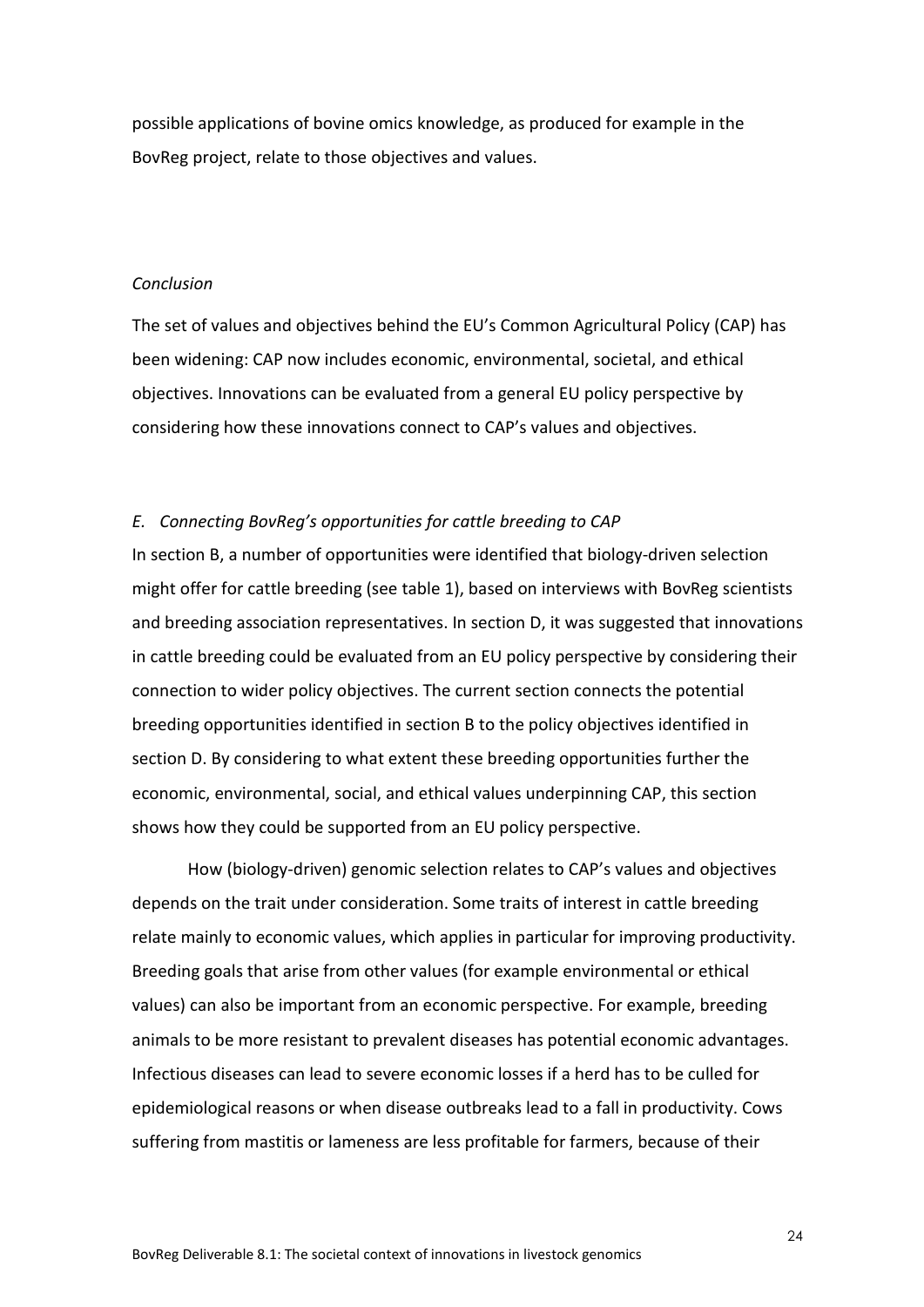lower milk yields and higher veterinary costs. Thus farming herds with a lower prevalence of mastitis and lameness also has economic benefits.

Improving the longevity, fertility, and overall robustness of dairy cows can be economically advantageous as well. It takes about two years before cows start lactating and they must give birth each year to continue lactating. Milk yields drop if cows are not able to cope with environmental disturbances, such as heat stress. Improving longevity, fertility or robustness should mean that the overall duration during which cows do not give milk is reduced and that a larger share of the herd is producing. In each of these cases, an economically beneficial breeding goal is associated with (except perhaps in the case of fertility) non-economic values, and in particular to animal health and welfare, which are recognized as socially and ethically relevant by CAP. Finally, improving the welfare of animals can be economically advantageous, if enough consumers demand it and are willing to pay for more animal-friendly products.

Some traits of relatively recent interest in breeding relate to environmental values. In particular, in the context of climate change, the environmental impact of cattle farming could be reduced by breeding for reduced methane emission. Special sensors are sometimes installed in indoor farming units to measure the amount of methane excreted by cows, and this phenotypic information is correlated to genotypic (and possibly other omics) data. Any correlation found could perhaps be used to breed cows who emit relatively little methane. There does not seem to be any direct economic interest for farmers in keeping such cows, but CAP does offer some financial incentives to mitigate the environmental impact of agricultural businesses, and limiting the effects of climate change does serve long-term economic and ethical interests.

Another trait of interest for environmental reasons is feed efficiency. If more feed efficient animals are bred, less feed is required to meet the demand for animal products. This would reduce the environmental impact of the production of feeds for cattle (e.g. concentrates), where this involves long-distance transportation, land use changes or in some cases deforestation. This would therefore reduce the environmental footprint of dairy and beef production. Rather than breeding cows that need less feed overall, another option might be to breed cows that can feed efficiently on types of feed with a smaller environmental impact, for example roughage or even waste foods.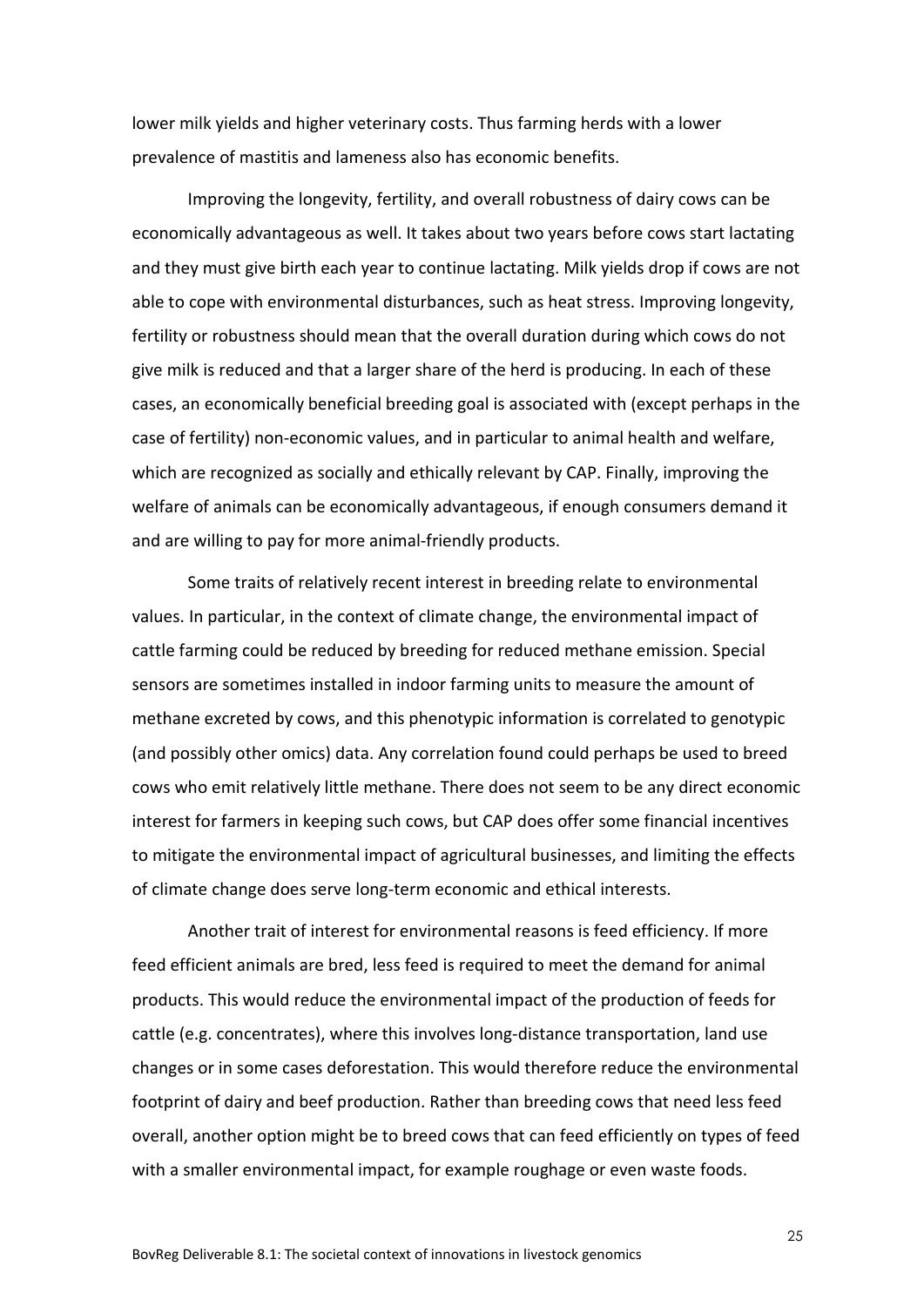Improving feed efficiency also brings economic opportunities: a cow that requires less (expensive) feed per unit of milk or beef produced is, other things being equal, less costly to keep. Finally, even disease resistance, health, longevity, and fertility have some connection to environmental values. If fewer cows are ill, infertile, or still too young to lactate, fewer cows would be needed to meet demand for dairy products, thus reducing the climate impact of cattle farming to some extent.

In summary, some traits (e.g. health, disease resistance and longevity) that are economically interesting also connect to other societal and ethical values, and there is a long-term societal and ethical interest in limiting climate change. It is somewhat unclear whether biology-driven selection will also facilitate incorporating other socially or ethically valuable breeding goals that do not also have significant economic or environmental potential. Animal welfare is recognized as an important societal and ethical value, which suggests that CAP would support developing such breeding applications even if these do not bring economic benefits. However, as discussed in section 2, there is no consensus on how to define animal welfare and no welfare phenotypes are recorded routinely. Some scientists and breeders whom we interviewed inferred that 'improving welfare' cannot be included as a general breeding goal in breeding programmes. Even if some specific welfare traits can be identified, it remains up for discussion whether these should be included as separate breeding goals. Breeding already addresses animal welfare – at least to an extent – by targeting health problems such as mastitis and lameness, and some welfare problems might require changing farming practices rather than breeding goals. Whether animal welfare improvements could and should be incorporated in breeding indices would have to be assessed on a case-by-case basis. A minimal requirement would be that specific welfareassociated phenotypes are found to be heritable.

Most traits of interest in breeding for which biology-driven selection might have added value can thus be connected to CAP's broad normative basis. Breeding for behavioural traits might seem to be an exception, but even here connections to CAP's underlying values can be made. One behavioural trait of interest is a cow's ease of handling, which is regularly scored by farmers on a five-point scale. Similarly, milking robots keep track of the frequency with which cows visit them, which provides not only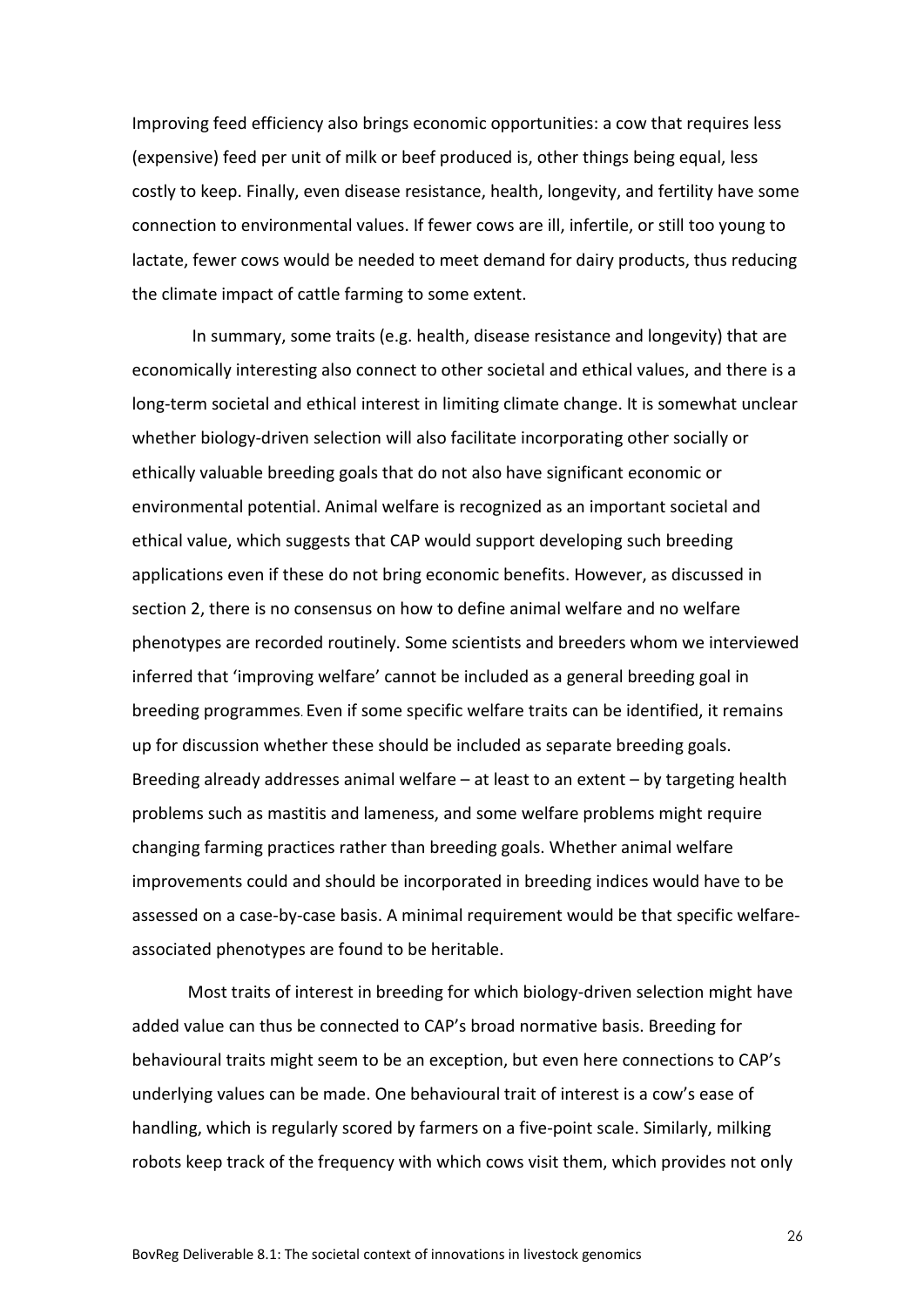input for on-farm management decisions, but also for selection decisions in breeding programs adapted to the use of milking machines. Breeding for ease of handling and for robotic milking agreeability would make management easier and could be supported by referring to CAP's broad economic objectives. Whether this breeding goal would also be societally and ethically desirable is debatable however (e.g. Holloway 2007). Breeding cows that are less stressed during human handling could be defended from an animal welfare perspective. But some would raise the objection that such a breeding goal was premised on debatable production systems, and might be perceived as unacceptably adapting animals to their living conditions, instead of adapting the living conditions to the animals.

Some of the opportunities that (biology-driven) genomic selection offers for cattle breeding do not concern specific breeding goals, but instead relate to the efficiency of breeding irrespective of the traits bred for (see table 1). For example, improving the accuracy of estimated breeding values (EBVs), breaking negative correlations between traits, improving selection on the female side, and reducing the generation interval do not refer to specific traits. While such opportunities may in practice be particularly relevant for certain specific traits – for example traits for which EBVs are currently still relatively unreliable or for economically significant traits that are negatively correlated to other economically significant traits – they are in principle applicable more widely. This is why some of interviewees stated that (biology-driven) genomic selection could establish a 'broad toolkit' for cattle breeding. These potential opportunities for breeding can thus be connected to CAP's underlying values by referring to their significance for breeding goals that CAP would support. On the other hand, such broadly applicable opportunities for breeding might also enable controversial uses in cattle breeding. For example, while genomic selection allows reducing the generation interval by enabling the selection of younger animals to parent the next generation of breeding animals, this approach is most efficient when advanced reproductive techniques (egg collection, IVF and embryo transfer) are used. These techniques may not be completely unproblematic from a societal or ethical perspective, even if there is more over controversy on cloning, classical genetic modification, and genome editing (see the next section). Thus, although the values underlying CAP might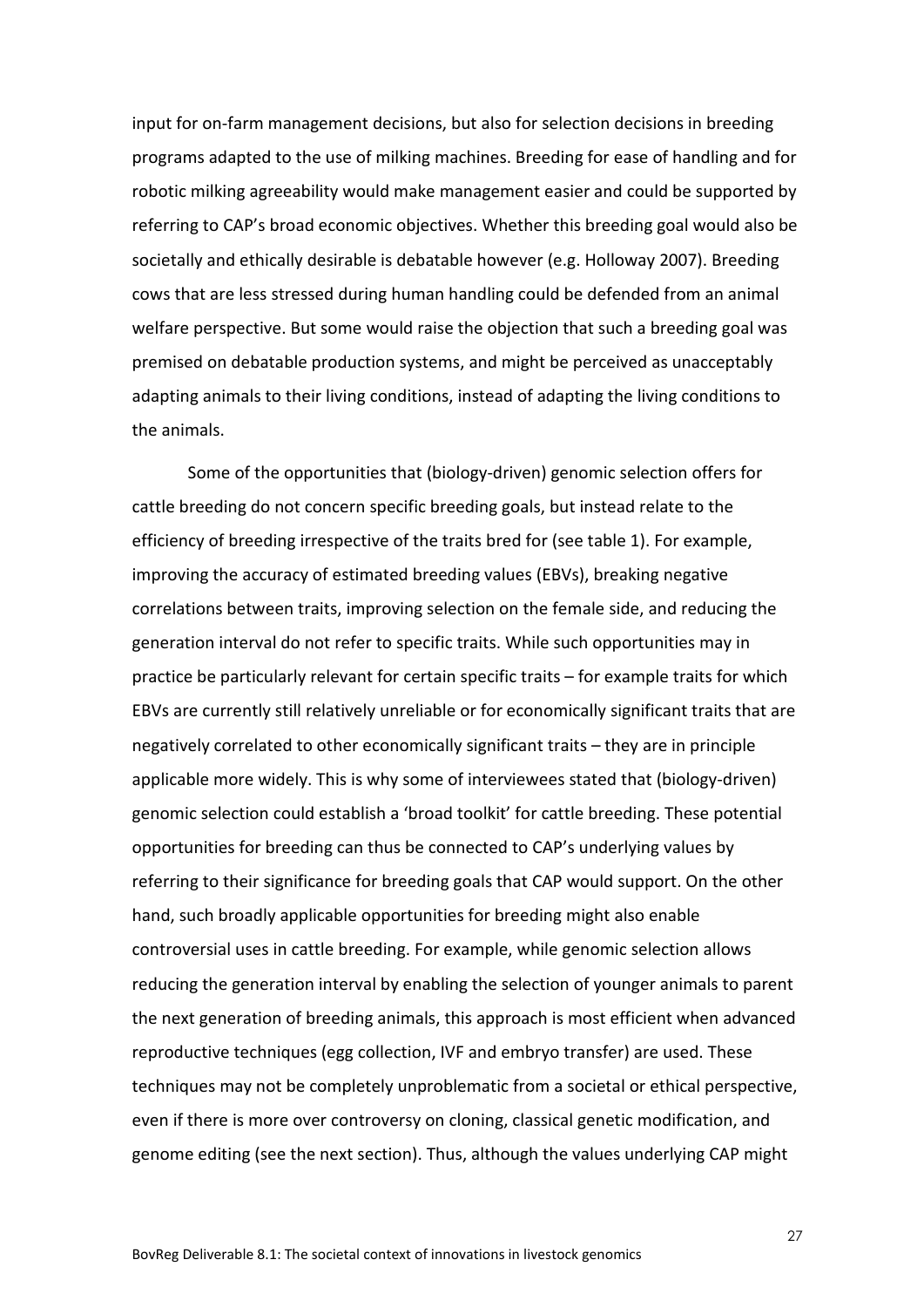support some implications of innovations in cattle breeding, some other implications may be more contentious from an EU perspective.

Some other opportunities for breeding connect strongly to certain of CAP's specific aims. The ability to diversify breeding programs allows breeding and keeping animals that fit local conditions and diverse farming systems. This would directly promote biodiversity insofar as phenotypic and genotypic diversity among cattle breeds is concerned. Moreover, insofar as this would facilitate keeping animals in diverse natural landscapes, biodiversity would be indirectly promoted for a wider range of species: farming suitable animals in natural landscapes would help to protect those landscapes (for example against deforestation) and the plant and animal species that depend on them.

Another explicit aim of CAP that could be promoted by diversifying breeding programs is rural development. Breeding programs could be aimed at improving the viability of farming minor, local breeds. This would, at least to an extent, counter economic incentives to replace such breeds by higher-yielding breeds such as Holstein-Frisians. This might help rural areas to maintain their characteristic breeds, farming practices, landscapes, and artisanal products. Moreover, if the profitability of local farming practices can be increased, that should stimulate the economies of rural areas.

Finally, increasing and improving organic farming has been stated as an aim for CAP (European Parliament 2018). Without going into details here, (biology-driven) genomic selection can support this aim by breeding animals that suit organic farming conditions. This may include, among others, increasing the efficiency of feeding on roughage and improving robustness against environmental stressors that animals face in outdoor systems.

#### *Conclusion*

The current section considered how opportunities for innovation in cattle breeding, enabled by (biology-driven) genomic selection, connect to values and objectives underpinning the EU's Common Agricultural Policy (CAP). We conclude that CAP suggests broad directions for innovation in cattle breeding: at a general level, CAP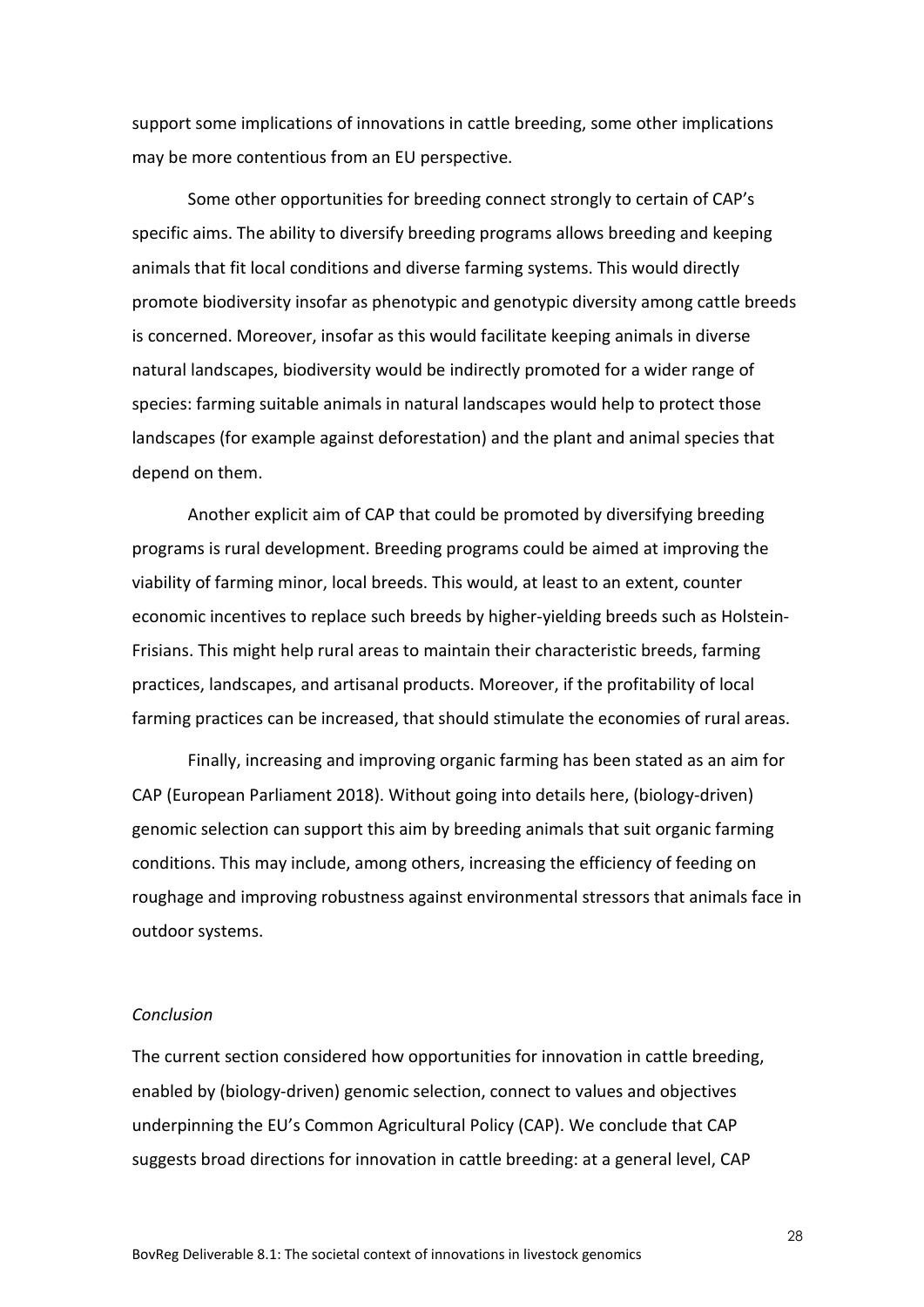approves of innovations in cattle breeding insofar as these help to realize its economic, environmental, social, and ethical objectives.

However, CAP offers no sufficient frame to deal with the societal dimensions of (biology-driven) genomic selection. It does not provide overt guidance on what objectives to prioritize in breeding – that economic considerations were historically primary does not mean that they should trump considerations that were incorporated later, for instance. Neither does CAP settle how competing values should be weighed when particular breeding innovations are considered. For example, if some breeding innovation is economically advantageous but socially or ethically controversial, perspectives may differ from country to country and CAP is not competent to lay down whether or not this innovation should be pursued. CAP thus leaves ample room for discussion on the desirability of particular breeding innovations. Moreover, even if a detailed policy perspective on (biology-driven) genomic selection in cattle breeding could be derived from CAP (or its ancillary policies), this should not exclude other perspectives from consideration. The next section explores (possible) societal perspectives on genomic selection in farm animal breeding. It does so by revisiting debates on related technologies and drawing lessons for the public acceptability of genomic selection in cattle breeding.

#### **F. Lessons from previous public debates on (bio)technologies**

There seems to be little public debate specifically on the acceptability of using (biologydriven) genomic selection in farm animal breeding. While there are some academic publications addressing ethical aspects of genomic selection (Coles et al 2015, Twine 2007, 2010), the concerns voiced are not echoed in wider public debates. Animal advocacy NGOs whose representatives we interviewed did not have official positions on these selective breeding approaches, for example, and some of them even stated that they were unfamiliar with genomic selection. NGO concerns do address breeding technologies are focused on other technologies, such as genome editing and classical genetic engineering.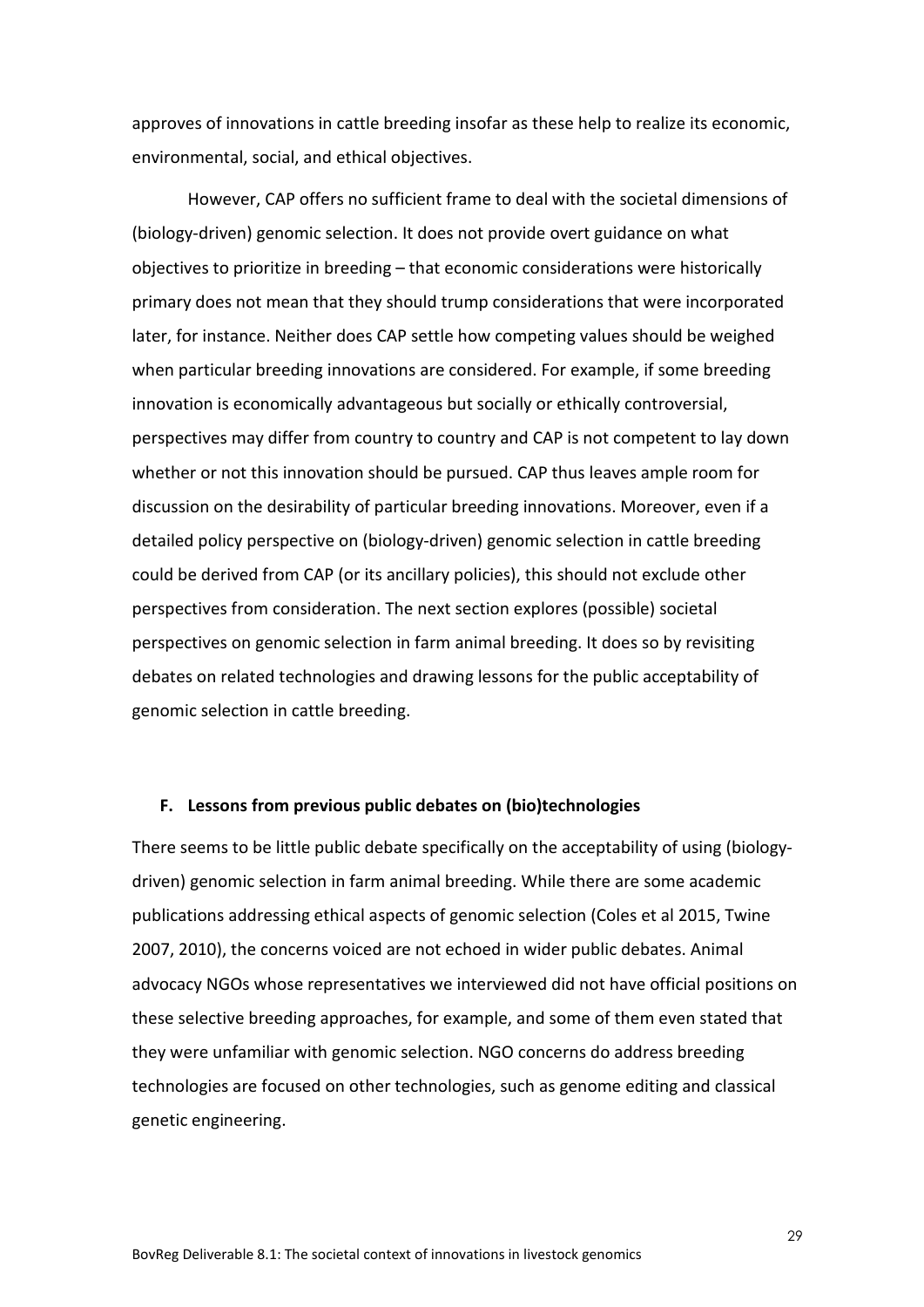However, even if other agricultural biotechnologies have been more in the public eye, it does not follow that the use of (biology-driven) genomic selection in cattle breeding raises no controversial societal issues at all. Representatives of animal advocacy NGOs stated that the use of genomic selection in livestock breeding was not among their organizations' main priorities, but did raise some worries when they were informed about this topic. Thus, the lack of public discussion could perhaps be explained by the necessity to prioritize issues in public debate or a general unfamiliarity with genomic selection rather than unqualified public acceptance. (See also the first lesson below)

From a responsible research and innovation (RRI) perspective, which aims to ensure that the views and values of a wider range of publics inform decision-making on new technologies, these considerations call for public engagement on genomic selection in animal breeding. Three different types of motivation for doing public engagement are suggested by Sykes & Macnaghten (2013, cf. Stirling 2005). An *instrumental* motivation means that engaging publics would have certain desired consequences, like building public trust in the breeding sector or avoiding negative public perceptions of genomic selection). A *substantive* motivation is that critical discussions with lay publics could lead to better decisions (for example because lay people brought relevant local knowledge or identified wider social and ethical issues not considered by scientists or breeders). A *normative* motivation is that citizens ought to be involved in decisions that concern them, for reasons of democracy, equity, equality, or justice. Regardless of which of these motivations applies, research and innovation should be genuinely responsive to the general public's views.

Taking an RRI approach, Work Package 8 of the BovReg project seeks to anticipate possible societal, ethical and other impacts of genomic selection, and to engage with lay publics by means of a Democs card game. Outputs from these two tasks will feed into the creation of an ethical framework that can be used to inform further research and innovation in cattle breeding.

As stated, the remainder of this report anticipates lay views on (biology-driven) genomic selection. The approach is to see what lessons can be drawn from the social science literature with regard to previous public debates on (bio)technologies, with a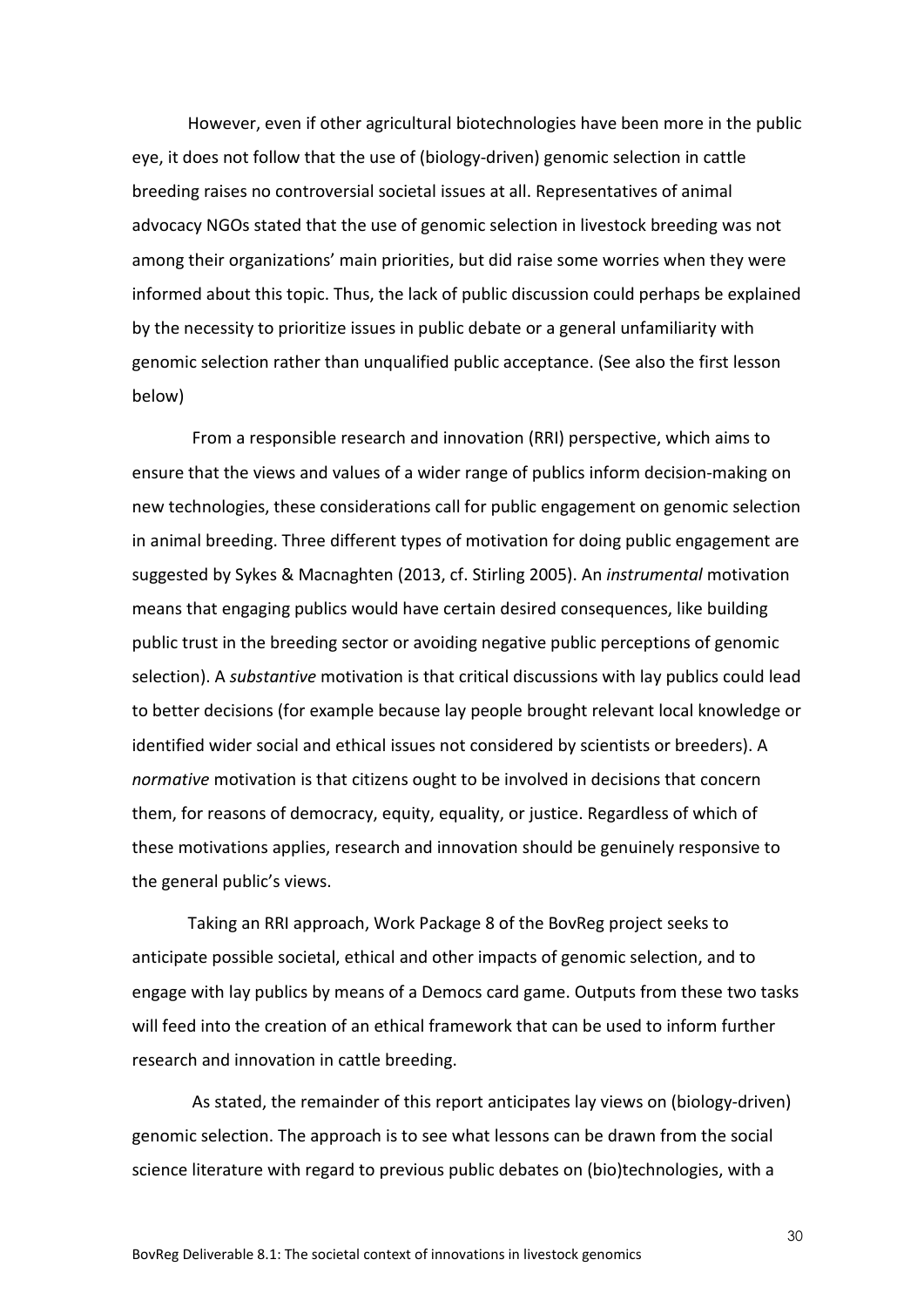focus on GM food. Such an exercise is inherently speculative. Accordingly, the current section does not pretend to offer a reliable guide to public views, nor to make actual public engagement redundant.

Another methodological limitation of the current section is implied by the second lesson discussed below: it is often difficult to separate public debates on different technologies. Separate technologies may in practice be interrelated, and lay publics may see connections between technologies that experts consider irrelevant or do not consider at all. This complicated deciding which public discussions to review in the current section. The approach chosen here is to review social scientific literature presenting general lessons from public engagement on a wide range of technologies, to illustrate these lessons with reference to public discussions on genetic modification (GM) in food production, and to consider how genomic selection compares to GM with respect to the lessons discussed. Public discussion genome editing, although relevant in the current context, is much less developed and will be referenced only occasionally. Throughout, the focus is on qualitative rather than quantitative empirical research. The point of this section, accordingly, is not to quantify how people generally feel about genomics and other technologies. Rather, the aim is to understand concerns and perceptions that shape peoples' attitudes to technologies and to consider how these concerns and perceptions might be relevant for genomic selection.

## *First lesson: the amount of overt controversy does not necessarily reflect or predict the general public's views*

Overt public controversy typically flares up after NGO campaigning or media coverage of some particular scientific development or event. These played an important role in shaping the trajectories of public controversy about genetic modification (see PABE 2001). GM foods were introduced in Europe in 1996, but initially did not arouse public opposition. In the UK, tomato paste from a GM tomato was sold openly and clearly labelled in supermarkets, which did not spark public controversy. In Germany, biotechnology had been politically controversial since 1985, due to campaigns from the Green Party, but public and media interest weakened in the early 1990s. Public opposition to biotechnology was also limited in France during the early 1990s, and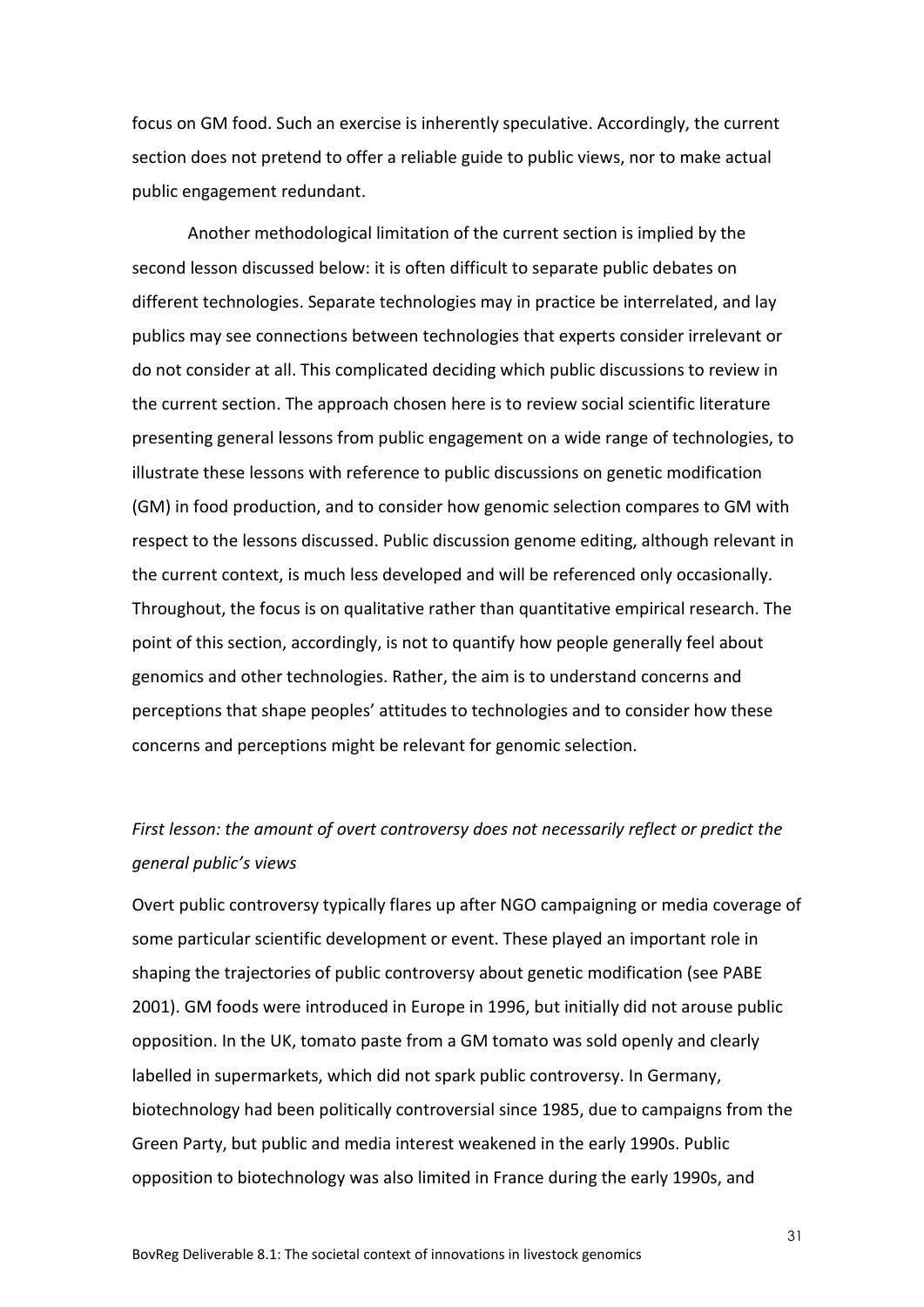French public policy had generally been supportive of biotechnologies. By the end of 1996, some international NGOs started to campaign against GM foods more intensively, but general public concern was not aroused until the 'Five Year Freeze' campaign in the UK in late 1998. This came to a head with a series of newspaper 'exposees' against GM in February 1999, which led to controversy about the technology across much of Europe. This led to call for an EU-wide moratorium on authorizing further GMOs to enter the market. Supermarkets started withdrawing GM products soon after.

Public perceptions of GM were investigated by means of a series of focus group discussions held between September 1998 and October 1999 (PABE 2001). During this period, public controversy started in Italy, intensified in France and the UK, remained stable in Germany, and remained very limited in Spain. Yet the views and arguments expressed by focus group participants in the different countries and at different times were remarkably similar. People generally proved to be ambivalent about GM and offered arguments both in favour of and against GM. Thus, neither positive nor negative views of GM were accepted uncritically, irrespective of the level of media coverage or NGO campaigning (PABE 2001, cf. Grove-White et al 2000).

A lesson to be drawn here is that the views of the general public should not be inferred too easily from the absence or presence of overt public controversy, but should be addressed specifically. Both quantitative (e.g. Eurobarometer 2000, 2010, Frewer et al 2013) and qualitative empirical methods have been used to research these views. The focus of this section is on qualitative empirical research, in particular focus group research, aimed at discovering and understanding lay perspectives on (new) technologies.

## *Second lesson: the social acceptability of genomic selection may be influenced by previous experiences and by societal views on other technologies*

A second lesson is that it is difficult to separate debates on different technologies. Public responses to new technologies are informed by experiences in public debates concerning previous technologies or events. For example, GM controversy arose in the UK against the backdrop of the outbreak of BSE in cattle and the transmission to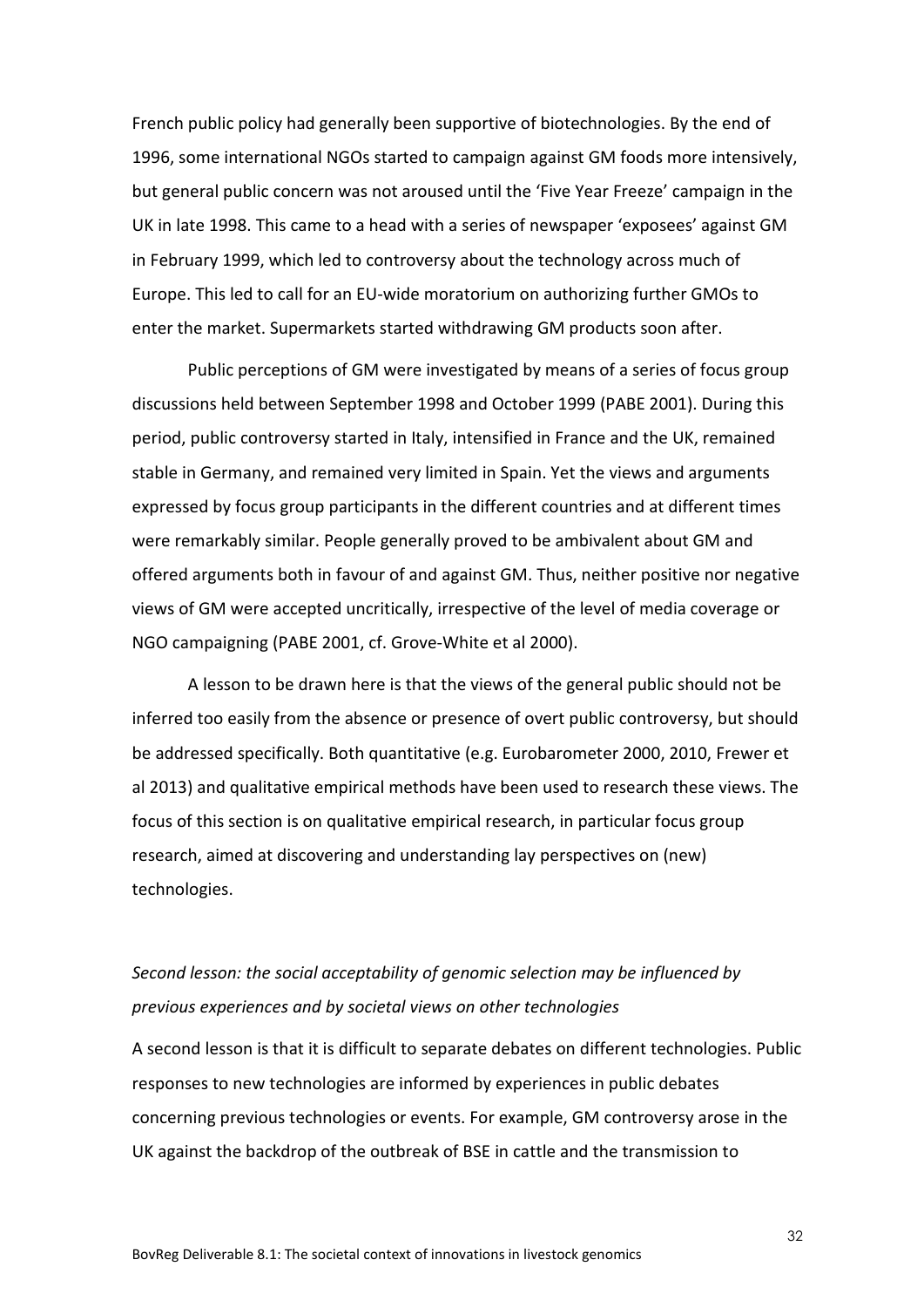humans via the food chain, in the form of a new variant of Creutzfeld-Jakob (CJD) disease (PABE 2001). The UK government's assurances that British beef was safe were discredited in the public eye when the link from BSE to CJD was demonstrated by researchers in Edinburgh. When scientists and the UK Government gave assurances that, despite repeated objections against GM, there was no health risk from eating foods of GM origin, their credibility with the public was already compromised. The GM controversy might in turn shape public attitudes towards genome editing. Advocates of genome editing argue that genome editing should be more palatable to the public than GM, as it does not necessarily rely on transferring genetic material from one species to another, which stood out as particularly controversial in GM debates. It has been pointed out that some potential edits would lead to variants already occurring in some breeds or subpopulations, and some have argued that edits that do not involve the insertion of DNA from another species should not be subject to GMO legislation. This argument has however been rejected in a Judgment by the European Court of Justice (C-528/16), and it remains to be seen whether genome editing differs significantly from classical GM in public perception.

An important question for the societal acceptance of genomic selection may be whether it will be perceived as continuous with conventional breeding approaches or whether the public will link genomic selection to genetic engineering techniques. The latter is suggested by our experience that some NGO representatives whom we recruited for interviews initially conflated genomics with genome editing. An empirical study into consumer attitudes towards using genomic selection in tomato breeding (Van den Heuvel et al 2008) also found that people initially interpret genomics as similar to classical GM. Focus group participants (with the exception of low-educated young people) did however revise their understanding and view towards genomic selection during discussion. Towards the end of the focus group discussions, most participants considered genomic selection more acceptable than GM. However, although they considered genomic selection the breeding technology of the future, they still favoured traditional selective breeding. Even if educated publics will associate genomic selection with traditional selective breeding rather than GM or genome editing, however, it does not follow that it is thereby completely unproblematic from a societal perspective.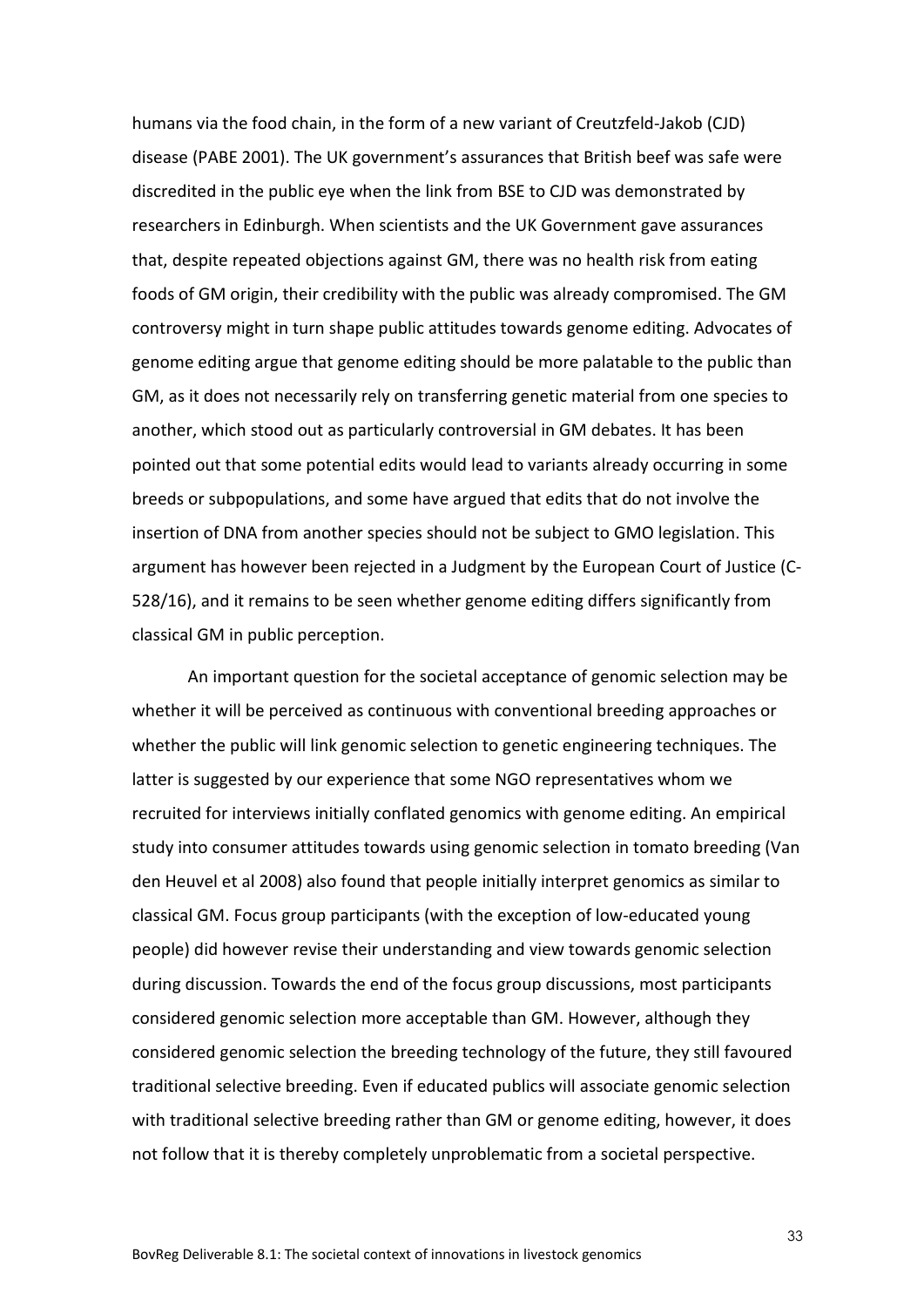While Van den Heuvel et al (2008) found that traditional selective breeding was considered an accepted breeding practice for tomato's, its use in farm animal breeding has had some controversial results, for example the generation of fast-growing broilers. Moreover, even if people consume animal products and do not protest against husbandry and breeding practices openly, it does not follow that they have no qualms about those practices. Studies suggest that many people feel ambiguous about the consumption of meat, for example, but repress psychological tension by mechanisms such as strategic ignorance (Onwezen & Van der Weele 2016; Van der Weele & Driessen 2019).

Public acceptability of other technologies is also relevant in another way. Technologies are in practice thoroughly interrelated: applying one technology may require or at least 'invite' the use of other technologies (cf. Ihde 1990, Verbeek 2006). This is also the case for breeding technologies. For example, some applications of genome editing in livestock have used somatic cell nuclear transfer (SCNT), a core technique in some applications of cloning. Genomic selection is in practice applied in combination with reproductive techniques that reduce the generation interval (egg collection, IVF, and embryo transfer). This means that societal views regarding those technologies are implicitly relevant to attitudes towards genomic selection, and the same applies insofar as genomics will facilitate and be facilitated by genome editing.

Some may argue that genomic selection should be evaluated as an independent technique that does not *have* to be used in tandem with more controversial techniques. This argument could be contested, however, insofar as genomics *in practice* often involves the use of these other techniques, and so cannot be completely separated from them. NGO representatives whom we interviewed feared that genomic knowledge would facilitate genome editing but were unaware of interrelations of genomics with other techniques. One NGO representative did object to egg collection and embryo transfer in a different context but did not connect their usage to genomic selection. Given animal advocacy NGOs' general preference for more natural breeding approaches, however, they might well oppose genomic selection programmes that in practice require advanced reproduction techniques.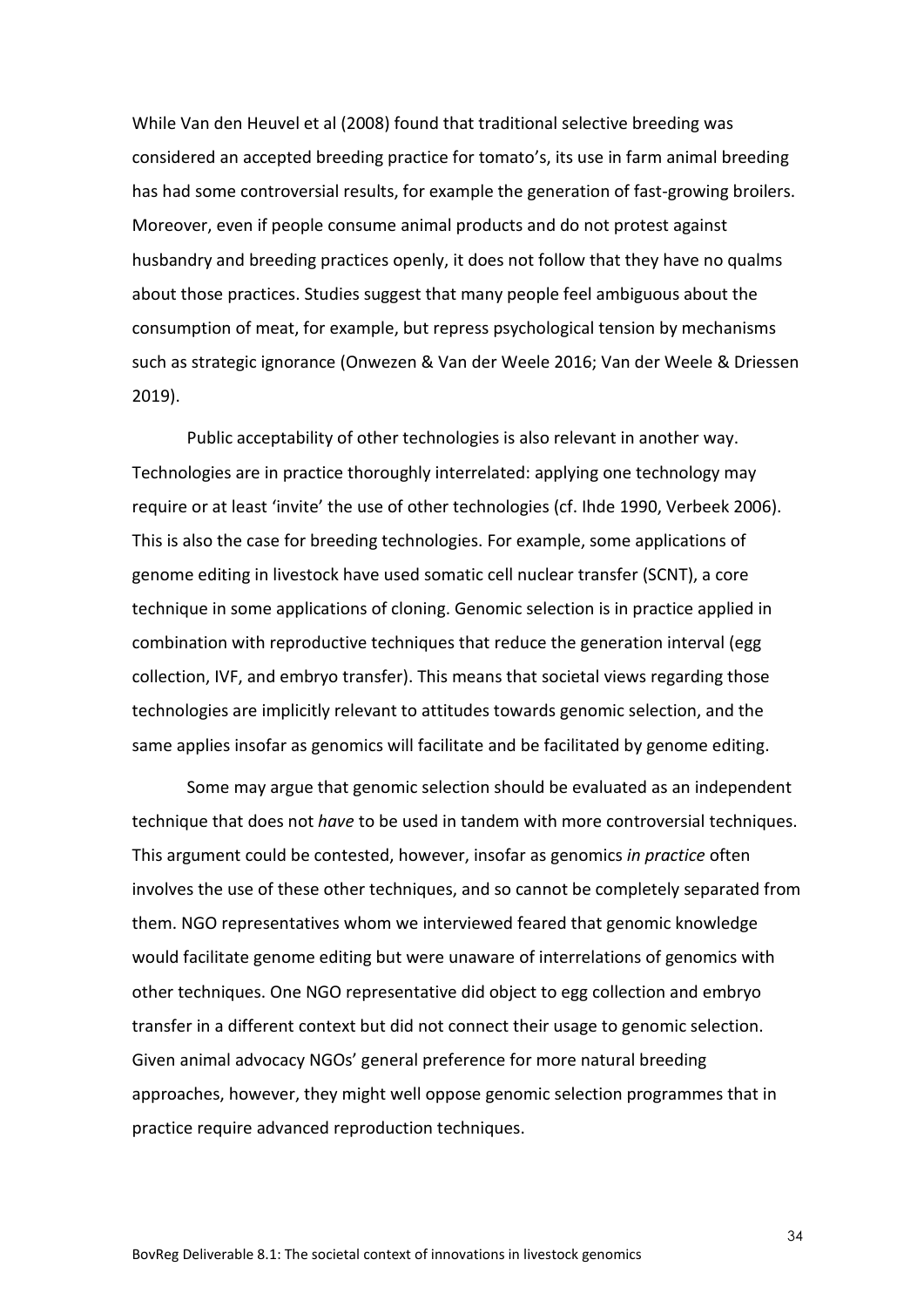In sum, public perception of genomics could be influenced by controversies around other technologies. This might in part be explained by a lack of familiarity with genomics, in which case educating the public about genomics and its differences with for example classical GM and genome editing might change attitudes among some groups. It should not be assumed however that all societal objections against genomic selection can be removed through this approach. Even if publics generally end up associating genomic selection more with traditional selective breeding than GM or genome editing, for example, people might have (latent) qualms about both traditional selective breeding and genomic selection. Public concerns over 'abnormal' broiler chickens arose out of applying classical selective breeding to growth rate. Moreover, genomic selection may in practice be intertwined with the use of other technologies – notably reproductive techniques such as egg collection, IVF, and embryo transfer – that might attract public scrutiny.

It should finally be noted that lay concerns about technologies may not focus on the technical aspects of these technologies. Participants in a series of focus group discussions on GM foods were conscious of their lack of technical understanding of GM and based their views mainly on common sense knowledge about non-human organisms (for example about the behaviour of pollinators such as bees), human fallibility, and the behaviour of institutions (PABE et al 2001). This suggests that technical differences and similarities between genomics and other breeding technologies may not be decisive for public attitudes towards genomics. As lay people consider the wider societal context of technologies, they may notice other differences and similarities between genomics and other technologies. This leads to the next lesson.

## *Third lesson: the social acceptability of (bio)technologies depends on broad public concerns*

A third lesson is that public attitudes towards technologies tend to be based on wider perspectives than scientific assessments of those technologies are. Publics may therefore have (or develop) concerns about genomic selection that scientists would dismiss as irrelevant or would not consider at all. Social scientists have investigated public responses to (new) technologies, the concerns behind those responses, and to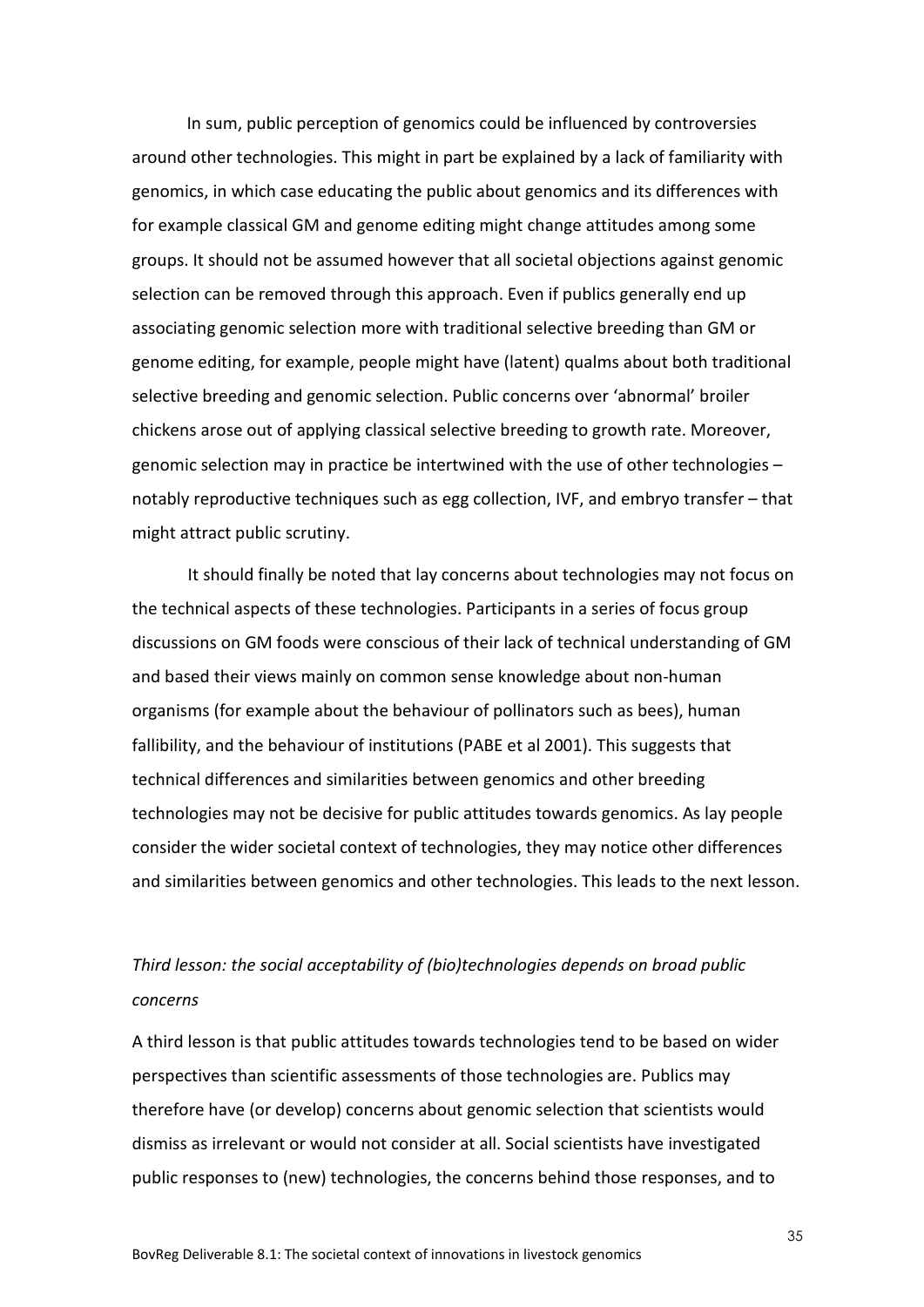what extent public attitudes differ from scientific and regulatory perspectives. In what follows, we present some of the main conclusions from this strand of research and consider to what extent these apply to genomic selection.

In reviews of focus group studies on a range of technologies, Sykes & Macnaghten (2013) and Macnaghten & Chilvers (2014) note that lay people generally consider most domains of research and innovation beneficial (in particular medical research to create new cures, environmental and energy research to promote sustainability, innovations offering environmental solutions, and innovations consolidating their country's leading role in science and technology). However, these reviews also identify five areas of major public concern, which we will consider in turn. They will each be applied both to classical GM used in food production and to genomic selection in animal breeding.

First, focus group participants addressed the purposes of certain domains of scientific inquiry and the motivations of those involved (Sykes & Macnaghten 2013, Macnaghten & Chilvers 2014). They critically questioned whether particular innovations were necessary, in whose interest they were developed, and whether there were alternatives. Although science was considered very important in dealing with 'big challenges' such as global warming, serious diseases, energy problems, and food security, people were not always convinced that science was conducted for the right reasons. This also affected public responses to GM (Grove-White et al 2000, PABE 2001). Although the development and spread of GM foods was presented as increasing food security (by improving yields, nutritional properties, and resistance to environmental stressors), European publics doubted that GM foods were necessary and that the world's neediest would indeed benefit. There was a concern that the commercial corporations which developed and supplied GM foods would reap the benefits instead.

This concern might also influence public responses to genomic selection in animal breeding. Genomic selection has been advocated as a way to improve food security, reduce environmental impact and improve animal welfare within the livestock sector. Lay publics might acknowledge the importance of these aims but prefer to look for alternative approaches, such as reducing the consumption of animal products and keeping animals in less intensive agricultural systems. According to this view, the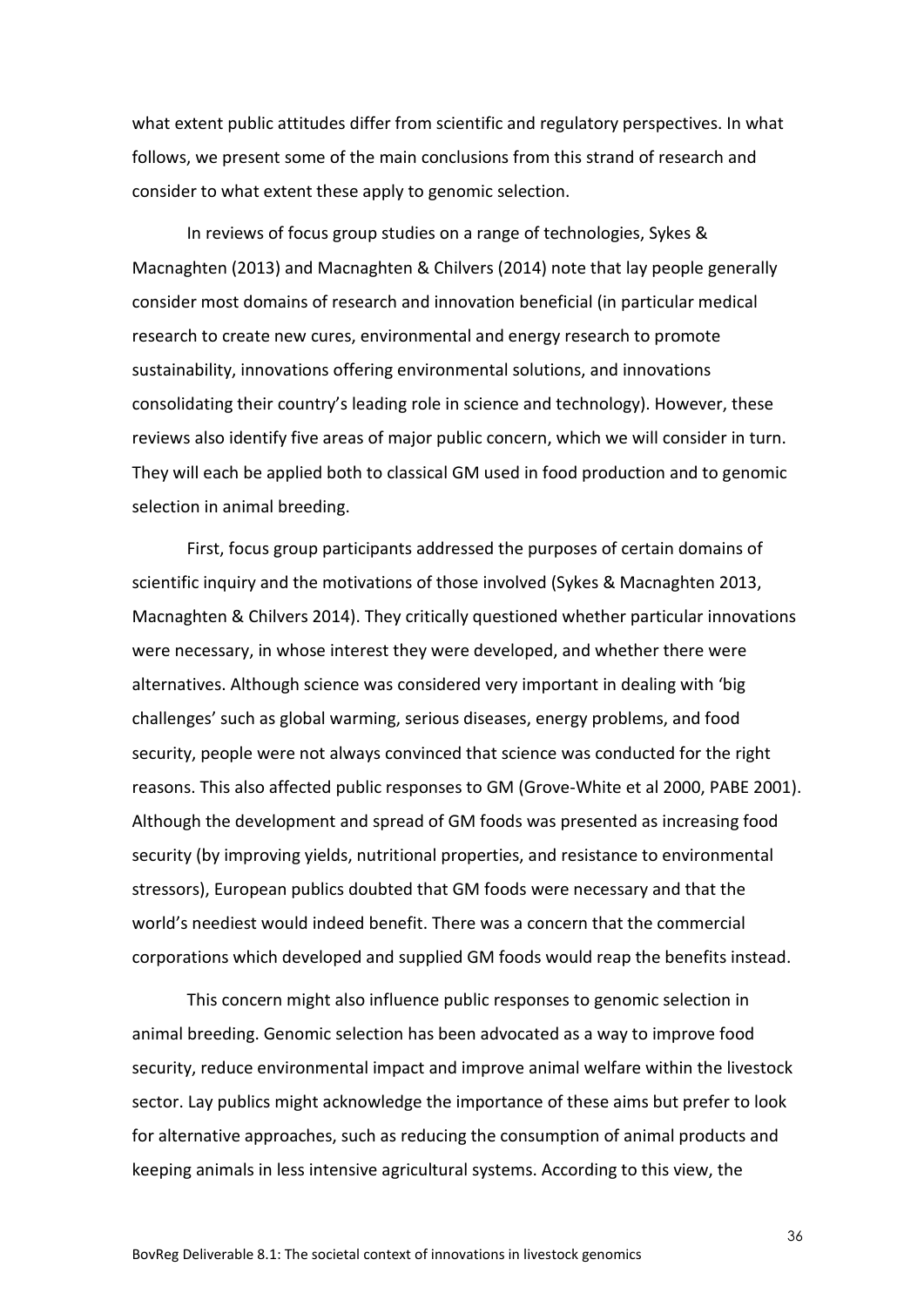development and application of genomic selection might be interpreted as an attempt to avoid reforming consumption patterns and production systems, and thus as an attempt to secure vested interests rather than address the underlying causes of current problems in animal husbandry, which would require systemic changes. Our interviews suggest that this is indeed how animal advocacy NGOs typically view genomic selection in cattle breeding. However, our interviewees also held that dramatic changes in consumption and production patterns were not forthcoming and believed that genomic selection can make a positive contribution in these non-ideal circumstances, provided that its uses promote the interests of animals.

A second concern related to the issue of trust. Sykes & Macnaghten (2013) and Macnaghten & Chilvers (2014) state that participants of the focus group discussions reviewed usually trusted the motives of scientists but distrusted the motives of government and industry. However, even science was considered vulnerable to industry interests, especially in fields where a close proximity between government and industry was suspected. In the public controversy about the commercialization of GM crops, industry and government were perceived to actively support GM, which to critical publics suggested that GM would be assessed and regulated with insufficient care (Grove-White et al 2000, Jasanoff 2016). In focus group discussions about GM, the behaviours and motivations of industry and government were not considered unexceptional or unsurprising, however (PABE 2001). Past experience about the behaviour of institutions and lay knowledge on human fallibility had taught focus group participants to expect such behaviours and motivations.

Perceptions about the influence of industry interests could also shape public attitudes towards genomic science. A close collaboration between academics and breeders may be necessary for developing both the science and the practice of animal breeding, but might suggest that genomic science is steered significantly by commercial interests. This is could be aggravated by the perception that traits which are prioritized in research also have economic significance. Some of our NGO interviewees at least suspected that genomic science would primarily serve the economic interests of breeders rather than the interests of, for example, farm animals. To be sure, not all economic objectives may be assessed negatively – improving farmers' incomes might for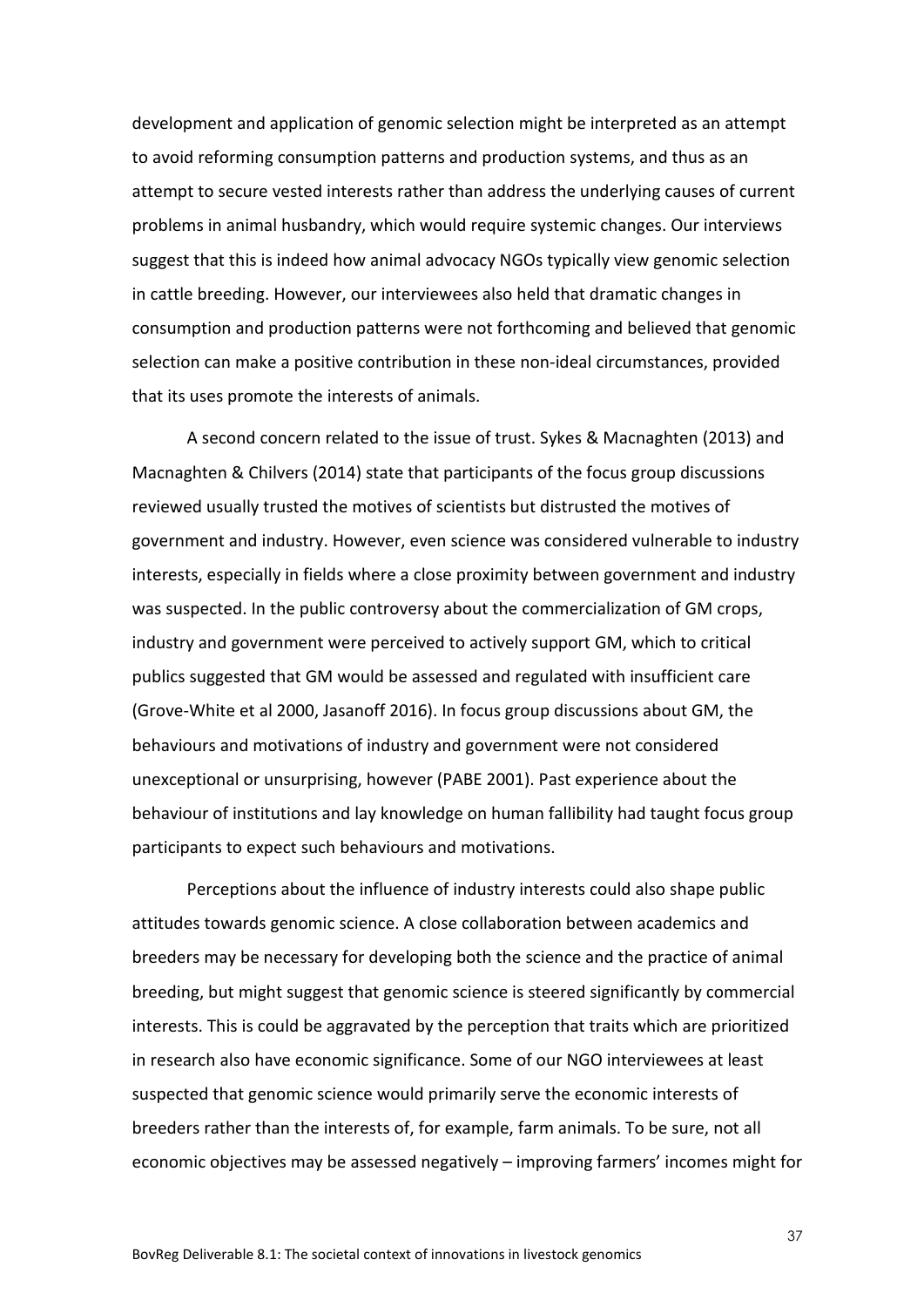example be considered a laudable goal. Lay publics may also accept that making profit is an important aim for breeders: past experience suggests that people accept that industry has economic goals but mistrust corporations that are not upfront about those goals (cf. PABE 2001). The main worry seems to be that economic goals will in practice trump societal or ethical considerations, thus driving breeding into unacceptable directions for commercial reasons. Another public concern (see the fifth public concern below) is *who* will benefit financially: farmers in low-income countries, for example, or large breeding companies.

Third, focus group participants often felt powerless in the face of technological developments (Sykes & Macnaghten 2013, Macnaghten & Chilvers 2014). Even if people were consulted about their attitudes towards new technologies, they held that they were not included in decisions on which technologies to develop and for whose benefit; they believed that they were 'kept in the dark' about such decisions. This was also the case when GM foods were being commercialized in Europe, where people felt that the decision that GM foods should be developed and spread had already been made without hearing the public (Grove-White 2000, Sykes & Macnaghten 2013). Generally speaking, people felt that scientists form a closed community that it is difficult to gain access to and that there is a cultural resistance among scientists to open up science to the public's views and values (Sykes & Macnaghten 2013, Macnaghten & Chilvers 2014). A solution to this feeling of powerlessness would be to include the public in the earliest phases of technology development, provided that the innovation trajectory is genuinely responsive to public views, which might in some cases mean being prepared to halt research and innovation completely (Stilgoe & Macnaghten 2013). The general public is still rarely included in 'upstream' decisions on the direction of science and technology, however (Macnaghten & Chilvers 2014), and this also applies for genomic selection. Some scientists whom we interviewed felt that transparency about the use of genomic selection in cattle breeding was limited: they held that open-access information was incomprehensible to the public and saw few efforts to engage lay people actively. Although NGO representatives whom we interviewed were unfamiliar with genomic selection and biology-driven selection, it was not clear in our interviews whether they felt they had been 'kept in the dark' about their use in cattle breeding. It is also yet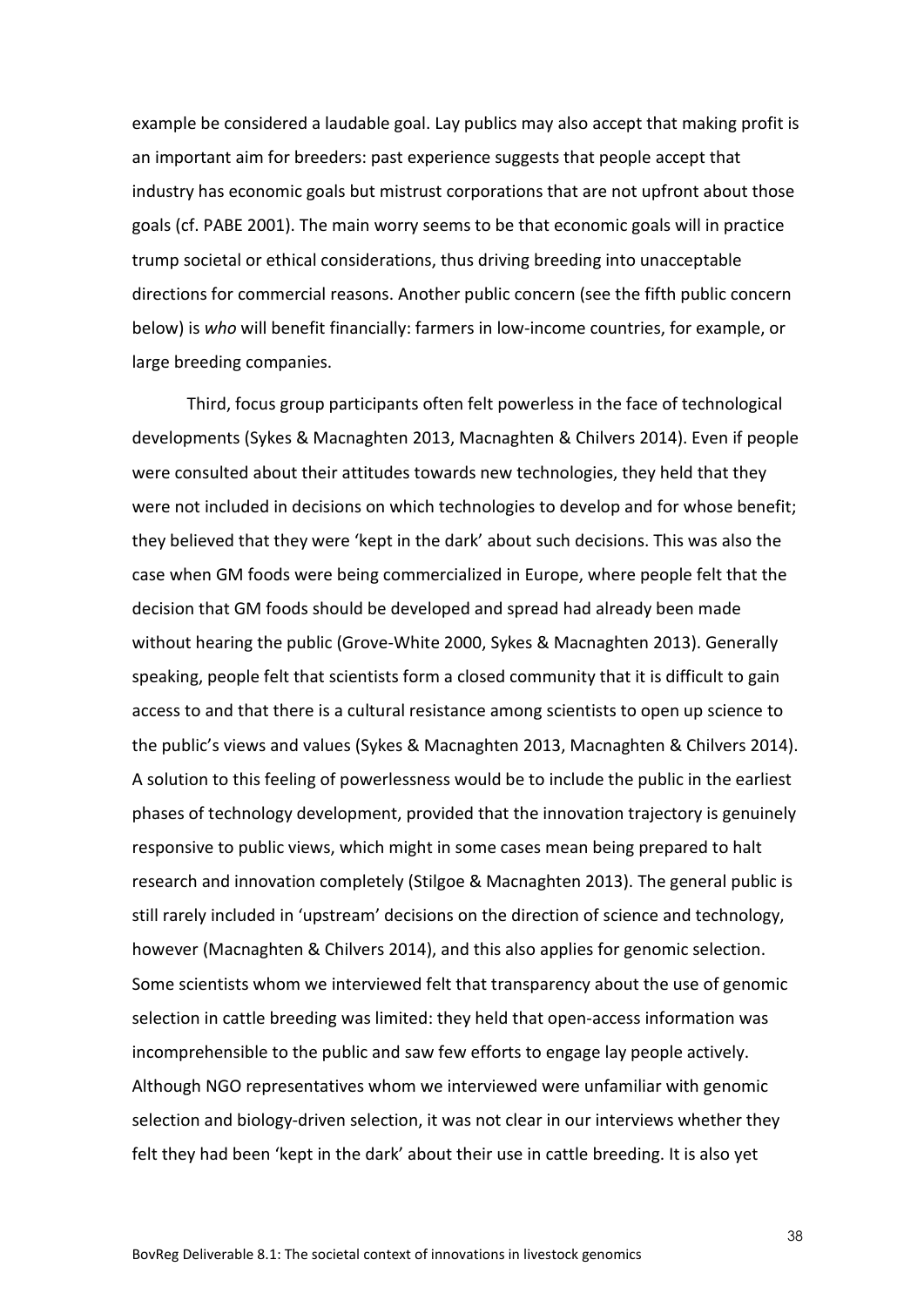unclear to what extent people would object to being left ignorant about genomic selection. Presumably, feeling 'kept in the dark' about a technology is worse when people associate that technology with serious risks, societal concerns, or ethical issues.

Fourth, people were concerned about the speed and direction of innovation processes (Sykes & Macnaghten 2013, Macnaghten & Chilvers 2014). In a first variant of this concern, people believed that commercial pressures pushed for a quick development and commercialization of technologies, which would mean that the (social and ethical) impacts of the technologies would be assessed with insufficient care. In a second variant, technologies were perceived as disrupting natural processes without careful consideration. These perceptions raised a broad set of social and ethical issues, including concerns about unforeseen, uncontrollable and irreversible consequences and a perceived loss of naturalness. Both variants of the concern about the speed of direction of innovation can also be traced in the controversy over GM foods. As industry and governments insisted that GM foods were safe because there was no evidence that GMOs carried any risk, the general public met those reassurances with scepticism and suspected both industry and government of inappropriately promoting the technology rather than taking the time to consider the technology with sufficient care (Grove-White et al 2000, Sykes & Macnaghten 2013). It was felt that the set of risks taken into account was too narrow and that there was insufficient attention to uncertainty and social consequences. On a more ontological level, focus group participants expressed the concern that creating GMOs was inappropriately 'messing with nature' (Grove-White et al 2000, PABE 2001, Sykes & Macnaghten 2013). Although they recognized that humans have been manipulating nature for centuries, GM was considered a manipulation of a qualitatively different kind (PABE 2001).

There could also be some concerns about the speed and direction of genomic selection in animal breeding. Although genomic selection does not instantly introduce new genetic variants, as GM would, it is in some respects quicker than traditional genetic selection. Genomic breeding programs have a reduced generation interval compared to breeding programs based on traditional selection: judging the genetic merit of bulls no longer relies on assessing the performance of their daughters, which means that younger bulls can be used to breed the next generation of breeding animals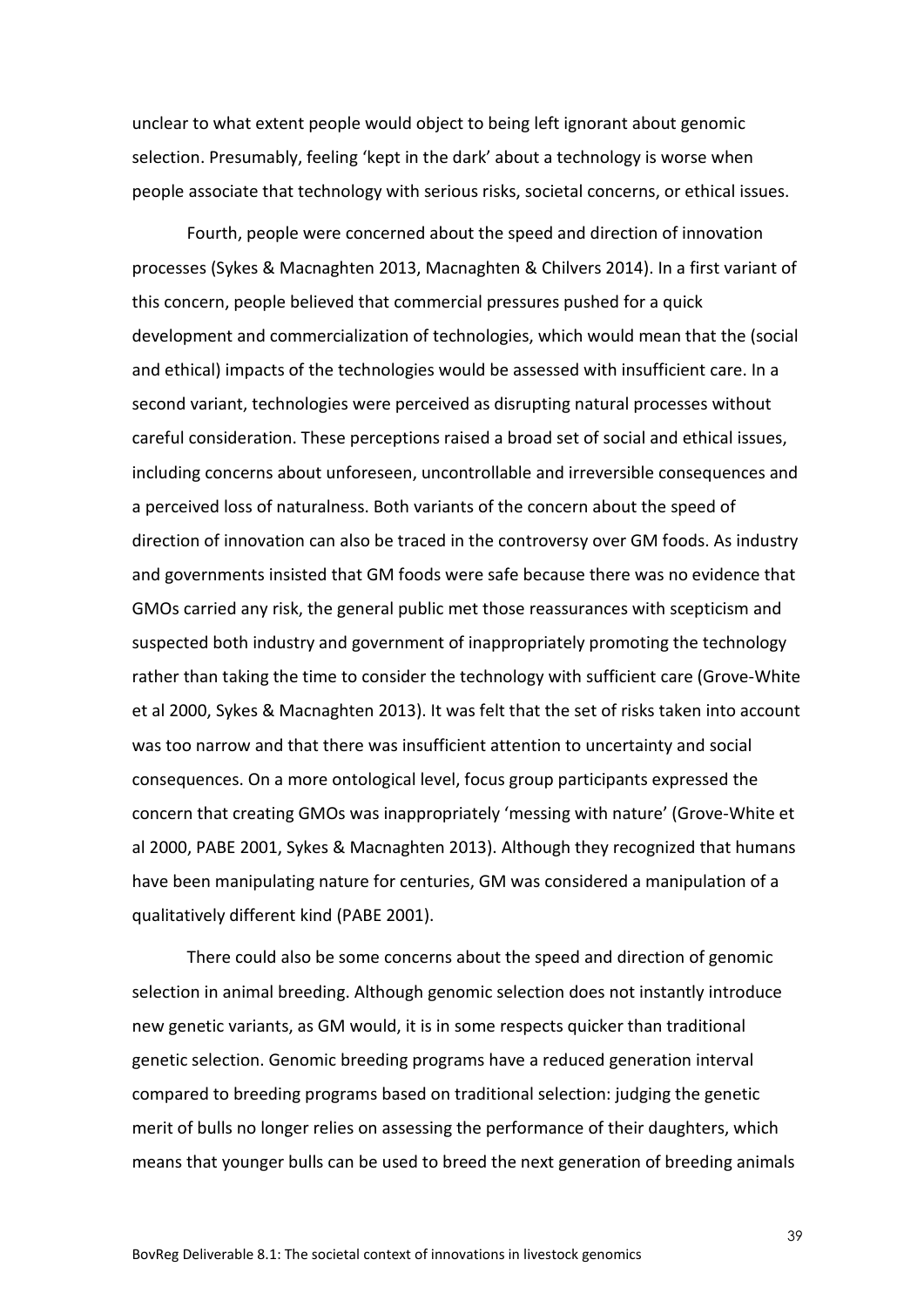(see section A). Genetic gain can be increased further by harvesting eggs from top breeding cows, fertilizing these eggs *in vitro*, and transplanting fertilized eggs into a number of cows that function as surrogate mothers. Genomic breeding programs thus strive to make faster progress towards breeding goals. However, this also means that undesirable characteristics, including unforeseen effects that become apparent only after some lag time, could potentially spread more rapidly among herds. If genomic selection involves narrowing the set of bulls used to breed the next generation of cows in farms and bulls in breeding programs, as one breeding organization representative whom we interviewed objected, a kind of inbreeding would result that could further speed up (and lock in) the spread of undesirable characteristics. The risks associated with increased speed was acknowledged widely among breeding scientists and breeders, who recognized the importance of maintaining sufficient genetic diversity. However, the critical breeding organization representative believed that there was in practice a pressure for farmers to select only the highest-ranking bulls, thereby narrowing the genetic base of their herds. One NGO interviewee proposed that genomic selection would tempt breeders to pursue new or different breeding goals without due consideration. These concerns, whether they are valid or not, addressed the speed and direction of genomic selection programmes.

To some extent, genomic selection might also be associated with a loss of naturalness in animal breeding. Although genomic selection was considered more natural than GM in Van den Heuvel and colleagues' (2008) study, it was considered less natural than conventional breeding. Insisting that genomic selection results in similar animals to conventional breeding, considering that both involve spreading variants already present in the population, may not be completely persuasive; lay people's judgments of naturalness might not be based on the properties of the 'products' of breeding but on the nature of the processes involved (Bruce & Bruce 1998). In genomic selection, this process may involve the use of reproductive techniques that people might consider unnatural (for example egg collection, IVF, and embryo transfer). Note however that from this perspective, even traditional selective breeding is to some extent unnatural: cows are matched to bulls based on human choices and inseminated with a straw of semen that may have been imported from another continent. The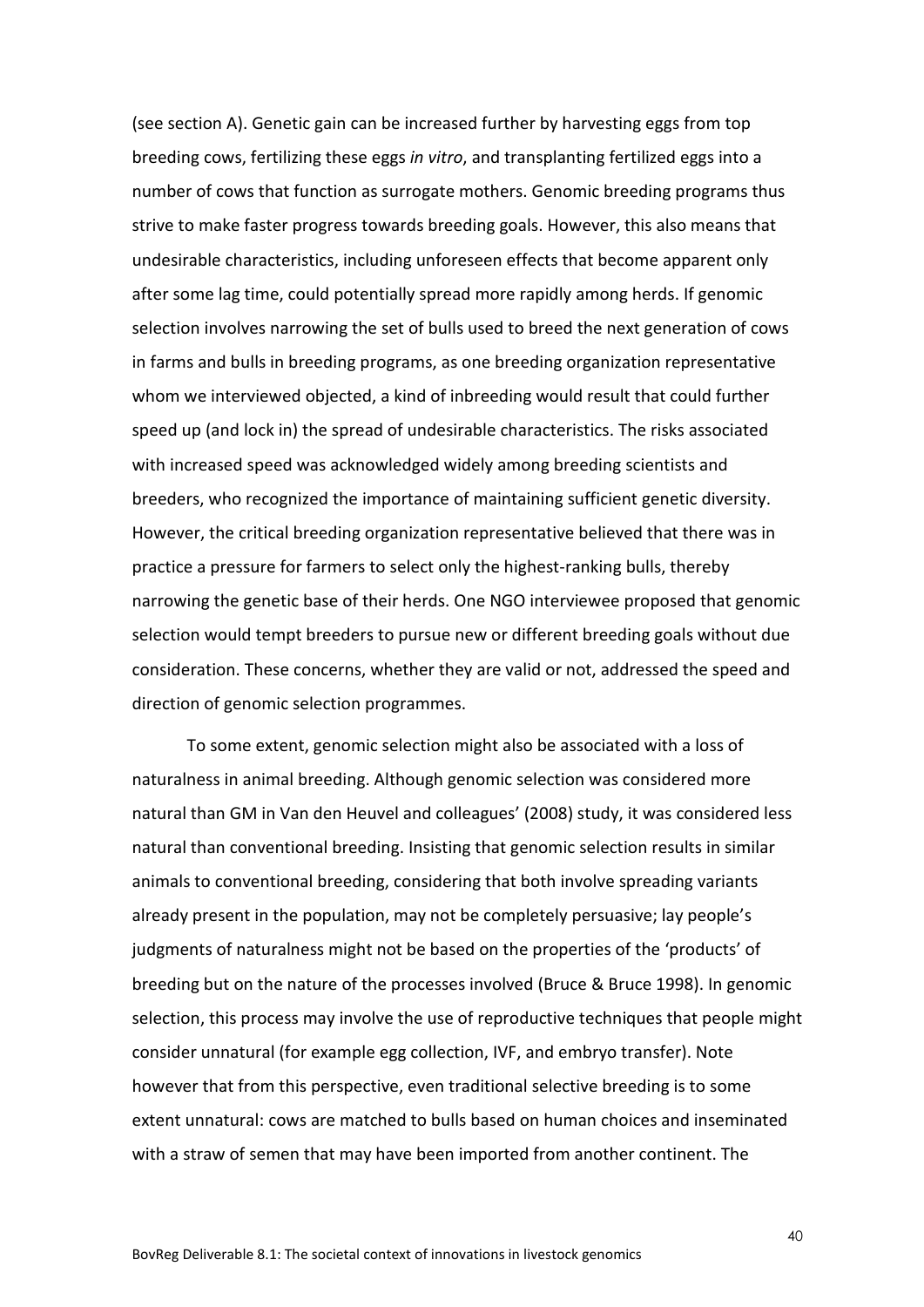perceived 'naturalness' or 'unnaturalness' of a breeding technology may be a matter of degree and may depend on what it is contrasted to: genomic selection might for example be 'natural' compared to GM but 'unnatural' compared to letting a bull roam and mate cows on one's farm. At any rate, the concept of 'naturalness' shapes people's responses to technologies in important ways and is likely to inform views on genomic selection.

Fifth, people raised (further) ethical concerns about new technologies. A main ethical concern, according to Sykes & Macnaghten (2013) and Macnaghten & Chilvers (2014), was whether innovations were thought to bring a genuine social benefit. When people did consider a technology highly beneficial for society, they were willing to accept trade-offs with other ethical values. People also expressed concern about the social distribution of benefits and costs. Generally speaking, they feared that the benefits would befall the rich and powerful rather than the poor and vulnerable, who would at the same time be affected disproportionately by the disadvantages of new technologies. In the controversy over GM foods, as stated earlier, the general public did not see much social benefit in GM. People believed that GM was not necessary and that the benefits would befall the corporation offering GM seeds and animals rather than smallholders or the world's poor and hungry. Accordingly, they were generally unwilling to accept the perceived uncertainties and downsides of GM foods. Whether lay publics will see a genuine social benefit in genomic selection, compared in particular to traditional selective breeding, is yet unclear. Who benefits from the uptake of genomic selection and who loses out is an important question here. Because genomic selection depends on expert knowledge, big data and advanced technologies (including software tools for genomic prediction and reproductive techniques that help to reduce the generation interval), the uptake of genomic selection will expectedly benefit breeders who can afford to make large investments in their breeding programs. This has already led to consolidation into a small number of large companies, which outcompeted or acquired many smaller companies and cooperatives, in pig and poultry breeding. This process has been much slower and less decisive in dairy cattle breeding. Cows on dairy farms need to calve to lactate and produce a new generation of cows in the process. Main 'genetic resources' in cattle breeding are therefore kept on dairy farms rather than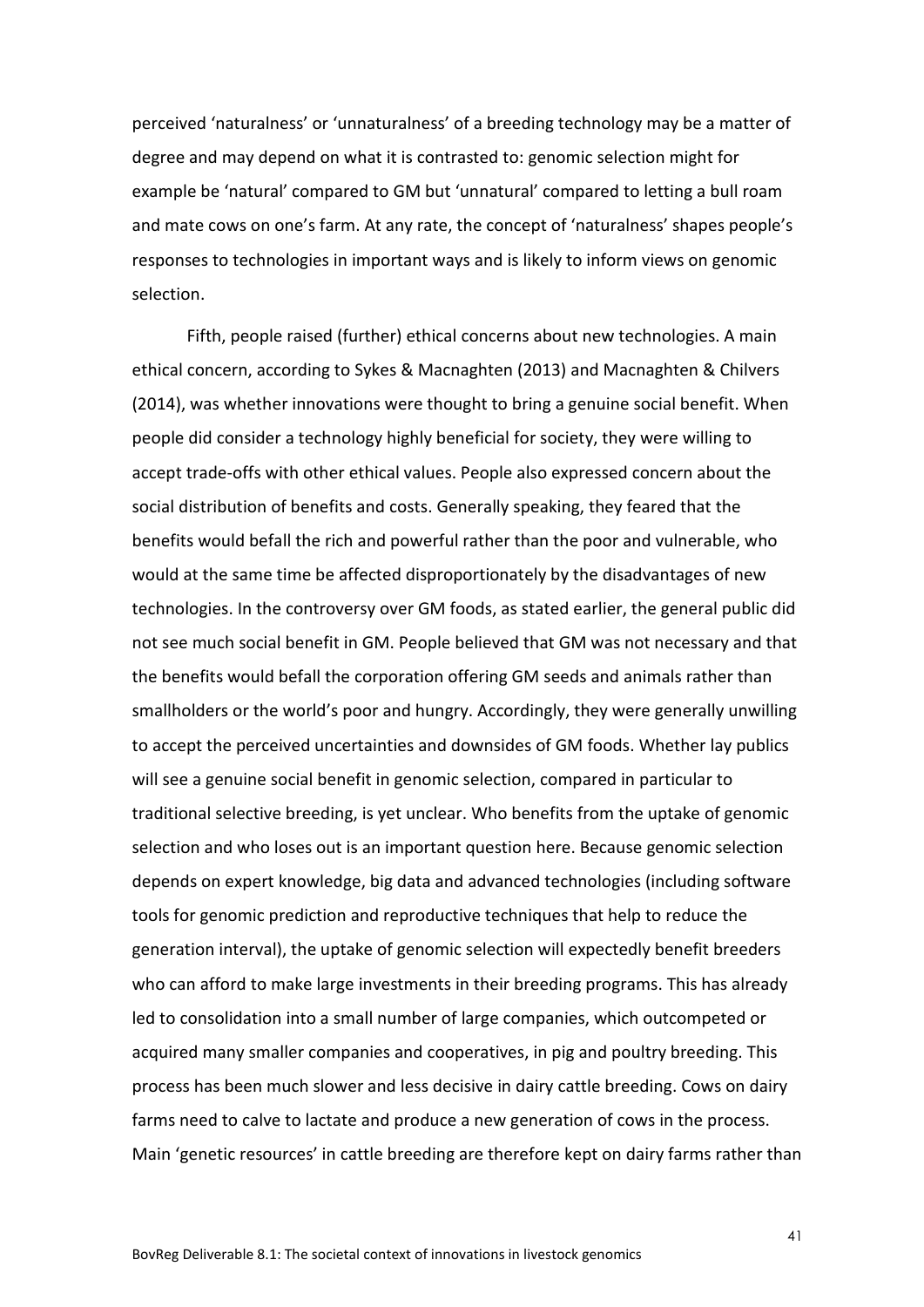concentrated in the hands of a few breeding companies. This constraint does not apply to beef cattle breeding, however, which means that beef cattle breeding may be more amenable to centralization than dairy cattle breeding. Still, our interviewees typically feared that a centralization would also take place in dairy cattle breeding, in part due to the high budgetary requirements of breeding programs based on genomic selection. This would mean that smaller breeding cooperatives and companies would be pushed out of the market and, according to some interviewees, that farmers would become dependent on a small number of powerful suppliers. Farmers would on this view not benefit from the (further) uptake of genomic selection in breeding programmes. Other interviewees instead argued that farmers would benefit from the increased performance of their animals due to genomic selection. Views on whether consumers would benefit also diverged; one NGO representative, for example, saw no significant benefit for consumers because high-quality animal products were available at low prices already.

#### *Conclusion*

Drawing lessons from previous public debates on technologies, this section considered how lay people might perceive (biology-driven) genomic selection in cattle breeding, and identified a number of potential issues.

It was first noted that the views of the general public cannot be inferred directly from the presence or absence of overt public controversy. Thus, although the use of genomic selection is not currently a matter of visible public interest, it does not follow that genomic selection is wholly without problems from citizens' perspectives. Perspectives on genomic selection should instead be researched specifically by means of public engagement.

Second, it was noted that the social acceptability of genomic selection may not be independent from peoples' views on and experiences with other technologies. An important question for the societal acceptance of genomic selection may be whether it will be perceived as continuous with conventional breeding approaches or whether the public will associate genomic selection with genetic engineering techniques.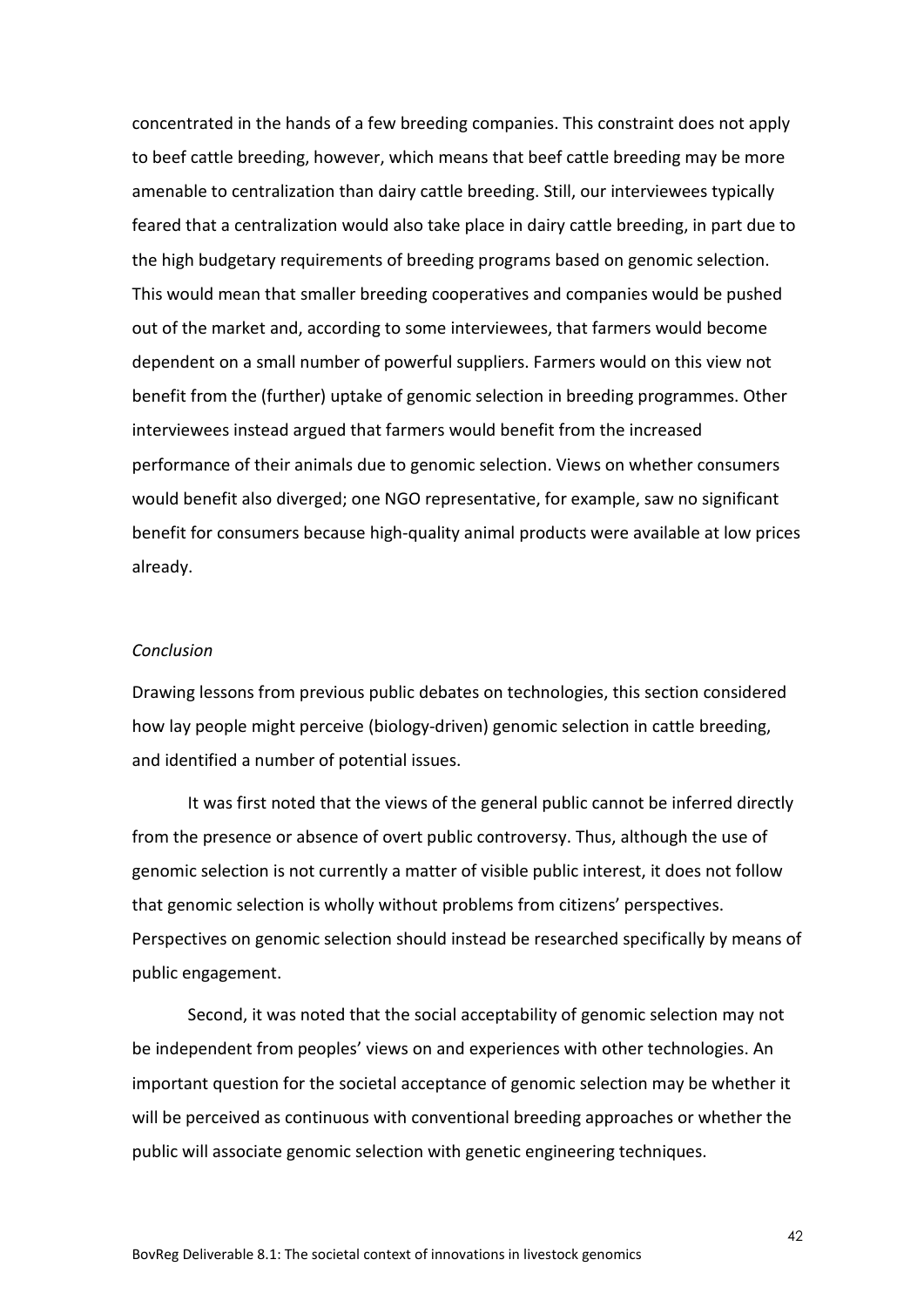Associations with other technologies may to some extent stem from a lack of understanding of the technologies involved. But people may also see similarities not in the technical aspects of these technologies, but with respect to their institutional contexts or societal implications. Furthermore, genomic selection may in practice require or invite the use of other technologies (for example egg selection, IVF, embryo transfer, and genome editing). Societal views with regard to those technologies are then (at least implicitly) relevant for views on genomic selection.

Third, this section addressed five broad types of concerns that focus group participant have raised with regard to technologies: (1) the extent to which the technology is considered necessary and beneficial; (2) trust in scientists, industry, and policy-makers; (3) a sense of powerlessness to influence research and innovation; (4) the speed and direction of research and innovation; (5) further ethical concerns including the social significance of the technology and the distribution of its burdens and benefits. Each of these concerns may have some relevance for genomic selection. It would probably make a difference, however, to what aims genomic selection is applied; an important question for the general public is whether technologies are developed for the right purposes, benefits the right people, and takes other ethical considerations into account properly. In addition, how research and innovation are pursued may make a difference. People could become particularly critical if they would come to suspect that commercial interests drive omics science and cattle breeding, if they would feel powerless to influence the direction of research and innovation, and if omics science and its application to cattle breeding would in their view progress too hastily.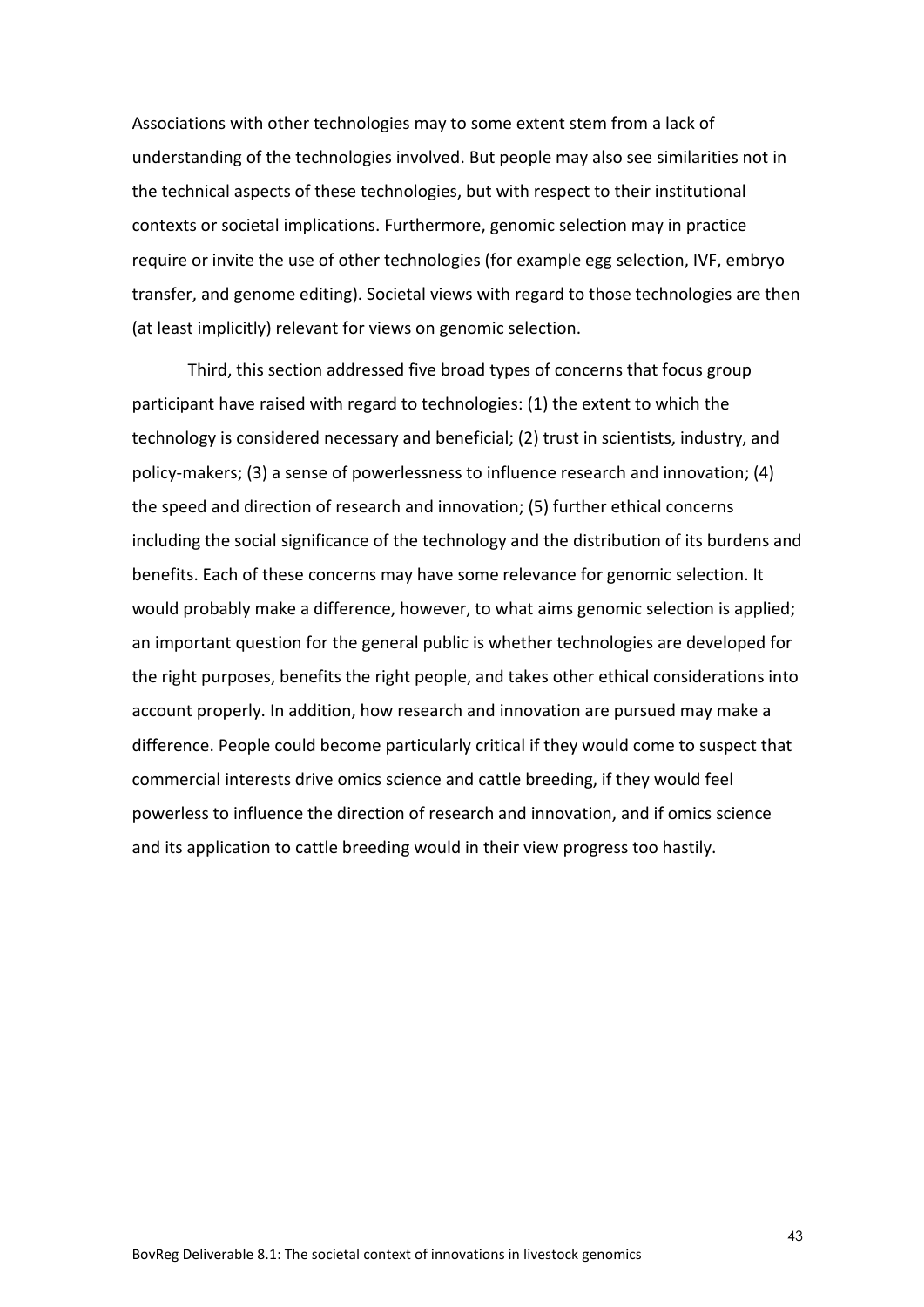#### <span id="page-44-0"></span>**4. Conclusions**

This report addressed the context of innovations in cattle breeding, in particular innovations possibly enabled by (biology-driven) genomic selection.

Section A and B considered the scientific context: the state of knowledge in genomics as applied to cattle breeding, current knowledge gaps and the limitations these set for cattle breeding, and opportunities that biology-driven genomic selection is expected to offer. It was concluded that biology-driven genomic selection is expected to make cattle breeding more efficient in several ways (for example by reducing the generation interval and improving the accuracy of breeding predictions), to enable some different breeding approaches (for example making cross-breeds or improving minor breeds), and to incorporate additional breeding goals (for example reduced emission of methane).

Section C then addressed the legal context of cattle breeding innovations in the EU. It concluded that although breeding programmes must strive to improve (or preserve, create, or reconstruct) a breed, EU legislation does not regulate what counts as an improvement. The use of cloning, genetic modification, or genome editing in cattle breeding is prohibited, but genomic selection is allowed. There seems to be no legal ground to object to the breeding innovations that (biology-driven) genomic selection is expected to enable, except if (more than minimal or momentary) suffering or injury is caused to the animals concerned.

The policy context of cattle breeding innovations was addressed subsequently, in sections D and E. Focusing again on the EU, the values and objectives underlying the Common Agricultural Policy (CAP) were first identified, which was followed by an analysis of how potential cattle breeding innovations connected to these. CAP's underlying values and objectives typically support the cattle breeding innovations that biology-driven selection will expectedly enable, but CAP only suggests general directions for research and innovation and leaves ample room for discussion on the desirability of particular innovations.

Finally, section F addressed societal views on (biology-driven) genomic selection. Although there is barely any societal discussion on the use of genomic selection, it does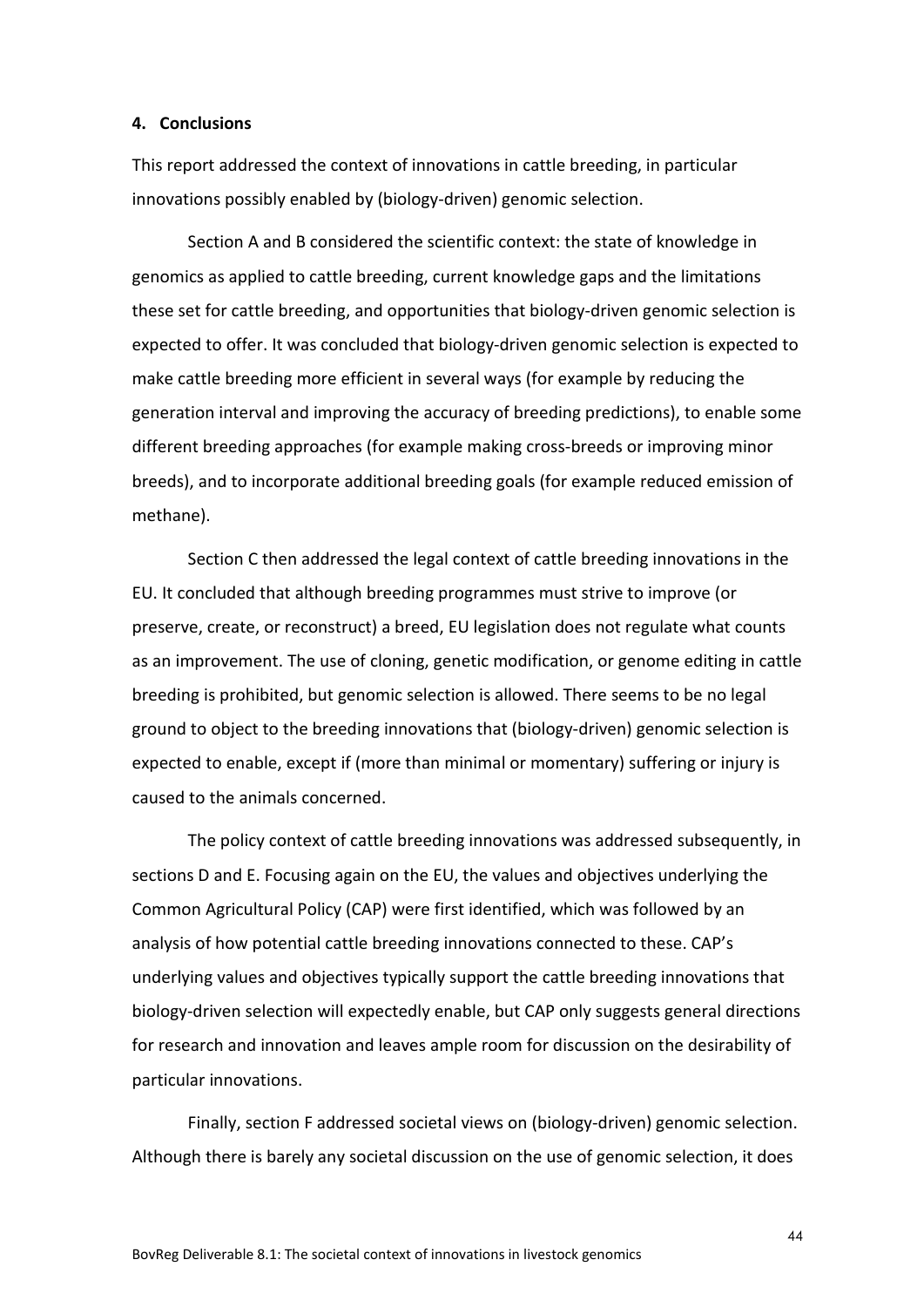not follow that genomic selection raises no societal concerns whatsoever. Public perception of genomic selection may not be independent from attitudes towards other technologies, and although people often see potential benefits in (new) technologies, they typically also have a range of concerns. People could presumably become critical of innovations in cattle genomics if they feel that these innovation offer no societal benefit or are unnecessary, if they would come to suspect that commercial interests drive omics science and cattle breeding, if they would feel powerless to influence the direction of research and innovation, or if omics science and its application to cattle breeding would in their view progress too hastily. Public attitudes may hence depend on both the direction and the process of innovation in cattle breeding.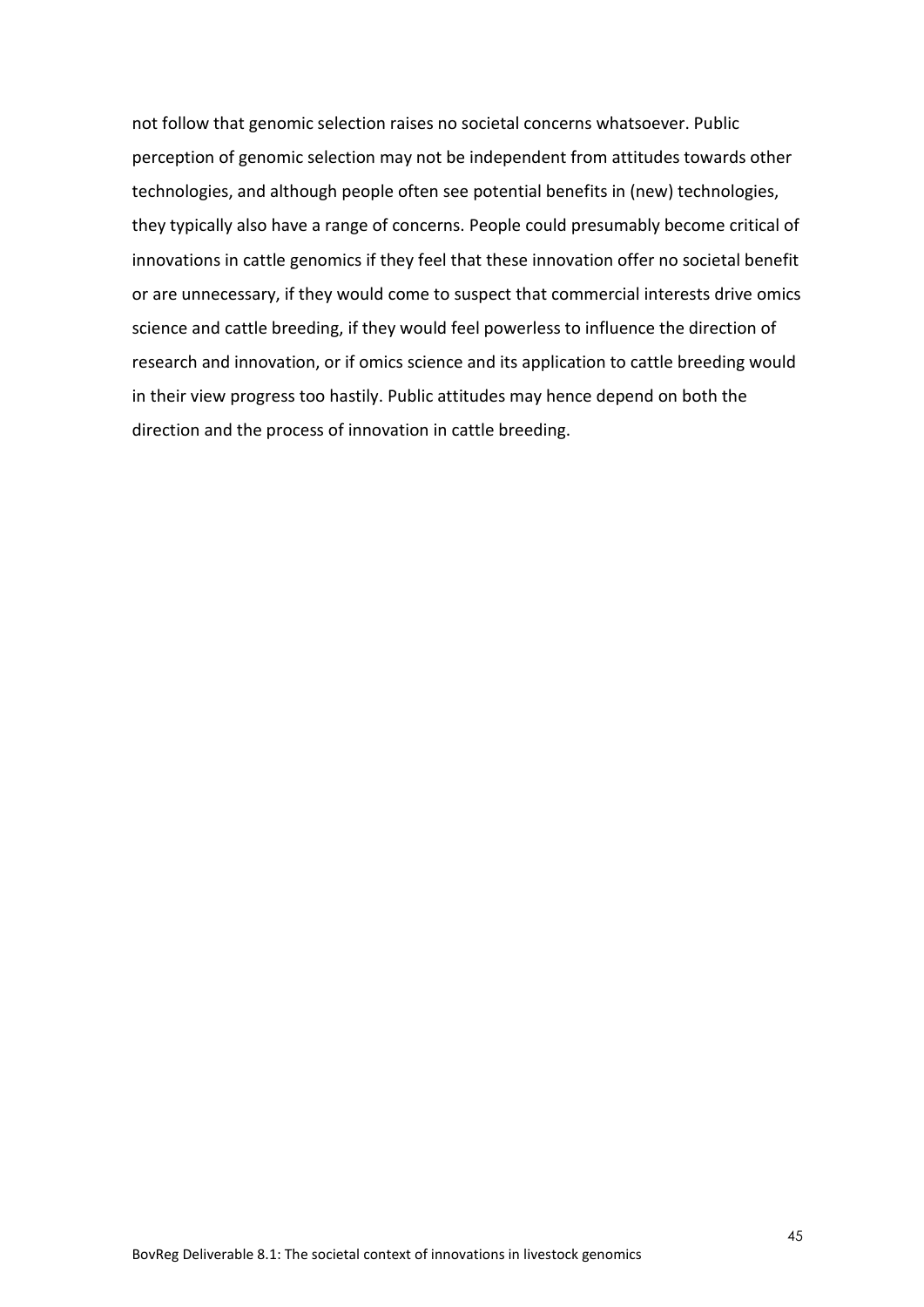#### <span id="page-46-0"></span>**5. References**

Biscarini, F., E.L. Nicolazzi, A. Stella, P.J. Boettcher and G. Gandini, 2015 Challenges and opportunities in genetic improvement of local livestock breeds. Frontiers in genetics 6: article 33, doi:10.3389/fgene.2015.00033

Boichard, D. and M. Brochard, 2012 New phenotypes for new breeding goals in dairy cattle. Animal 6: 544–550

Chang, Y., L.F. Brito, A.B. Alvarenga and Y. Wang, 2020 Incorporating temperament traits in dairy cattle breeding programs: challenges and opportunities in the phenomics era. Animal frontiers 10: 29-36

Coles, D., L.J. Frewer and E. Goddard, 2015 Ethical issues and potential stakeholder priorities associated with the application of genomic technologies applied to animal production systems. J Agric Environ Ethics 28: 231–253

European Commission, 2013 Overview of CAP Reform 2014-2020. Available at: [https://ec.europa.eu/info/sites/info/files/food-farming](https://ec.europa.eu/info/sites/info/files/food-farming-fisheries/farming/documents/agri-policy-perspectives-brief-05_en.pdf)[fisheries/farming/documents/agri-policy-perspectives-brief-05\\_en.pdf](https://ec.europa.eu/info/sites/info/files/food-farming-fisheries/farming/documents/agri-policy-perspectives-brief-05_en.pdf) (Date accessed 20-NOV-2020)

European Commission, 2017 Communication from the Commission to the European Parliament, the Council, the European Economic and Social Committee and the Committee of the Regions: The Future of Food and Farming. Available at: [https://ec.europa.eu/transparency/regdoc/rep/1/2017/EN/COM-2017-713-F1-EN-](https://ec.europa.eu/transparency/regdoc/rep/1/2017/EN/COM-2017-713-F1-EN-MAIN-PART-1.PDF)[MAIN-PART-1.PDF](https://ec.europa.eu/transparency/regdoc/rep/1/2017/EN/COM-2017-713-F1-EN-MAIN-PART-1.PDF) (Date accessed 20-NOV-2020)

European Commission, 2018 CAP explained: direct payments for farmers 2015-2020. Available at: [https://op.europa.eu/en/publication-detail/-/publication/541f0184-759e-](https://op.europa.eu/en/publication-detail/-/publication/541f0184-759e-11e7-b2f2-01aa75ed71a1)[11e7-b2f2-01aa75ed71a1](https://op.europa.eu/en/publication-detail/-/publication/541f0184-759e-11e7-b2f2-01aa75ed71a1) (Date accessed 20-NOV-2020)

European Commission, 2020 Communication from the Commission to the European Parliament, the Council, the European Economic and Social Committee and the Committee of the Regions: A Farm to Fork Strategy for a fair, healthy and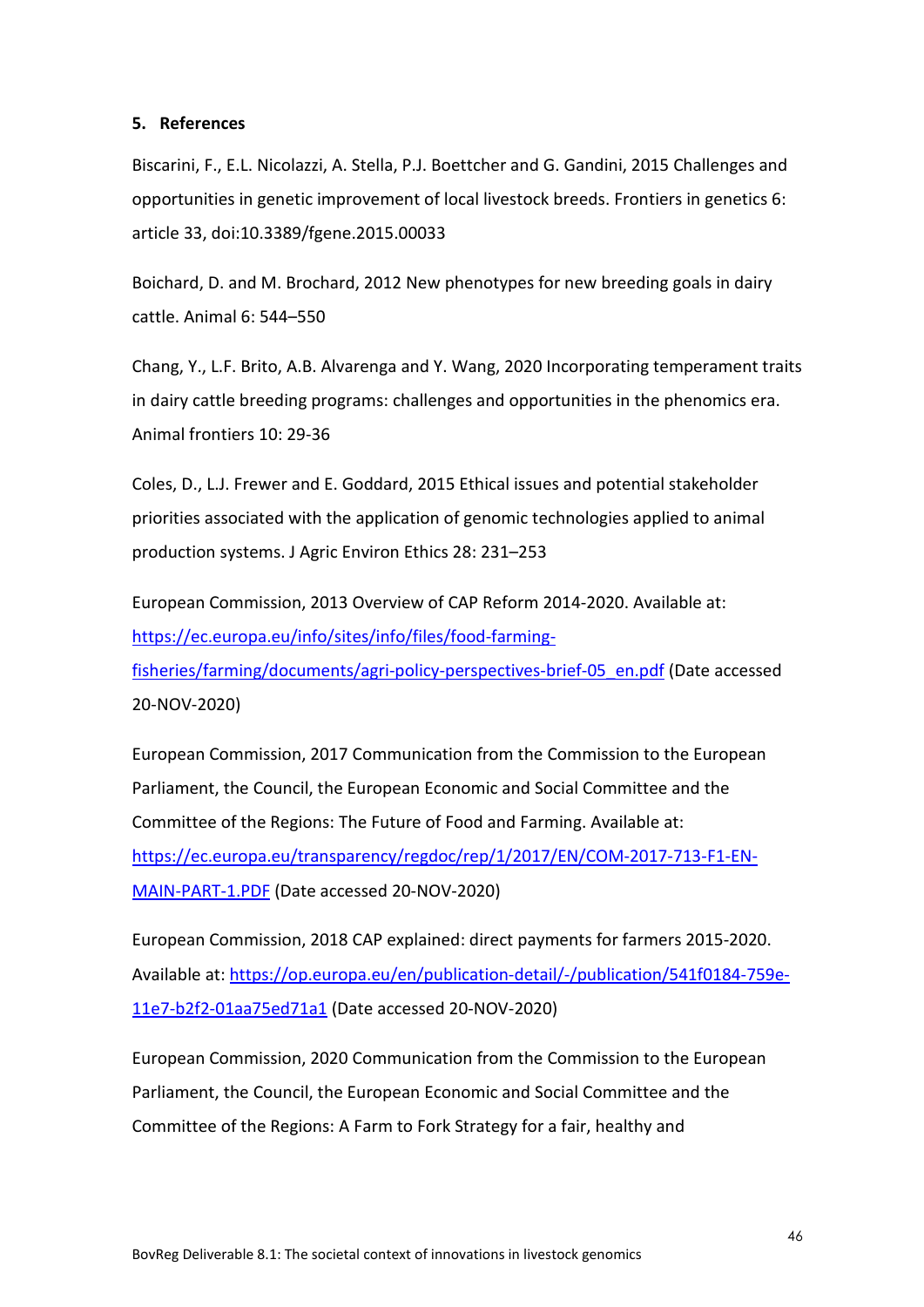environmentally-friendly food system. Available at:

[https://ec.europa.eu/food/farm2fork\\_en](https://ec.europa.eu/food/farm2fork_en) (Date accessed 11-DEC-2020)

European Parliament, 2018 Report on the future of food and farming. Available at: [https://www.europarl.europa.eu/doceo/document/A-8-2018-0178\\_EN.html](https://www.europarl.europa.eu/doceo/document/A-8-2018-0178_EN.html) (Date accessed 20-NOV-2020)

European Parliamentary Research Service, Scientific Foresight Unit (STOA), 2016 Precision agriculture and the future of farming in Europe. Available at: [https://www.europarl.europa.eu/RegData/etudes/STUD/2016/581892/EPRS\\_STU\(2016\)](https://www.europarl.europa.eu/RegData/etudes/STUD/2016/581892/EPRS_STU(2016)581892_EN.pdf) [581892\\_EN.pdf](https://www.europarl.europa.eu/RegData/etudes/STUD/2016/581892/EPRS_STU(2016)581892_EN.pdf) (Date accessed 20-NOV-2020)

Grove-White R., P. Macnaghten and B. Wynne, 2000 Wising up: The public and new technologies Lancaster: Lancaster University, Centre for the Study of Environmental Change

Holloway, L. 2007 Subjecting cows to robots: farming technologies and the making of animal subjects. Environment and Planning D: Society and Space 25: 1041-1060

Ihde, D., 1990 Technology and the lifeworld: From Garden to Earth. Bloomington: Indiana University Press

Lillehammer, M., T. H. E. Meuwissen and A. K. Sonesson, 2011 A comparison of dairy cattle breeding designs that use genomic selection. J Dairy Sci 94: 493–500

Jasanoff, S., 2016 The ethics of invention: technology and the human future. New York: W.W. Norton & Company

Macnaghten, P. and J. Chilvers, 2015 The future of science governance: Publics, policies, practices. Government and Policy 32: 530–548

Nelkin, D. & M. S. Lindee, 2003 Cloning in the Popular Imagination. In: A.J. Klotzko (ed.) Cloning Sourcebook. Oxford: Oxford University Press, pp. 83–93

PABE, 2001 Public perceptions of agricultural biotechnologies in Europe: Final report of the PABE research project. Available at: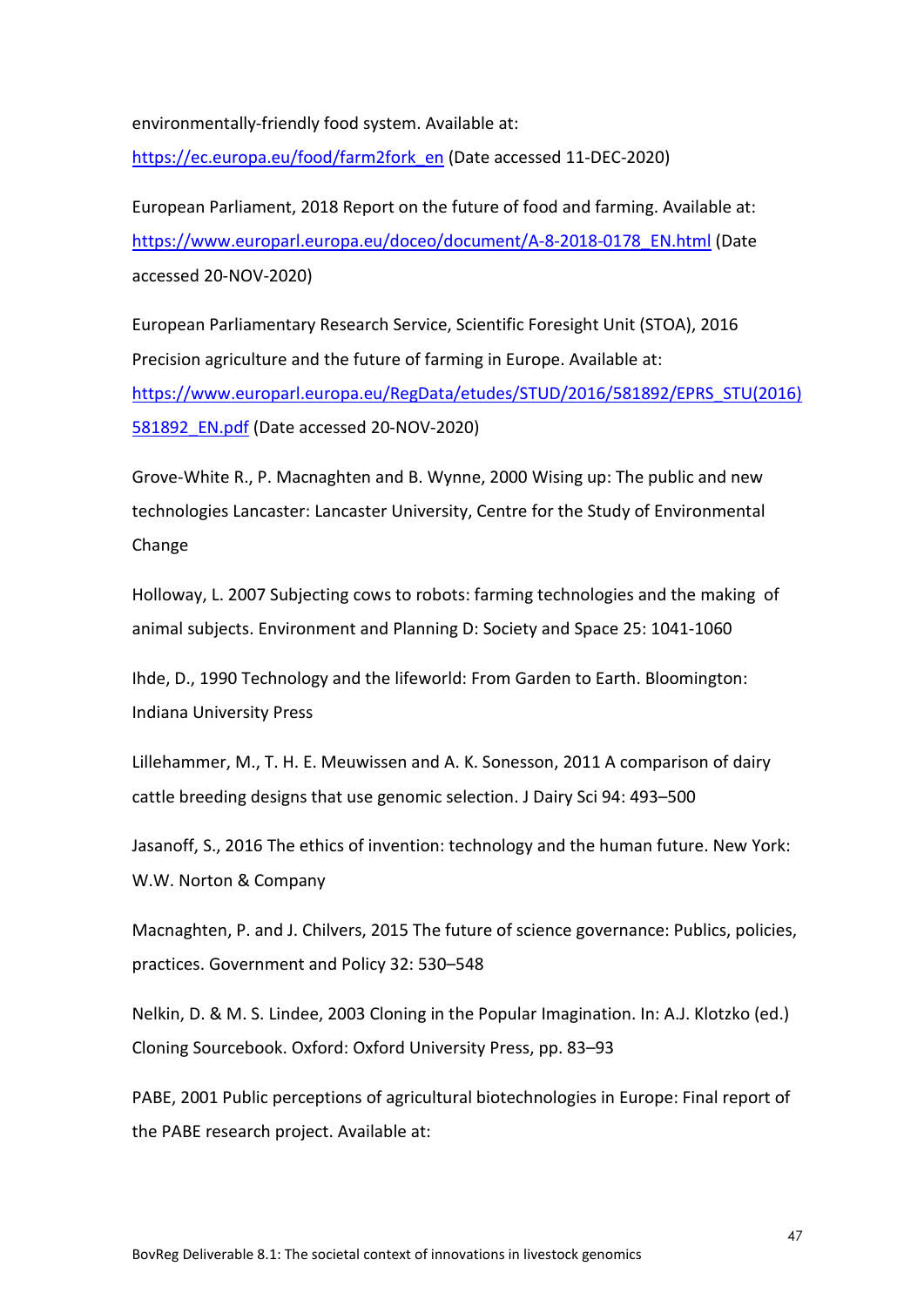[https://cellbank.nibiohn.go.jp/legacy/information/ethics/documents/pabe\\_finalreport.](https://cellbank.nibiohn.go.jp/legacy/information/ethics/documents/pabe_finalreport.pdf) [pdf](https://cellbank.nibiohn.go.jp/legacy/information/ethics/documents/pabe_finalreport.pdf) (Date accessed 26-NOV-2020)

Onwezen, M. C. and C. N. van der Weele, 2016 When indifference is ambivalence: Strategic ignorance about meat consumption. Food Quality and Preference 52: 96–105

Organisation for Economic Co-operation and Development (OECD), 2011 Evaluation of Agricultural Policy Reforms in the European Union, OECD Publishing. Available at: <http://dx.doi.org/10.1787/9789264112124-en> (Date accessed 20-NOV-2020)

Pryce, J.E. and H. D. Daetwyler, 2012 Designing dairy cattle breeding schemes under genomic selection: a review of international research. Animal Production Science 52: 107–114

Siipi, H., 2008 Dimensions of Naturalness. Ethics and the Environment 13: 71-103

Seidel, A., N. Krattenmacher and G. Thaller, 2020 Dealing with complexity of new phenotypes in modern dairy cattle breeding. Animal Frontiers 10: 23–28

Sterly, S., R. Jongeneel, H. Pabst, et al., 2018 Research for AGRI Committee - A comparative analysis of global agricultural policies: lessons for the future CAP. Brussels: European Parliament, Policy Department for Structural and Cohesion Policies. Available at:

[https://www.europarl.europa.eu/thinktank/en/document.html?reference=IPOL\\_STU\(20](https://www.europarl.europa.eu/thinktank/en/document.html?reference=IPOL_STU(2018)629183) [18\)629183](https://www.europarl.europa.eu/thinktank/en/document.html?reference=IPOL_STU(2018)629183) (Date accessed 20-NOV-2020)

Sykes, K. and P. Macnaghten, 2013 Responsible innovation – Opening up dialog and debate. In: Ri. Owen and J. Bessant (eds.) Responsible Innovation. New Yersey: John Wiley & Sons, pp. 85–108

Stilgoe, J., R. Owen and P. Macnaghten, 2013 Developing a framework for responsible innovation. Research Policy 42: 1568– 1580

Twine, R., 2007 Animal genomics and ambivalence: A sociology of animal bodies in agricultural biotechnology genomics. Society and Policy 3: 99–117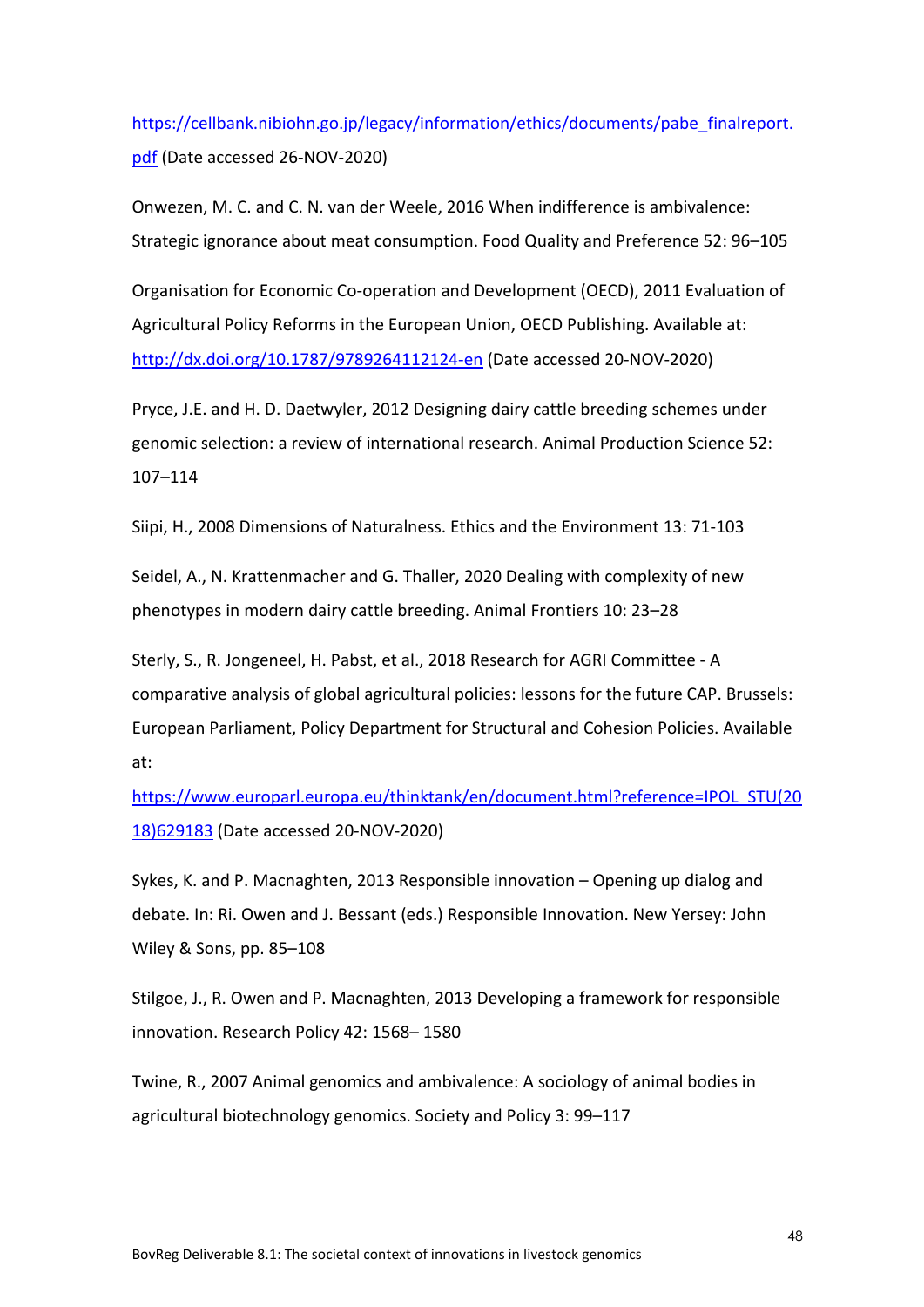Twine, R., 2010 Animals as Biotechnology: Ethics, Sustainability and Critical Animal Studies. London: Earthscan.

Van den Heuvel, T., R. J. Renes, B. Gremmen, C. van Woerkum and H. van Trijp, 2008 Consumers' images regarding genomics as a tomato breeding technology: ''maybe it can provide a more tasty tomato''. Euphytica 159: 207–216

Van der Weele, C. N. and C. Driessen, 2019 How normal meat becomes stranger as cultured meat becomes more normal: Ambivalence and ambiguity below the surface of behavior. Frontiers in Sustainable Food Systems 3: Article 69, doi:10.3389/fsufs.2019.00069

Verbeek, P.-P., 2006 Materializing morality: Design ethics and technological mediation. Science, Technology & Human Values 31: 361–380

#### **Legislative documents:**

Council Directive 98/58/EC of 20 July 1998 concerning the protection of animals kept for farming purposes. Available at: <http://data.europa.eu/eli/dir/1998/58/oj> (Date accessed 20-NOV-2020)

Press Release 111/18 of the Court of Justice of the European Union of 25 July 2018 Organisms obtained by mutagenesis are GMOs and are, in principle, subject to the obligations laid down by the GMO Directive. Available at:

<https://curia.europa.eu/jcms/upload/docs/application/pdf/2018-07/cp180111en.pdf> (Date accessed 20-NOV-2020)

Proposal 2013/0433 for a directive of the European Parliament and of the Council on the cloning of animals of the bovine, porcine, ovine, caprine and equine species kept and reproduced for farming purposes. Available at: [https://eur-lex.europa.eu/legal](https://eur-lex.europa.eu/legal-content/EN/TXT/?uri=CELEX:52013PC0892)[content/EN/TXT/?uri=CELEX:52013PC0892](https://eur-lex.europa.eu/legal-content/EN/TXT/?uri=CELEX:52013PC0892) (Date accessed 20-NOV-2020)